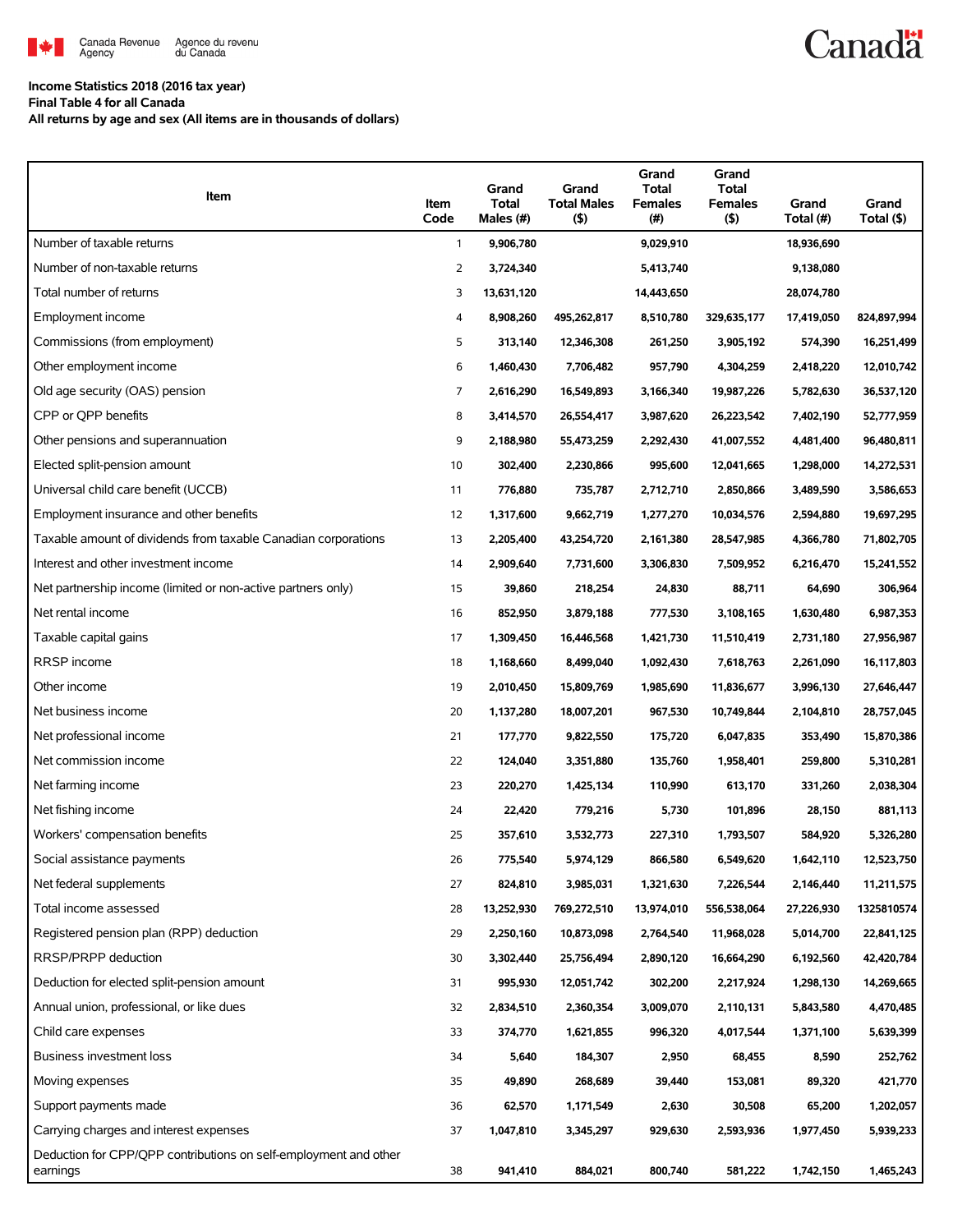

## **Income Statistics 2018 (2016 tax year)**

**Final Table 4 for all Canada**

**All returns by age and sex (All items are in thousands of dollars)**

| Deduction for provincial parental insurance plan (PPIP) premiums<br>on self-employment income<br>39<br>34,968<br>238,970<br>19,469<br>223,040<br>15,499<br>462,020<br>Exploration and development expenses<br>40<br>655,599<br>30,610<br>545,292<br>13,220<br>110,308<br>43,830<br>Other employment expenses<br>41<br>527,390<br>2,740,170<br>266,830<br>912,052<br>794,220<br>3,652,223 |
|------------------------------------------------------------------------------------------------------------------------------------------------------------------------------------------------------------------------------------------------------------------------------------------------------------------------------------------------------------------------------------------|
|                                                                                                                                                                                                                                                                                                                                                                                          |
|                                                                                                                                                                                                                                                                                                                                                                                          |
|                                                                                                                                                                                                                                                                                                                                                                                          |
|                                                                                                                                                                                                                                                                                                                                                                                          |
| Clergy residence deduction<br>42<br>387,608<br>21,590<br>319,236<br>5,450<br>68,372<br>27,040                                                                                                                                                                                                                                                                                            |
| Other deductions<br>43<br>800,480<br>2,618,208<br>391,990<br>1,143,187<br>408,490<br>1,475,021                                                                                                                                                                                                                                                                                           |
| Total deductions before adjustments<br>44<br>7,738,580<br>63,290,856<br>7,034,210<br>43,009,197<br>14,772,790<br>106,300,054                                                                                                                                                                                                                                                             |
| Social benefits repayment<br>45<br>1,696,592<br>372,490<br>1,066,355<br>197,140<br>630,238<br>569,630                                                                                                                                                                                                                                                                                    |
| Net income<br>46<br>13,216,010<br>705,699,945<br>13,930,640<br>513,265,036<br>27,146,650<br>1218964981                                                                                                                                                                                                                                                                                   |
| Canadian Forces personnel and police deduction<br>47<br>3,010<br>570<br>70,205<br>61,831<br>8,374<br>3,580                                                                                                                                                                                                                                                                               |
| Security options deductions<br>1,771,873<br>48<br>25,370<br>1,508,820<br>9,240<br>263,053<br>34,610                                                                                                                                                                                                                                                                                      |
| Other payments deduction<br>49<br>1,797,380<br>13,490,774<br>2,198,890<br>15,566,601<br>3,996,260<br>29,057,375                                                                                                                                                                                                                                                                          |
| Non-capital losses of other years<br>50<br>363,616<br>18,910<br>231,960<br>18,860<br>131,656<br>37,770                                                                                                                                                                                                                                                                                   |
| Net capital losses of other years<br>51<br>286,850<br>1,171,479<br>242,260<br>658,476<br>529,110<br>1,829,955                                                                                                                                                                                                                                                                            |
| Capital gains deduction<br>52<br>36,310<br>3,537,537<br>24,410<br>2,067,442<br>60,710<br>5,604,979                                                                                                                                                                                                                                                                                       |
| Northern residents deductions<br>53<br>415,801<br>154,960<br>701,905<br>102,310<br>257,270<br>1,117,706                                                                                                                                                                                                                                                                                  |
| Additional deductions<br>54<br>93,300<br>756,318<br>107,620<br>646,214<br>200,910<br>1,402,532                                                                                                                                                                                                                                                                                           |
| Farming/fishing losses of prior years<br>55<br>7,390<br>81,844<br>3,050<br>33,351<br>10,440<br>115,195                                                                                                                                                                                                                                                                                   |
| Total deductions from net income<br>56<br>41,349,889<br>2,359,260<br>21,556,441<br>2,641,220<br>19,793,449<br>5,000,490                                                                                                                                                                                                                                                                  |
| Taxable income assessed<br>57<br>1177740408<br>12,847,470<br>684,211,496<br>13,629,150<br>493,528,911<br>26,476,610                                                                                                                                                                                                                                                                      |
| Basic personal amount<br>58<br>13,600,900<br>155,461,839<br>14,425,500<br>164,988,488<br>28,026,400<br>320,450,327                                                                                                                                                                                                                                                                       |
| 59<br>Age amount<br>2,585,080<br>16,097,686<br>3,179,960<br>20,562,412<br>5,765,040<br>36,660,099                                                                                                                                                                                                                                                                                        |
| Spouse or common-law partner amount<br>60<br>1,575,490<br>12,309,883<br>507,050<br>3,955,188<br>2,082,540<br>16,265,072                                                                                                                                                                                                                                                                  |
| Amount for an eligible dependant<br>10,208,985<br>61<br>155,750<br>1,641,585<br>799,820<br>8,567,400<br>955,570                                                                                                                                                                                                                                                                          |
| Family caregiver amount for children under 18 years of age<br>62<br>70,910<br>176,475<br>60,480<br>152,228<br>131,380<br>328,703                                                                                                                                                                                                                                                         |
| Amount for infirm dependants age 18 or older<br>63<br>9,000<br>40,841<br>88,993<br>10,260<br>48,152<br>19,250                                                                                                                                                                                                                                                                            |
| CPP or QPP contributions through employment<br>8,376,070<br>8,000,670<br>12,033,834<br>16,376,740<br>27,279,052<br>64<br>15,245,218                                                                                                                                                                                                                                                      |
| CPP or QPP contributions on self-employment and other earnings<br>65<br>941,410<br>884,021<br>800,740<br>581,222<br>1,742,150<br>1,465,243                                                                                                                                                                                                                                               |
| Employment insurance premiums<br>66<br>7,971,520<br>5,235,557<br>7,761,340<br>4,387,612<br>15,732,860<br>9,623,169                                                                                                                                                                                                                                                                       |
| PPIP premiums paid<br>67<br>1,953,130<br>438,423<br>1,828,100<br>341,093<br>3,781,240<br>779,516                                                                                                                                                                                                                                                                                         |
| PPIP premiums payable on employment income<br>14,749<br>68<br>67,890<br>49,350<br>9,715<br>117,240<br>24,463                                                                                                                                                                                                                                                                             |
| PPIP premiums payable on self-employment income<br>465,540<br>45,129<br>69<br>240,890<br>25,127<br>224,650<br>20,001                                                                                                                                                                                                                                                                     |
| Volunteer firefighters' amount/search and rescue volunteers' amount<br>70<br>42,640<br>4,770<br>14,307<br>142,224<br>127,917<br>47,410                                                                                                                                                                                                                                                   |
| Canada employment amount<br>71<br>9,401,750<br>10,481,238<br>8,820,230<br>9,889,277<br>18,221,980<br>20,370,515                                                                                                                                                                                                                                                                          |
| Public transit amount<br>72<br>849,870<br>814,812<br>949,500<br>864,650<br>1,799,370<br>1,679,462                                                                                                                                                                                                                                                                                        |
| Children's arts amount<br>87,291<br>639,170<br>73<br>352,670<br>114,359<br>286,500<br>201,651                                                                                                                                                                                                                                                                                            |
| Home accessibility expenses<br>74<br>14,550<br>63,545<br>12,650<br>51,984<br>27,200<br>115,529                                                                                                                                                                                                                                                                                           |
| Home buyers' amount<br>75<br>119,330<br>540,094<br>81,660<br>351,803<br>200,990<br>891,898                                                                                                                                                                                                                                                                                               |
| Pension income amount<br>76<br>2,342,850<br>9,861,957<br>4,492,411<br>2,821,940<br>5,369,546<br>5,164,800                                                                                                                                                                                                                                                                                |

**Canadä**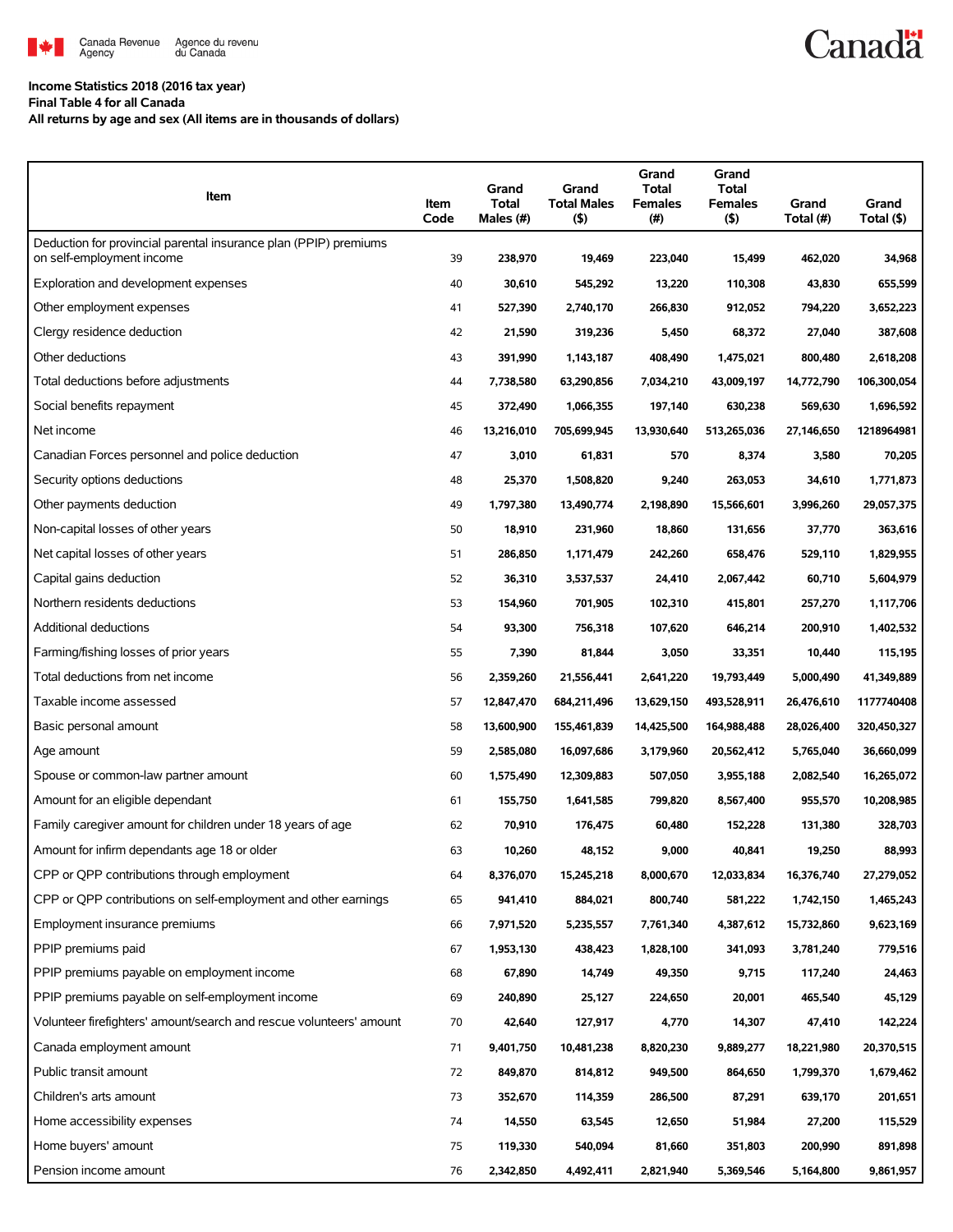

## **Income Statistics 2018 (2016 tax year)**

**Final Table 4 for all Canada**

**All returns by age and sex (All items are in thousands of dollars)**

| Item                                                              | Item<br>Code | Grand<br><b>Total</b><br>Males (#) | Grand<br><b>Total Males</b><br>$($ \$) | Grand<br>Total<br><b>Females</b><br>(#) | Grand<br><b>Total</b><br><b>Females</b><br>(5) | Grand<br>Total (#) | Grand<br>Total (\$) |
|-------------------------------------------------------------------|--------------|------------------------------------|----------------------------------------|-----------------------------------------|------------------------------------------------|--------------------|---------------------|
| Caregiver amount                                                  | 77           | 144,210                            | 806,878                                | 115,310                                 | 601,349                                        | 259,530            | 1,408,227           |
| Disability amount                                                 | 78           | 405,800                            | 3,250,161                              | 439,800                                 | 3,515,984                                      | 845,590            | 6,766,145           |
| Disability amount transferred from a dependant                    | 79           | 143,460                            | 1,558,739                              | 138,040                                 | 1,464,228                                      | 281,500            | 3,022,967           |
| Interest paid on student loans                                    | 80           | 211,340                            | 113,450                                | 335,070                                 | 183,633                                        | 546,410            | 297,083             |
| Tuition, education, and textbook amounts                          | 81           | 816,390                            | 5,208,487                              | 1,040,380                               | 6,171,257                                      | 1,856,760          | 11,379,744          |
| Tuition, education, and textbook amounts transferred from a child | 82           | 394,430                            | 2,048,333                              | 290,910                                 | 1,431,714                                      | 685,340            | 3,480,047           |
| Amounts transferred from spouse or common-law partner             | 83           | 710,990                            | 3,982,685                              | 472,220                                 | 2,550,685                                      | 1,183,210          | 6,533,370           |
| Medical expenses                                                  | 84           | 1,995,500                          | 5,371,827                              | 3,024,460                               | 7,744,518                                      | 5,019,970          | 13,116,346          |
| Total tax credits on personal amounts                             | 85           | 13,607,680                         | 36,984,254                             | 14,428,340                              | 38,390,884                                     | 28,036,020         | 75,375,138          |
| Allowable charitable donations and government gifts               | 86           | 2,958,240                          | 6,225,618                              | 2,631,740                               | 3,563,902                                      | 5,589,980          | 9,789,520           |
| Eligible cultural and ecological gifts                            | 87           | 3,870                              | 42,002                                 | 3,460                                   | 22,484                                         | 7,330              | 64,486              |
| Total tax credit on donations and gifts                           | 88           | 2,938,670                          | 1,836,325                              | 2,612,240                               | 1,010,120                                      | 5,550,910          | 2,846,445           |
| Total federal non-refundable tax credits                          | 89           | 13,608,460                         | 38,820,579                             | 14,428,570                              | 39,401,004                                     | 28,037,030         | 78,221,583          |
| Federal dividend tax credit                                       | 90           | 2,025,300                          | 5,186,475                              | 1,894,170                               | 3,442,486                                      | 3,919,480          | 8,628,961           |
| Minimum tax carryover                                             | 91           | 28,640                             | 91,571                                 | 18,120                                  | 52,049                                         | 46,760             | 143,620             |
| Basic federal tax                                                 | 92           | 9,408,670                          | 89,895,181                             | 8,484,220                               | 49,102,768                                     | 17,892,890         | 138,997,949         |
| Federal foreign tax credit                                        | 93           | 784,520                            | 1,153,103                              | 782,570                                 | 428,237                                        | 1,567,090          | 1,581,340           |
| Federal political contribution tax credit                         | 94           | 91,290                             | 16,911                                 | 57,410                                  | 9,354                                          | 148,700            | 26,265              |
| Investment tax credit                                             | 95           | 16,300                             | 59,559                                 | 5,380                                   | 11,487                                         | 21,690             | 71,046              |
| Labour-sponsored funds tax credit (federally registered)          | 96           | 17,280                             | 1,794                                  | 14,410                                  | 1,325                                          | 31,700             | 3,119               |
| Labour-sponsored funds tax credit (provincially registered)       | 97           | 178,470                            | 85,944                                 | 142,290                                 | 56,622                                         | 320,760            | 142,566             |
| Alternative minimum tax payable                                   | 98           | 22,400                             | 157,104                                | 16,530                                  | 90,151                                         | 38,920             | 247,256             |
| Net federal tax                                                   | 99           | 9,380,230                          | 88,655,117                             | 8,457,260                               | 48,622,318                                     | 17,837,500         | 137,277,435         |
| CPP contributions on self-employment                              | 100          | 729,210                            | 1,392,210                              | 603,040                                 | 861,797                                        | 1,332,250          | 2,254,007           |
| Social Benefits repayment                                         | 101          | 372,490                            | 1,066,355                              | 197,140                                 | 630,238                                        | 569,630            | 1,696,592           |
| Working income tax benefit (WITB)                                 | 102          | 741,030                            | 596,856                                | 729.380                                 | 595,789                                        | 1,470,410          | 1,192,645           |
| Children's fitness tax credit                                     | 103          | 892,790                            | 78,851                                 | 773,520                                 | 63,942                                         | 1,666,300          | 142,793             |
| Eligible educator school supply tax credit                        | 104          | 8,700                              | 562                                    | 38,730                                  | 2,540                                          | 47,430             | 3,102               |
| Net provincial or territorial tax                                 | 105          | 7,201,110                          | 39,445,992                             | 6,445,580                               | 21,360,406                                     | 13,646,690         | 60,806,398          |
| Total tax payable                                                 | 106          | 9,906,780                          | 130,563,971                            | 9,029,910                               | 71,480,647                                     | 18,936,690         | 202,044,618         |

**Canadä**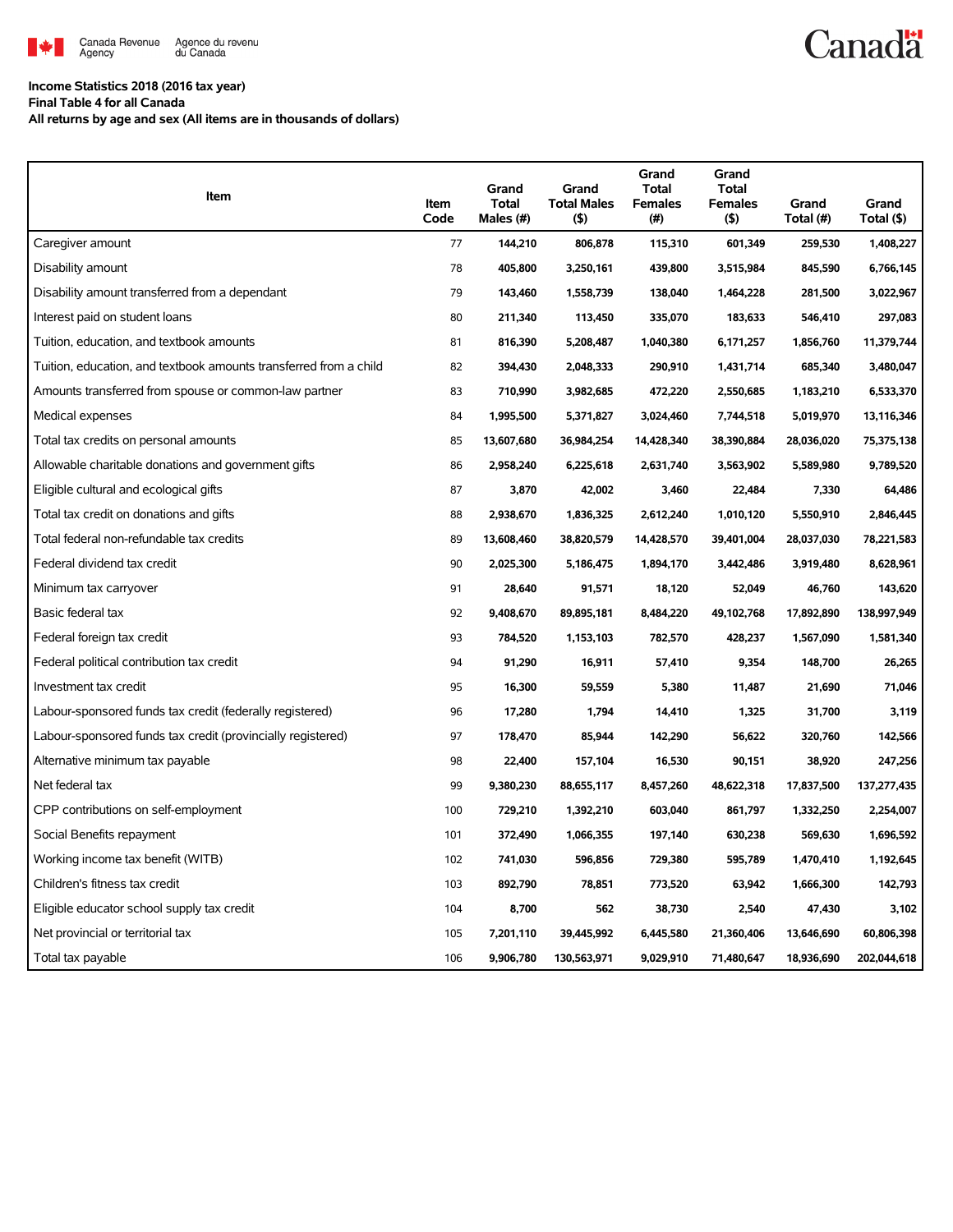| Item                                                                                          | Item<br>Code | Age<br>Group:<br>Under 20<br>Males (#) | Age<br>Group:<br>Under 20<br>Males (\$) | Age<br>Group:<br>Under 20<br>Females (#) | Age<br>Group:<br>Under 20<br>Females (\$) |
|-----------------------------------------------------------------------------------------------|--------------|----------------------------------------|-----------------------------------------|------------------------------------------|-------------------------------------------|
| Number of taxable returns                                                                     | $\mathbf{1}$ | 98,070                                 |                                         | 62,510                                   |                                           |
| Number of non-taxable returns                                                                 | 2            | 443,520                                |                                         | 477,550                                  |                                           |
| Total number of returns                                                                       | 3            | 541,590                                |                                         | 540,060                                  |                                           |
| Employment income                                                                             | 4            | 436,680                                | 3,822,181                               | 441,010                                  | 3,187,298                                 |
| Commissions (from employment)                                                                 | 5            | 5,580                                  | 10,287                                  | 10,460                                   | 9,176                                     |
| Other employment income                                                                       | 6            | 11,670                                 | 30,652                                  | 13,760                                   | 29,972                                    |
| Old age security (OAS) pension                                                                | 7            |                                        |                                         |                                          |                                           |
| CPP or QPP benefits                                                                           | 8            | 23,380                                 | 61,310                                  | 24,020                                   | 63,650                                    |
| Other pensions and superannuation                                                             | 9            | 790                                    | 5,421                                   | 820                                      | 5,044                                     |
| Elected split-pension amount                                                                  | 10           |                                        |                                         |                                          |                                           |
| Universal child care benefit (UCCB)                                                           | 11           | 6,640                                  | 3,117                                   | 12,320                                   | 8,714                                     |
| Employment insurance and other benefits                                                       | 12           | 9,640                                  | 40,519                                  | 4,090                                    | 15,584                                    |
| Taxable amount of dividends from taxable Canadian corporations                                | 13           | 19,310                                 | 328,527                                 | 18,310                                   | 322,147                                   |
| Interest and other investment income                                                          | 14           | 28,960                                 | 24,711                                  | 28,080                                   | 24,504                                    |
| Net partnership income (limited or non-active partners only)                                  | 15           | 40                                     | 116                                     | 40                                       | $-25$                                     |
| Net rental income                                                                             | 16           | 530                                    | 1,320                                   | 450                                      | 1,976                                     |
| Taxable capital gains                                                                         | 17           | 11,100                                 | 112,288                                 | 10,050                                   | 112,746                                   |
| <b>RRSP</b> income                                                                            | 18           | 600                                    | 9,893                                   | 410                                      | 3,110                                     |
| Other income                                                                                  | 19           | 90,270                                 | 405,616                                 | 99,690                                   | 437,015                                   |
| Net business income                                                                           | 20           | 16,640                                 | 97,930                                  | 14,190                                   | 67,600                                    |
| Net professional income                                                                       | 21           | 1,420                                  | 6,513                                   | 1,510                                    | 8,428                                     |
| Net commission income                                                                         | 22           | 1,250                                  | 5,125                                   | 1,040                                    | 3,403                                     |
| Net farming income                                                                            | 23           | 2,140                                  | 20,503                                  | 1,310                                    | 16,621                                    |
| Net fishing income                                                                            | 24           | 500                                    | 6,056                                   | 100                                      | 838                                       |
| Workers' compensation benefits                                                                | 25           | 3,450                                  | 5,865                                   | 2,410                                    | 4,524                                     |
| Social assistance payments                                                                    | 26           | 13,680                                 | 92,300                                  | 14,030                                   | 90,040                                    |
| Net federal supplements                                                                       | 27           |                                        |                                         |                                          |                                           |
| Total income assessed                                                                         | 28           | 489,370                                | 5,090,465                               | 490,600                                  | 4,412,515                                 |
| Registered pension plan (RPP) deduction                                                       | 29           | 9,600                                  | 6,279                                   | 7,490                                    | 2,609                                     |
| RRSP/PRPP deduction                                                                           | 30           | 5,510                                  | 15,406                                  | 2,930                                    | 5,369                                     |
| Deduction for elected split-pension amount                                                    | 31           |                                        |                                         |                                          |                                           |
| Annual union, professional, or like dues                                                      | 32           | 70,780                                 | 14,255                                  | 57,590                                   | 9,989                                     |
| Child care expenses                                                                           | 33           |                                        |                                         | 380                                      | 603                                       |
| Business investment loss                                                                      | 34           |                                        |                                         |                                          |                                           |
| Moving expenses                                                                               | 35           | 1,380                                  | 888                                     | 1,830                                    | 1,223                                     |
| Support payments made                                                                         | 36           |                                        |                                         |                                          |                                           |
| Carrying charges and interest expenses                                                        | 37           | 3,180                                  | 2,585                                   | 2,870                                    | 2,421                                     |
| Deduction for CPP/QPP contributions on self-employment and other earnings                     | 38           | 9,090                                  | 2,313                                   | 6,790                                    | 1,241                                     |
| Deduction for provincial parental insurance plan (PPIP) premiums on self-employment<br>income | 39           | 3,670                                  | 77                                      | 3,180                                    | 56                                        |
| Exploration and development expenses                                                          | 40           |                                        |                                         |                                          |                                           |
| Other employment expenses                                                                     | 41           | 2,450                                  | 3,848                                   | 790                                      | 722                                       |
| Clergy residence deduction                                                                    | 42           |                                        |                                         |                                          |                                           |
| Other deductions                                                                              | 43           | 2,520                                  | 5,429                                   | 2,260                                    | 4,171                                     |
| Total deductions before adjustments                                                           | 44           | 94,200                                 | 51,237                                  | 75,690                                   | 28,575                                    |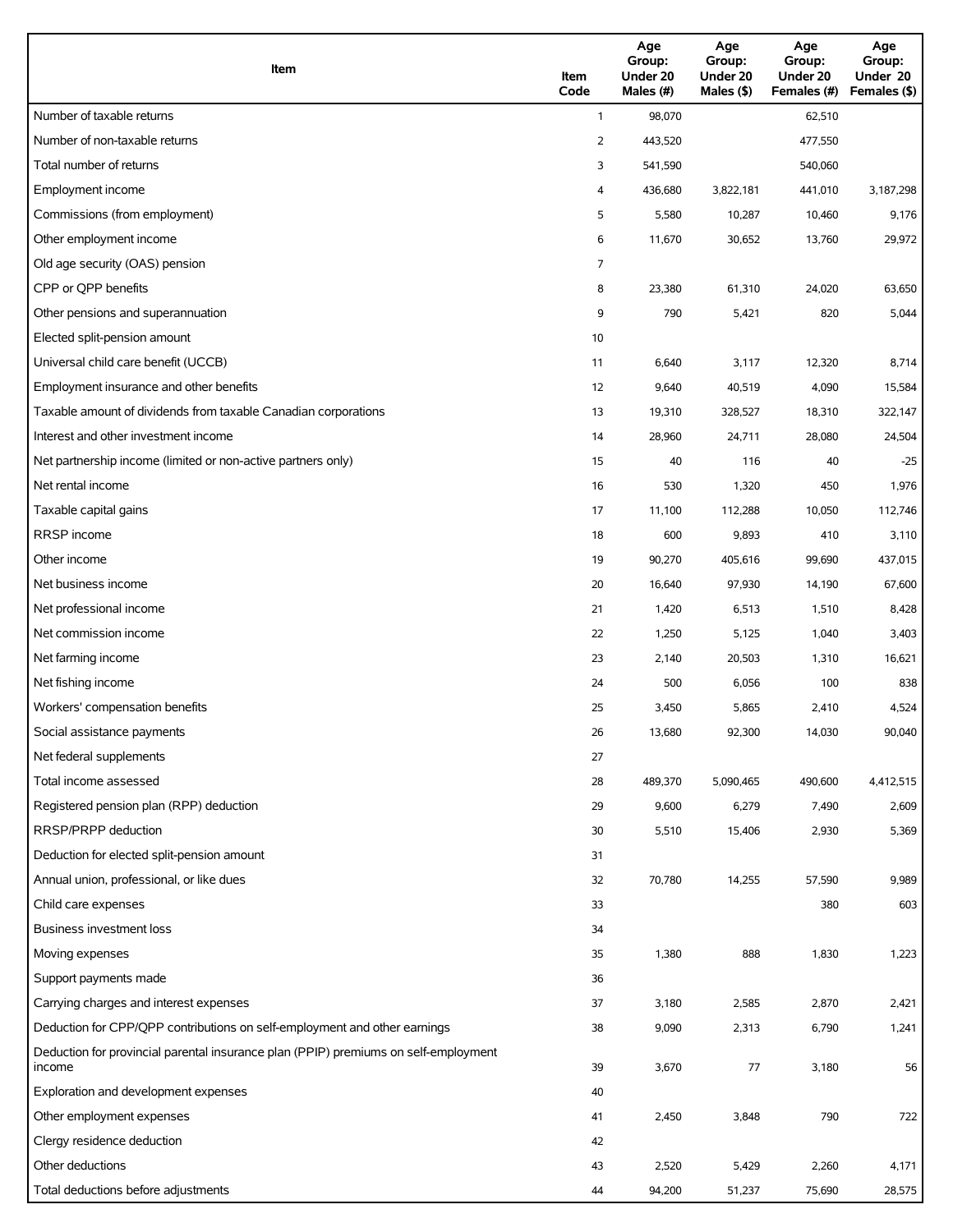| Item                                                                | <b>Item Code</b> | Under 20<br>Males (#) | Under 20<br>Males (\$) | Age Group: Age Group: Age Group:<br>Under 20<br>Females (#) | Age Group:<br>Under 20<br>Females (\$) |
|---------------------------------------------------------------------|------------------|-----------------------|------------------------|-------------------------------------------------------------|----------------------------------------|
| Social benefits repayment                                           | 45               | 30                    | 47                     |                                                             |                                        |
| Net income                                                          | 46               | 489,050               | 5,040,513              | 490,270                                                     | 4,384,620                              |
| Canadian Forces personnel and police deduction                      | 47               | 10                    | 21                     |                                                             |                                        |
| Security options deductions                                         | 48               |                       |                        |                                                             |                                        |
| Other payments deduction                                            | 49               | 17,010                | 98,332                 | 16,320                                                      | 95,143                                 |
| Non-capital losses of other years                                   | 50               | 30                    | 37                     | 30                                                          | 55                                     |
| Net capital losses of other years                                   | 51               | 230                   | 557                    | 200                                                         | 387                                    |
| Capital gains deduction                                             | 52               | 440                   | 58,891                 | 430                                                         | 63,009                                 |
| Northern residents deductions                                       | 53               | 1,760                 | 4,532                  | 1,270                                                       | 2,645                                  |
| Additional deductions                                               | 54               | 330                   | 889                    | 350                                                         | 856                                    |
| Farming/fishing losses of prior years                               | 55               |                       |                        |                                                             |                                        |
| Total deductions from net income                                    | 56               | 19,730                | 163,265                | 18,520                                                      | 162,101                                |
| Taxable income assessed                                             | 57               | 481,040               | 4,877,479              | 483,500                                                     | 4,223,185                              |
| Basic personal amount                                               | 58               | 541,460               | 6,198,294              | 539,920                                                     | 6,181,537                              |
| Age amount                                                          | 59               |                       |                        |                                                             |                                        |
| Spouse or common-law partner amount                                 | 60               | 870                   | 7,506                  | 980                                                         | 9,175                                  |
| Amount for an eligible dependant                                    | 61               | 160                   | 1,681                  | 4,910                                                       | 55,532                                 |
| Family caregiver amount for children under 18 years of age          | 62               |                       |                        | 80                                                          | 176                                    |
| Amount for infirm dependants age 18 or older                        | 63               |                       |                        |                                                             |                                        |
| CPP or QPP contributions through employment                         | 64               | 257,940               | 99,943                 | 257,240                                                     | 70,744                                 |
| CPP or QPP contributions on self-employment and other earnings      | 65               | 9,090                 | 2,313                  | 6,790                                                       | 1,241                                  |
| Employment insurance premiums                                       | 66               | 356,980               | 63,712                 | 361,470                                                     | 53,076                                 |
| PPIP premiums paid                                                  | 67               | 87,320                | 4,393                  | 90,280                                                      | 3,952                                  |
| PPIP premiums payable on employment income                          | 68               | 1,650                 | 68                     | 1,520                                                       | 42                                     |
| PPIP premiums payable on self-employment income                     | 69               | 3,750                 | 100                    | 3,240                                                       | 73                                     |
| Volunteer firefighters' amount/search and rescue volunteers' amount | 70               | 550                   | 1,647                  | 100                                                         | 312                                    |
| Canada employment amount                                            | 71               | 440,060               | 490,004                | 444,070                                                     | 494,273                                |
| Public transit amount                                               | 72               | 32,430                | 20,084                 | 42,520                                                      | 19,412                                 |
| Children's arts amount                                              | 73               | 10                    | 5                      | 30                                                          | 9                                      |
| Home accessibility expenses                                         | 74               |                       |                        |                                                             |                                        |
| Home buyers' amount                                                 | 75               | 280                   | 1,342                  | 180                                                         | 776                                    |
| Pension income amount                                               | 76               | 780                   | 1,218                  | 800                                                         | 1,300                                  |
| Caregiver amount                                                    | 77               | 20                    | 115                    | 20                                                          | 132                                    |
| Disability amount                                                   | 78               | 9,300                 | 85,287                 | 4,960                                                       | 45,451                                 |
| Disability amount transferred from a dependant                      | 79               |                       |                        | 40                                                          | 401                                    |
| Interest paid on student loans                                      | 80               | 330                   | 85                     | 460                                                         | 92                                     |
| Tuition, education, and textbook amounts                            | 81               | 47,190                | 194,116                | 47,170                                                      | 187,413                                |
| Tuition, education, and textbook amounts transferred from a child   | 82               | 90                    | 324                    | 110                                                         | 411                                    |
| Amounts transferred from spouse or common-law partner               | 83               | 60                    | 208                    | 30                                                          | 111                                    |
| Medical expenses                                                    | 84               | 10,030                | 7,856                  | 15,650                                                      | 11,476                                 |
| Total tax credits on personal amounts                               | 85               | 541,500               | 1,077,058              | 539,960                                                     | 1,070,572                              |
| Allowable charitable donations and government gifts                 | 86               | 9,460                 | 3,223                  | 8,770                                                       | 2,419                                  |
| Eligible cultural and ecological gifts                              | 87               | 20                    | 5                      | 20                                                          | 3                                      |
| Total tax credit on donations and gifts                             | 88               | 8,780                 | 942                    | 8,190                                                       | 688                                    |
| Total federal non-refundable tax credits                            | 89               | 541,500               | 1,078,000              | 539,960                                                     | 1,071,260                              |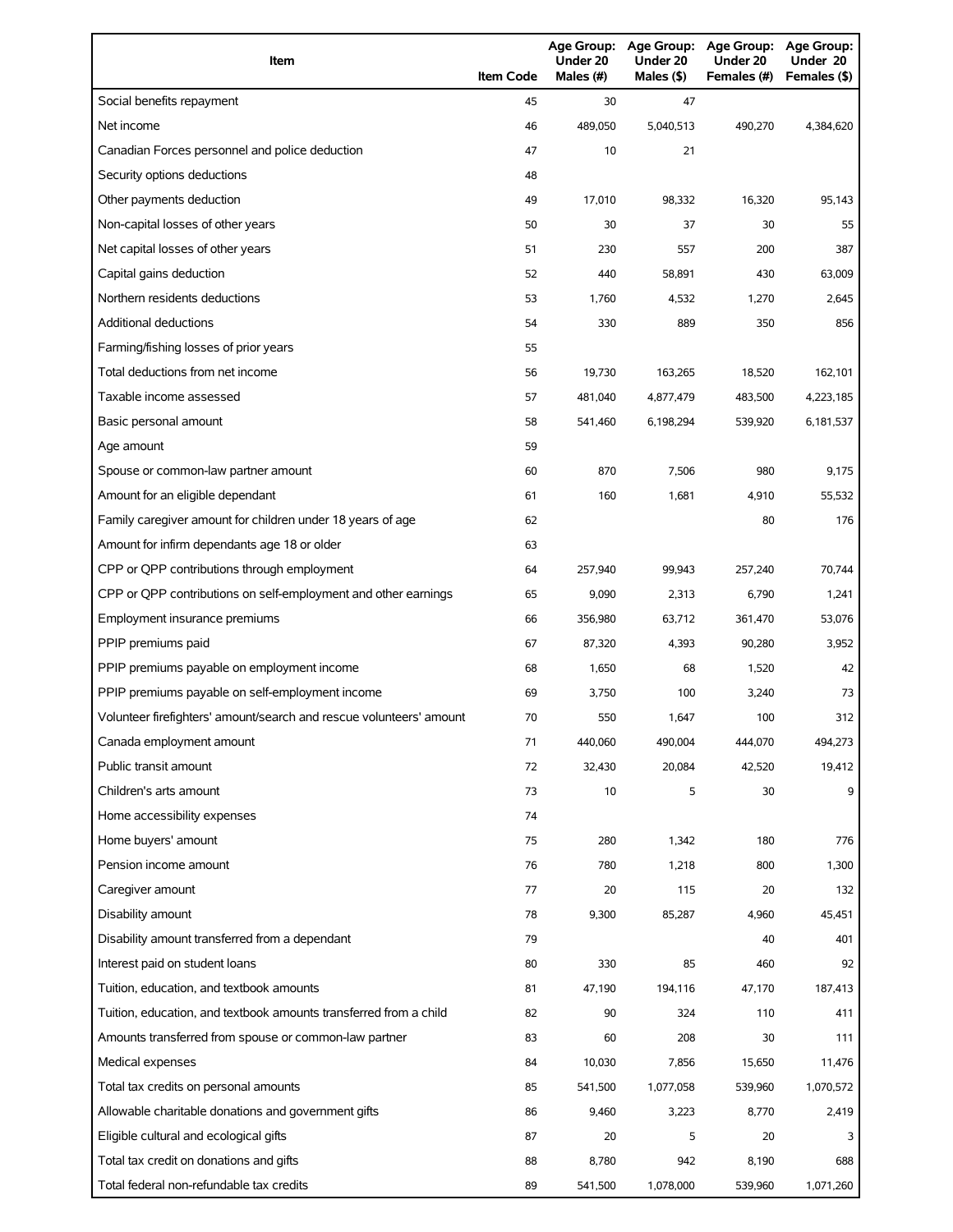| Item                                                        | <b>Item Code</b> | <b>Age Group:</b><br>Under 20<br>Males (#) | Age Group:<br>Under 20<br>Males $($ \$) | <b>Age Group:</b><br>Under 20<br>Females (#) | <b>Age Group:</b><br>Under 20<br>Females (\$) |
|-------------------------------------------------------------|------------------|--------------------------------------------|-----------------------------------------|----------------------------------------------|-----------------------------------------------|
| Federal dividend tax credit                                 | 90               | 12,070                                     | 34,336                                  | 11,200                                       | 33,329                                        |
| Minimum tax carryover                                       | 91               | 220                                        | 615                                     | 200                                          | 602                                           |
| Basic federal tax                                           | 92               | 87,580                                     | 137,024                                 | 52,680                                       | 65,728                                        |
| Federal foreign tax credit                                  | 93               | 1,950                                      | 2,482                                   | 1,500                                        | 1,772                                         |
| Federal political contribution tax credit                   | 94               | 30                                         | 5                                       | 10                                           | 2                                             |
| Investment tax credit                                       | 95               | 10                                         | 19                                      |                                              |                                               |
| Labour-sponsored funds tax credit (federally registered)    | 96               |                                            |                                         |                                              |                                               |
| Labour-sponsored funds tax credit (provincially registered) | 97               | 190                                        | 36                                      | 40                                           | 5                                             |
| Alternative minimum tax payable                             | 98               | 430                                        | 3,708                                   | 410                                          | 3,930                                         |
| Net federal tax                                             | 99               | 87,170                                     | 134,559                                 | 52,290                                       | 64,441                                        |
| CPP contributions on self-employment                        | 100              | 7,340                                      | 3,993                                   | 5,310                                        | 2,057                                         |
| Social Benefits repayment                                   | 101              | 30                                         | 47                                      |                                              |                                               |
| Working income tax benefit (WITB)                           | 102              | 39,240                                     | 29,355                                  | 33,960                                       | 25,853                                        |
| Children's fitness tax credit                               | 103              | 30                                         | 1                                       | 60                                           | 2                                             |
| Eligible educator school supply tax credit                  | 104              | 80                                         | 5                                       | 100                                          | 5                                             |
| Net provincial or territorial tax                           | 105              | 56,470                                     | 61,608                                  | 32,650                                       | 30,365                                        |
| Total tax payable                                           | 106              | 98,070                                     | 200,214                                 | 62,510                                       | 96,867                                        |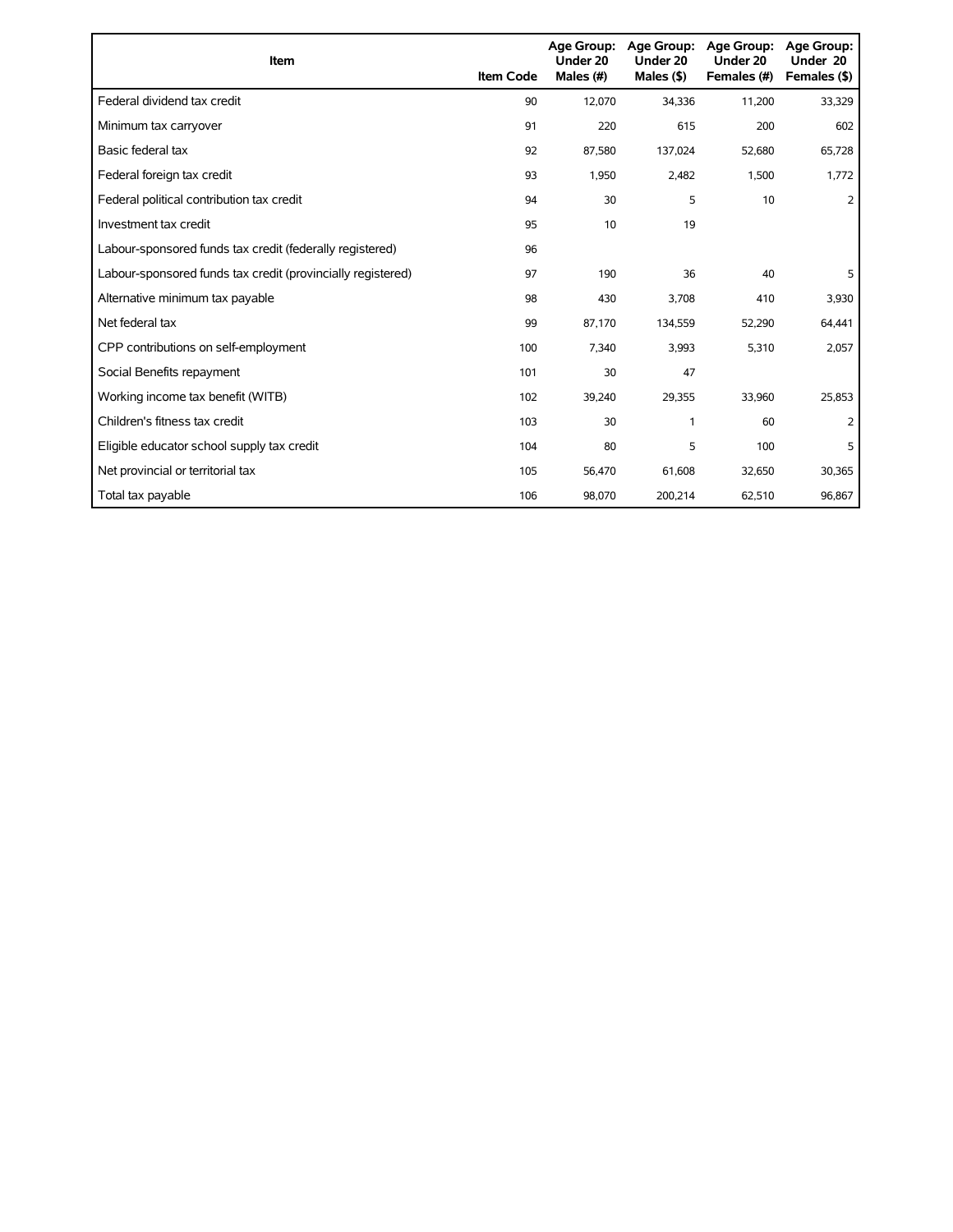| Item                                                                                          | Item<br>Code            | Age<br>Group:<br>20 to 24<br>Males (#) | Age<br>Group:<br>20 to 24<br>Males (\$) | Age<br>Group:<br>20 to 24<br>Females (#) | Age<br>Group:<br>20 to 24<br>Females (\$) |
|-----------------------------------------------------------------------------------------------|-------------------------|----------------------------------------|-----------------------------------------|------------------------------------------|-------------------------------------------|
| Number of taxable returns                                                                     | $\mathbf{1}$            | 535,010                                |                                         | 391,490                                  |                                           |
| Number of non-taxable returns                                                                 | 2                       | 557,490                                |                                         | 682,100                                  |                                           |
| Total number of returns                                                                       | 3                       | 1,092,500                              |                                         | 1,073,590                                |                                           |
| Employment income                                                                             | $\overline{\mathbf{4}}$ | 916,230                                | 20,618,152                              | 895,340                                  | 15,438,238                                |
| Commissions (from employment)                                                                 | 5                       | 31,600                                 | 208,406                                 | 45,280                                   | 137,556                                   |
| Other employment income                                                                       | 6                       | 59,980                                 | 240,010                                 | 55,170                                   | 187,821                                   |
| Old age security (OAS) pension                                                                | 7                       |                                        |                                         |                                          |                                           |
| CPP or QPP benefits                                                                           | 8                       | 14,310                                 | 38,230                                  | 20,170                                   | 54,647                                    |
| Other pensions and superannuation                                                             | 9                       | 750                                    | 3,298                                   | 980                                      | 3,840                                     |
| Elected split-pension amount                                                                  | 10                      |                                        |                                         | 30                                       | 171                                       |
| Universal child care benefit (UCCB)                                                           | 11                      | 4,250                                  | 4,837                                   | 77,180                                   | 94,760                                    |
| Employment insurance and other benefits                                                       | 12                      | 119,450                                | 747,999                                 | 71,600                                   | 451,370                                   |
| Taxable amount of dividends from taxable Canadian corporations                                | 13                      | 52,020                                 | 821,544                                 | 45,940                                   | 814,302                                   |
| Interest and other investment income                                                          | 14                      | 75,630                                 | 48,968                                  | 73,580                                   | 42,979                                    |
| Net partnership income (limited or non-active partners only)                                  | 15                      | 150                                    | 122                                     | 120                                      | 1,122                                     |
| Net rental income                                                                             | 16                      | 8,330                                  | 21,632                                  | 5,770                                    | 16,856                                    |
| Taxable capital gains                                                                         | 17                      | 26,530                                 | 114,243                                 | 20,750                                   | 86,497                                    |
| <b>RRSP</b> income                                                                            | 18                      | 13,260                                 | 31,460                                  | 6,640                                    | 10,520                                    |
| Other income                                                                                  | 19                      | 165,940                                | 584,452                                 | 162,480                                  | 603,613                                   |
| Net business income                                                                           | 20                      | 52,670                                 | 445,595                                 | 45,520                                   | 273,033                                   |
| Net professional income                                                                       | 21                      | 5,270                                  | 35,924                                  | 6,320                                    | 38,351                                    |
| Net commission income                                                                         | 22                      | 6,350                                  | 45,862                                  | 6,710                                    | 28,347                                    |
| Net farming income                                                                            | 23                      | 5,670                                  | 52,699                                  | 3,070                                    | 32,125                                    |
| Net fishing income                                                                            | 24                      | 1,170                                  | 24,852                                  | 220                                      | 2,624                                     |
| Workers' compensation benefits                                                                | 25                      | 13,870                                 | 40,789                                  | 12,270                                   | 42,672                                    |
| Social assistance payments                                                                    | 26                      | 61,630                                 | 483,676                                 | 67,130                                   | 536,262                                   |
| Net federal supplements                                                                       | 27                      | 10                                     | 30                                      |                                          |                                           |
| Total income assessed                                                                         | 28                      | 1,010,060                              | 24,613,018                              | 1,002,310                                | 18,898,942                                |
| Registered pension plan (RPP) deduction                                                       | 29                      | 86,960                                 | 150,414                                 | 94,970                                   | 145,346                                   |
| RRSP/PRPP deduction                                                                           | 30                      | 87,510                                 | 249,987                                 | 62,460                                   | 131,694                                   |
| Deduction for elected split-pension amount                                                    | 31                      |                                        |                                         |                                          |                                           |
| Annual union, professional, or like dues                                                      | 32                      | 211,400                                | 90,871                                  | 207,850                                  | 70,539                                    |
| Child care expenses                                                                           | 33                      | 1,680                                  | 4,496                                   | 17,050                                   | 43,775                                    |
| <b>Business investment loss</b>                                                               | 34                      |                                        |                                         |                                          |                                           |
| Moving expenses                                                                               | 35                      | 7,400                                  | 7,837                                   | 7,750                                    | 7,737                                     |
| Support payments made                                                                         | 36                      |                                        |                                         |                                          |                                           |
| Carrying charges and interest expenses                                                        | 37                      | 12,830                                 | 8,599                                   | 10,060                                   | 6,677                                     |
| Deduction for CPP/QPP contributions on self-employment and other earnings                     | 38                      | 48,460                                 | 21,793                                  | 40,790                                   | 13,587                                    |
| Deduction for provincial parental insurance plan (PPIP) premiums on self-employment<br>income | 39                      | 12,520                                 | 418                                     | 11,850                                   | 330                                       |
| Exploration and development expenses                                                          | 40                      |                                        |                                         | 10                                       | 193                                       |
| Other employment expenses                                                                     | 41                      | 19,920                                 | 49,538                                  | 9,110                                    | 15,246                                    |
| Clergy residence deduction                                                                    | 42                      |                                        |                                         | 80                                       | 410                                       |
| Other deductions                                                                              | 43                      | 15,940                                 | 15,644                                  | 13,350                                   | 6,762                                     |
| Total deductions before adjustments                                                           | 44                      | 367,620                                | 601,592                                 | 336,210                                  | 443,376                                   |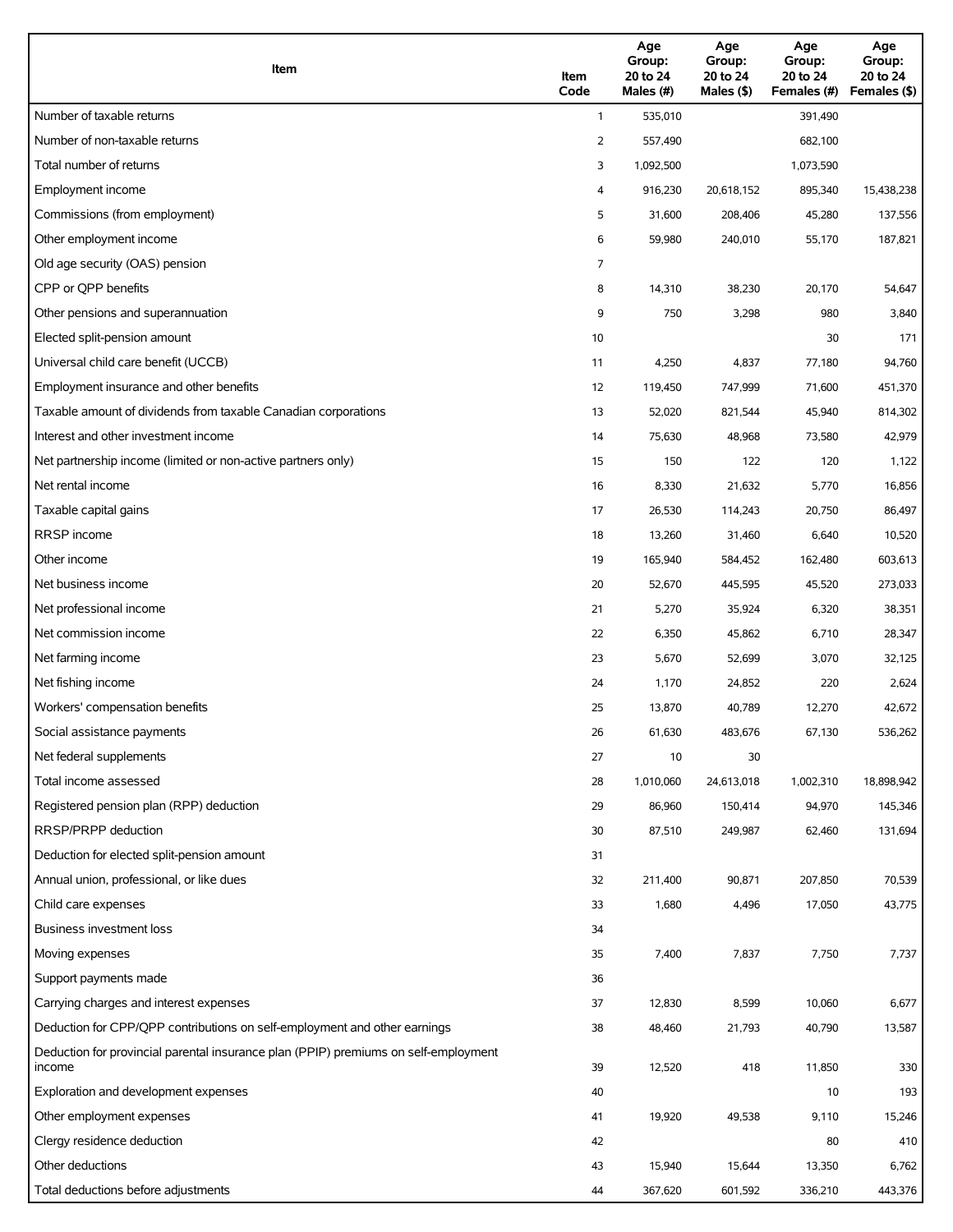| Item                                                                | <b>Item Code</b> | 20 to 24<br>Males (#) | 20 to 24<br>Males (\$) | Age Group: Age Group: Age Group:<br>20 to 24<br>Females (#) | Age Group:<br>20 to 24<br>Females (\$) |
|---------------------------------------------------------------------|------------------|-----------------------|------------------------|-------------------------------------------------------------|----------------------------------------|
| Social benefits repayment                                           | 45               | 4,650                 | 6,434                  | 230                                                         | 306                                    |
| Net income                                                          | 46               | 1,009,110             | 24,012,255             | 1,001,280                                                   | 18,460,664                             |
| Canadian Forces personnel and police deduction                      | 47               |                       |                        | 40                                                          | 183                                    |
| Security options deductions                                         | 48               |                       |                        | 100                                                         | 241                                    |
| Other payments deduction                                            | 49               | 74,830                | 524,495                | 78,810                                                      | 578,946                                |
| Non-capital losses of other years                                   | 50               | 230                   | 1,067                  | 180                                                         | 359                                    |
| Net capital losses of other years                                   | 51               | 1,420                 | 2,256                  | 890                                                         | 1,180                                  |
| Capital gains deduction                                             | 52               | 480                   | 51,075                 | 430                                                         | 41,655                                 |
| Northern residents deductions                                       | 53               | 8,500                 | 29,317                 | 5,980                                                       | 17,426                                 |
| Additional deductions                                               | 54               | 1,160                 | 8,587                  | 950                                                         | 4,021                                  |
| Farming/fishing losses of prior years                               | 55               |                       |                        | 20                                                          | 87                                     |
| Total deductions from net income                                    | 56               | 86,320                | 618,935                | 86,880                                                      | 644,114                                |
| Taxable income assessed                                             | 57               | 978,340               | 23,393,964             | 978,030                                                     | 17,817,003                             |
| Basic personal amount                                               | 58               | 1,091,640             | 12,476,652             | 1,072,820                                                   | 12,262,342                             |
| Age amount                                                          | 59               |                       |                        |                                                             |                                        |
| Spouse or common-law partner amount                                 | 60               | 23,530                | 192,832                | 13,940                                                      | 119,441                                |
| Amount for an eligible dependant                                    | 61               | 2,250                 | 23,589                 | 43,510                                                      | 486,062                                |
| Family caregiver amount for children under 18 years of age          | 62               | 160                   | 378                    | 830                                                         | 2,147                                  |
| Amount for infirm dependants age 18 or older                        | 63               |                       |                        |                                                             |                                        |
| CPP or QPP contributions through employment                         | 64               | 889,020               | 856,948                | 865,930                                                     | 630,965                                |
| CPP or QPP contributions on self-employment and other earnings      | 65               | 48,460                | 21,793                 | 40,790                                                      | 13,587                                 |
| Employment insurance premiums                                       | 66               | 859,330               | 341,826                | 837,530                                                     | 269,098                                |
| PPIP premiums paid                                                  | 67               | 191,760               | 22,077                 | 189,910                                                     | 17,933                                 |
| PPIP premiums payable on employment income                          | 68               | 7,460                 | 656                    | 6,600                                                       | 435                                    |
| PPIP premiums payable on self-employment income                     | 69               | 12,790                | 541                    | 12,060                                                      | 428                                    |
| Volunteer firefighters' amount/search and rescue volunteers' amount | 70               | 3,050                 | 9,153                  | 420                                                         | 1,269                                  |
| Canada employment amount                                            | 71               | 923,010               | 1,053,363              | 900,960                                                     | 1,025,701                              |
| Public transit amount                                               | 72               | 122,870               | 76,542                 | 161,460                                                     | 95,818                                 |
| Children's arts amount                                              | 73               | 180                   | 41                     | 560                                                         | 122                                    |
| Home accessibility expenses                                         | 74               |                       |                        |                                                             |                                        |
| Home buyers' amount                                                 | 75               | 12,980                | 58,878                 | 8,990                                                       | 36,792                                 |
| Pension income amount                                               | 76               | 730                   | 1,026                  | 970                                                         | 1,385                                  |
| Caregiver amount                                                    | 77               | 580                   | 2,836                  | 380                                                         | 1,846                                  |
| Disability amount                                                   | 78               | 16,350                | 129,854                | 9,770                                                       | 77,680                                 |
| Disability amount transferred from a dependant                      | 79               |                       |                        | 940                                                         | 11,137                                 |
| Interest paid on student loans                                      | 80               | 24,220                | 10,365                 | 37,770                                                      | 17,282                                 |
| Tuition, education, and textbook amounts                            | 81               | 280,460               | 1,783,688              | 326,500                                                     | 2,057,748                              |
| Tuition, education, and textbook amounts transferred from a child   | 82               | 230                   | 912                    | 230                                                         | 1,046                                  |
| Amounts transferred from spouse or common-law partner               | 83               | 3,990                 | 15,110                 | 1,550                                                       | 5,708                                  |
| Medical expenses                                                    | 84               | 49,280                | 45,000                 | 85,290                                                      | 75,889                                 |
| Total tax credits on personal amounts                               | 85               | 1,092,070             | 2,569,179              | 1,073,170                                                   | 2,581,814                              |
| Allowable charitable donations and government gifts                 | 86               | 61,650                | 30,322                 | 63,110                                                      | 23,845                                 |
| Eligible cultural and ecological gifts                              | 87               | 80                    | 22                     | 120                                                         | 22                                     |
| Total tax credit on donations and gifts                             | 88               | 58,490                | 8,325                  | 59,640                                                      | 6,449                                  |
| Total federal non-refundable tax credits                            | 89               | 1,092,070             | 2,577,504              | 1,073,170                                                   | 2,588,263                              |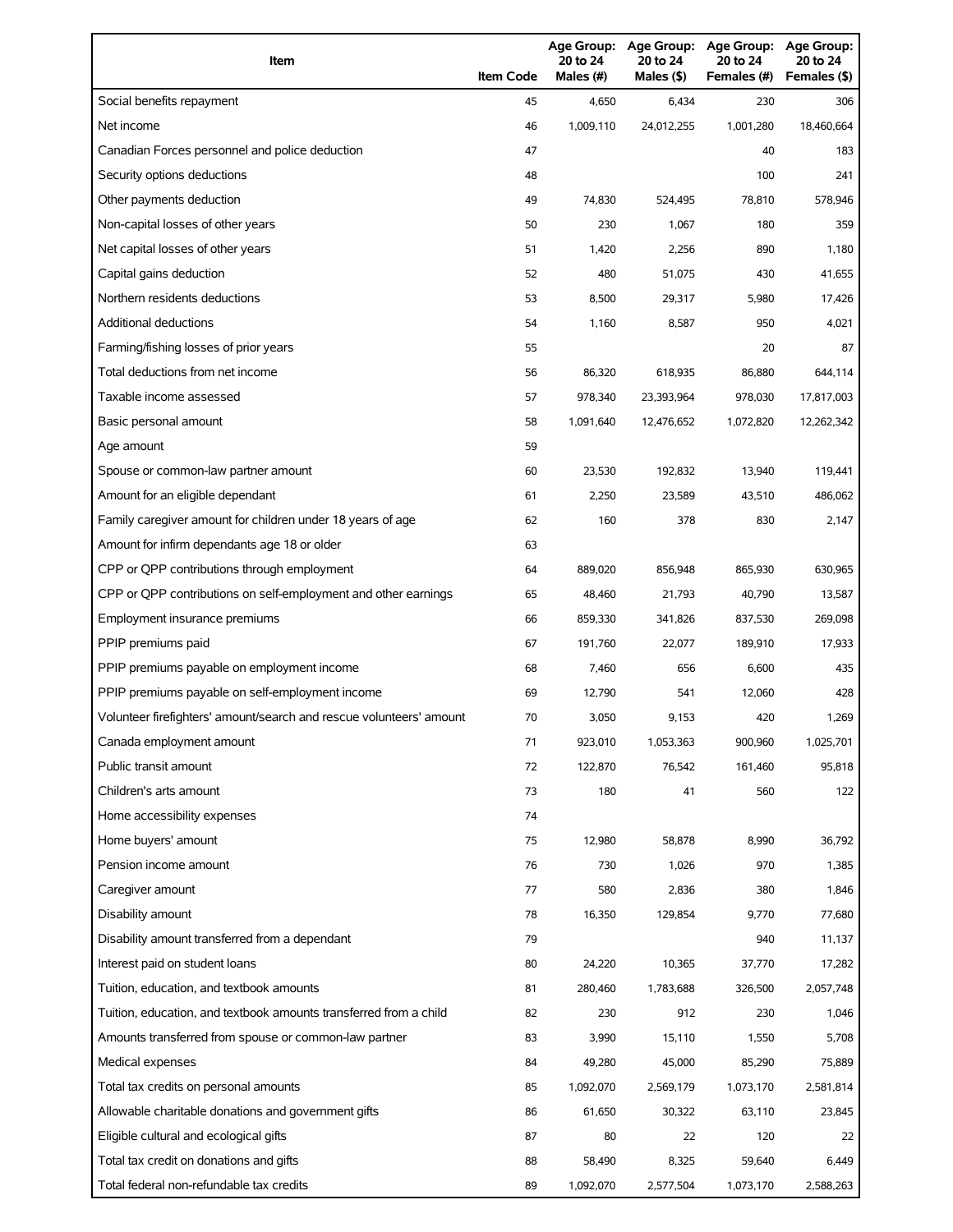| Item                                                        | <b>Item Code</b> | Age Group:<br>20 to 24<br>Males (#) | <b>Age Group:</b><br>20 to 24<br>Males $(§)$ | Age Group:<br>20 to 24<br>Females (#) | Age Group:<br>20 to 24<br>Females (\$) |
|-------------------------------------------------------------|------------------|-------------------------------------|----------------------------------------------|---------------------------------------|----------------------------------------|
| Federal dividend tax credit                                 | 90               | 42,970                              | 84,408                                       | 36,150                                | 82,214                                 |
| Minimum tax carryover                                       | 91               | 310                                 | 844                                          | 310                                   | 656                                    |
| Basic federal tax                                           | 92               | 476.720                             | 1,539,699                                    | 326,250                               | 700,690                                |
| Federal foreign tax credit                                  | 93               | 9,720                               | 14,916                                       | 5,650                                 | 4,202                                  |
| Federal political contribution tax credit                   | 94               | 440                                 | 56                                           | 160                                   | 23                                     |
| Investment tax credit                                       | 95               | 90                                  | 94                                           |                                       |                                        |
| Labour-sponsored funds tax credit (federally registered)    | 96               | 330                                 | 26                                           | 160                                   | 11                                     |
| Labour-sponsored funds tax credit (provincially registered) | 97               | 3,140                               | 1,138                                        | 1,440                                 | 381                                    |
| Alternative minimum tax payable                             | 98               | 470                                 | 3,334                                        | 470                                   | 2,763                                  |
| Net federal tax                                             | 99               | 475,120                             | 1,524,415                                    | 324,500                               | 696,324                                |
| CPP contributions on self-employment                        | 100              | 38,160                              | 35,770                                       | 30,900                                | 20,950                                 |
| Social Benefits repayment                                   | 101              | 4,650                               | 6,434                                        | 230                                   | 306                                    |
| Working income tax benefit (WITB)                           | 102              | 167,350                             | 121,668                                      | 158,260                               | 119,413                                |
| Children's fitness tax credit                               | 103              | 990                                 | 39                                           | 3,570                                 | 140                                    |
| Eligible educator school supply tax credit                  | 104              | 190                                 | 10                                           | 1,310                                 | 77                                     |
| Net provincial or territorial tax                           | 105              | 374,390                             | 684,309                                      | 259,830                               | 315,666                                |
| Total tax payable                                           | 106              | 535,010                             | 2,251,022                                    | 391,490                               | 1,033,344                              |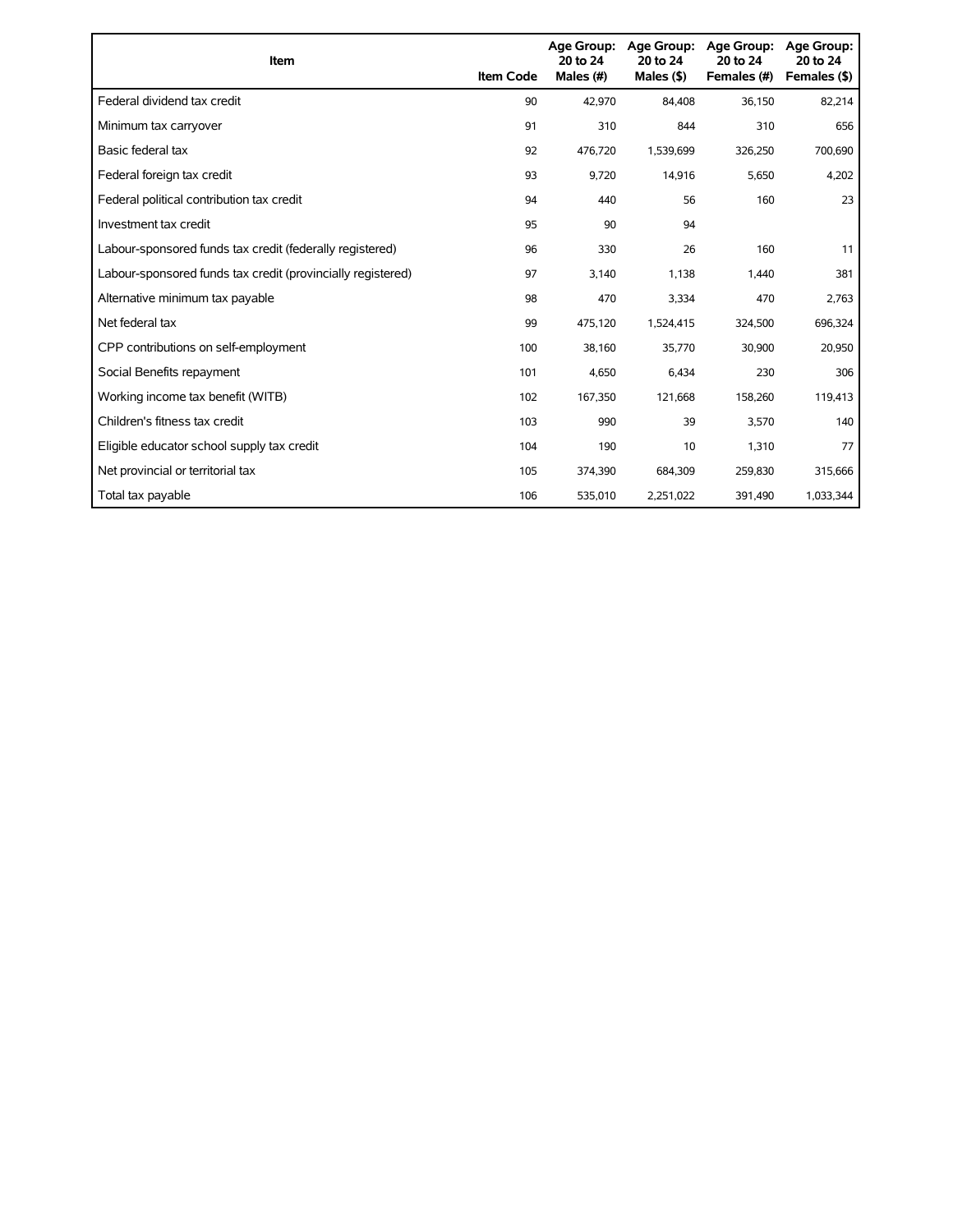| Item                                                                                          | Item<br>Code            | Age<br>Group:<br>25 to 29<br>Males (#) | Age<br>Group:<br>25 to 29<br>Males (\$) | Age<br>Group:<br>25 to 29<br>Females (#) | Age<br>Group:<br>25 to 29<br>Females (\$) |
|-----------------------------------------------------------------------------------------------|-------------------------|----------------------------------------|-----------------------------------------|------------------------------------------|-------------------------------------------|
| Number of taxable returns                                                                     | $\mathbf{1}$            | 849,560                                |                                         | 736,100                                  |                                           |
| Number of non-taxable returns                                                                 | 2                       | 301,740                                |                                         | 427,860                                  |                                           |
| Total number of returns                                                                       | 3                       | 1,151,300                              |                                         | 1,163,960                                |                                           |
| Employment income                                                                             | $\overline{\mathbf{4}}$ | 988,110                                | 40,652,809                              | 945,860                                  | 30,090,249                                |
| Commissions (from employment)                                                                 | 5                       | 41,540                                 | 675,962                                 | 43,530                                   | 356,169                                   |
| Other employment income                                                                       | 6                       | 103,580                                | 436,046                                 | 77,640                                   | 331,154                                   |
| Old age security (OAS) pension                                                                | 7                       |                                        |                                         |                                          |                                           |
| CPP or QPP benefits                                                                           | 8                       | 2,480                                  | 10,650                                  | 3,480                                    | 12,351                                    |
| Other pensions and superannuation                                                             | 9                       | 600                                    | 5,566                                   | 540                                      | 3,561                                     |
| Elected split-pension amount                                                                  | 10                      |                                        |                                         | 210                                      | 1,666                                     |
| Universal child care benefit (UCCB)                                                           | 11                      | 23,630                                 | 28,660                                  | 248,550                                  | 334,645                                   |
| Employment insurance and other benefits                                                       | 12                      | 176,170                                | 1,187,818                               | 191,600                                  | 1,646,465                                 |
| Taxable amount of dividends from taxable Canadian corporations                                | 13                      | 83,820                                 | 994,329                                 | 64,690                                   | 709,098                                   |
| Interest and other investment income                                                          | 14                      | 115,420                                | 78,786                                  | 106,150                                  | 74,303                                    |
| Net partnership income (limited or non-active partners only)                                  | 15                      | 430                                    | 1,069                                   | 240                                      | 320                                       |
| Net rental income                                                                             | 16                      | 32,730                                 | 70,247                                  | 26,630                                   | 58,547                                    |
| Taxable capital gains                                                                         | 17                      | 44,920                                 | 209,461                                 | 32,610                                   | 134,536                                   |
| <b>RRSP</b> income                                                                            | 18                      | 50,160                                 | 148,369                                 | 32,850                                   | 69,465                                    |
| Other income                                                                                  | 19                      | 114,130                                | 402,811                                 | 90,240                                   | 332,782                                   |
| Net business income                                                                           | 20                      | 84,970                                 | 1,092,623                               | 79,040                                   | 719,816                                   |
| Net professional income                                                                       | 21                      | 11,170                                 | 212,101                                 | 15,520                                   | 322,407                                   |
| Net commission income                                                                         | 22                      | 9,920                                  | 142,270                                 | 13,160                                   | 86,170                                    |
| Net farming income                                                                            | 23                      | 8,410                                  | 69,788                                  | 4,160                                    | 24,393                                    |
| Net fishing income                                                                            | 24                      | 1,330                                  | 39,313                                  | 330                                      | 4,671                                     |
| Workers' compensation benefits                                                                | 25                      | 16,660                                 | 75,742                                  | 21,560                                   | 114,559                                   |
| Social assistance payments                                                                    | 26                      | 67,490                                 | 542,813                                 | 76,530                                   | 661,213                                   |
| Net federal supplements                                                                       | 27                      |                                        |                                         |                                          |                                           |
| Total income assessed                                                                         | 28                      | 1,102,980                              | 47,077,835                              | 1,116,000                                | 36,095,478                                |
| Registered pension plan (RPP) deduction                                                       | 29                      | 197,310                                | 611,351                                 | 250,850                                  | 750,970                                   |
| RRSP/PRPP deduction                                                                           | 30                      | 242,290                                | 1,049,396                               | 221,190                                  | 719,465                                   |
| Deduction for elected split-pension amount                                                    | 31                      |                                        |                                         | 30                                       | 60                                        |
| Annual union, professional, or like dues                                                      | 32                      | 280,240                                | 207,837                                 | 316,160                                  | 197,704                                   |
| Child care expenses                                                                           | 33                      | 13,170                                 | 46,760                                  | 93,030                                   | 320,321                                   |
| Business investment loss                                                                      | 34                      | 180                                    | 3,253                                   | 80                                       | 684                                       |
| Moving expenses                                                                               | 35                      | 10,390                                 | 24,551                                  | 9,220                                    | 16,984                                    |
| Support payments made                                                                         | 36                      | 470                                    | 824                                     | 40                                       | 22                                        |
| Carrying charges and interest expenses                                                        | 37                      | 24,210                                 | 22,592                                  | 17,650                                   | 16,624                                    |
| Deduction for CPP/QPP contributions on self-employment and other earnings                     | 38                      | 78,130                                 | 55,197                                  | 71,500                                   | 41,153                                    |
| Deduction for provincial parental insurance plan (PPIP) premiums on self-employment<br>income | 39                      | 18,670                                 | 1,035                                   | 21,050                                   | 1,084                                     |
| Exploration and development expenses                                                          | 40                      | 90                                     | 1,329                                   |                                          |                                           |
| Other employment expenses                                                                     | 41                      | 41,560                                 | 149,503                                 | 24,360                                   | 58,048                                    |
| Clergy residence deduction                                                                    | 42                      | 870                                    | 9,468                                   | 280                                      | 2,237                                     |
| Other deductions                                                                              | 43                      | 29,410                                 | 29,500                                  | 28,770                                   | 47,312                                    |
| Total deductions before adjustments                                                           | 44                      | 598,250                                | 2,213,447                               | 615,780                                  | 2,175,246                                 |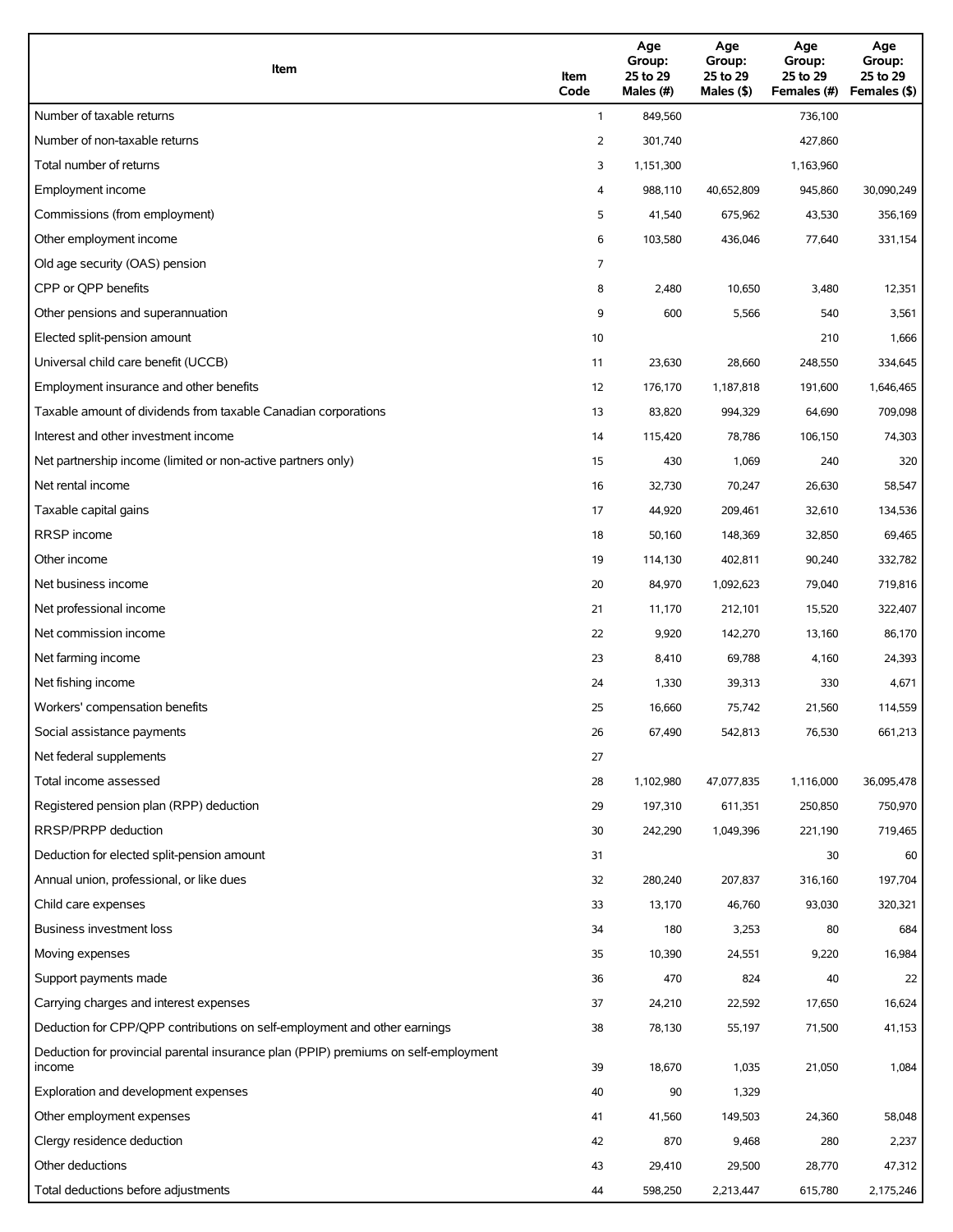| Item                                                                | <b>Item Code</b> | 25 to 29<br>Males (#) | 25 to 29<br>Males (\$) | Age Group: Age Group: Age Group:<br>25 to 29<br>Females (#) | <b>Age Group:</b><br>25 to 29<br>Females (\$) |
|---------------------------------------------------------------------|------------------|-----------------------|------------------------|-------------------------------------------------------------|-----------------------------------------------|
| Social benefits repayment                                           | 45               | 16,550                | 21,871                 | 1,220                                                       | 1,367                                         |
| Net income                                                          | 46               | 1,101,100             | 44,865,290             | 1,113,290                                                   | 33,953,797                                    |
| Canadian Forces personnel and police deduction                      | 47               | 570                   | 10,326                 | 100                                                         | 1,389                                         |
| Security options deductions                                         | 48               | 1,050                 | 19,407                 | 500                                                         | 5,403                                         |
| Other payments deduction                                            | 49               | 83,340                | 618,770                | 97,400                                                      | 775,813                                       |
| Non-capital losses of other years                                   | 50               | 790                   | 4,028                  | 740                                                         | 2,613                                         |
| Net capital losses of other years                                   | 51               | 4,570                 | 5,957                  | 2,570                                                       | 3,276                                         |
| Capital gains deduction                                             | 52               | 820                   | 70,491                 | 640                                                         | 53,125                                        |
| Northern residents deductions                                       | 53               | 16,020                | 66,262                 | 10,950                                                      | 39,698                                        |
| Additional deductions                                               | 54               | 2,180                 | 31,751                 | 1,200                                                       | 13,364                                        |
| Farming/fishing losses of prior years                               | 55               | 190                   | 1,784                  | 40                                                          | 195                                           |
| Total deductions from net income                                    | 56               | 108,520               | 828,811                | 113,300                                                     | 894,928                                       |
| Taxable income assessed                                             | 57               | 1,067,550             | 44,037,979             | 1,090,450                                                   | 33,060,431                                    |
| Basic personal amount                                               | 58               | 1,149,020             | 13,099,889             | 1,162,250                                                   | 13,244,255                                    |
| Age amount                                                          | 59               |                       |                        |                                                             |                                               |
| Spouse or common-law partner amount                                 | 60               | 90,090                | 749,326                | 39,290                                                      | 324,721                                       |
| Amount for an eligible dependant                                    | 61               | 7,760                 | 82,981                 | 86,170                                                      | 954,883                                       |
| Family caregiver amount for children under 18 years of age          | 62               | 1,530                 | 3,585                  | 3,220                                                       | 8,321                                         |
| Amount for infirm dependants age 18 or older                        | 63               | 100                   | 487                    | 70                                                          | 342                                           |
| CPP or QPP contributions through employment                         | 64               | 971,460               | 1,590,461              | 924,070                                                     | 1,259,510                                     |
| CPP or QPP contributions on self-employment and other earnings      | 65               | 78,130                | 55,197                 | 71,500                                                      | 41,153                                        |
| Employment insurance premiums                                       | 66               | 942,460               | 580,817                | 898,700                                                     | 480,130                                       |
| PPIP premiums paid                                                  | 67               | 205,200               | 40,246                 | 195,670                                                     | 31,601                                        |
| PPIP premiums payable on employment income                          | 68               | 8,280                 | 1,276                  | 6,430                                                       | 846                                           |
| PPIP premiums payable on self-employment income                     | 69               | 18,960                | 1,337                  | 21,320                                                      | 1,400                                         |
| Volunteer firefighters' amount/search and rescue volunteers' amount | 70               | 4,590                 | 13,753                 | 600                                                         | 1,800                                         |
| Canada employment amount                                            | 71               | 995,990               | 1,144,186              | 953,300                                                     | 1,089,364                                     |
| Public transit amount                                               | 72               | 113,880               | 98,123                 | 132,720                                                     | 113,739                                       |
| Children's arts amount                                              | 73               | 3,090                 | 716                    | 6,480                                                       | 1,461                                         |
| Home accessibility expenses                                         | 74               | 160                   | 626                    | 120                                                         | 481                                           |
| Home buyers' amount                                                 | 75               | 34,840                | 155,831                | 25,750                                                      | 108,542                                       |
| Pension income amount                                               | 76               | 590                   | 763                    | 700                                                         | 1,011                                         |
| Caregiver amount                                                    | 77               | 2,150                 | 10,831                 | 1,740                                                       | 8,776                                         |
| Disability amount                                                   | 78               | 13,500                | 107,428                | 9,450                                                       | 75,353                                        |
| Disability amount transferred from a dependant                      | 79               | 2,440                 | 27,068                 | 4,740                                                       | 57,282                                        |
| Interest paid on student loans                                      | 80               | 63,590                | 37,074                 | 106,580                                                     | 64,313                                        |
| Tuition, education, and textbook amounts                            | 81               | 211,310               | 1,751,976              | 263,060                                                     | 2,110,871                                     |
| Tuition, education, and textbook amounts transferred from a child   | 82               | 160                   | 508                    | 120                                                         | 377                                           |
| Amounts transferred from spouse or common-law partner               | 83               | 14,230                | 54,416                 | 6,410                                                       | 25,624                                        |
| Medical expenses                                                    | 84               | 75,230                | 90,500                 | 143,660                                                     | 170,708                                       |
| Total tax credits on personal amounts                               | 85               | 1,150,030             | 2,954,943              | 1,162,870                                                   | 3,026,584                                     |
| Allowable charitable donations and government gifts                 | 86               | 130,220               | 109,587                | 134,880                                                     | 76,533                                        |
| Eligible cultural and ecological gifts                              | 87               | 140                   | 53                     |                                                             |                                               |
| Total tax credit on donations and gifts                             | 88               | 127,080               | 30,229                 | 131,460                                                     | 20,484                                        |
| Total federal non-refundable tax credits                            | 89               | 1,150,050             | 2,985,172              | 1,162,870                                                   | 3,047,068                                     |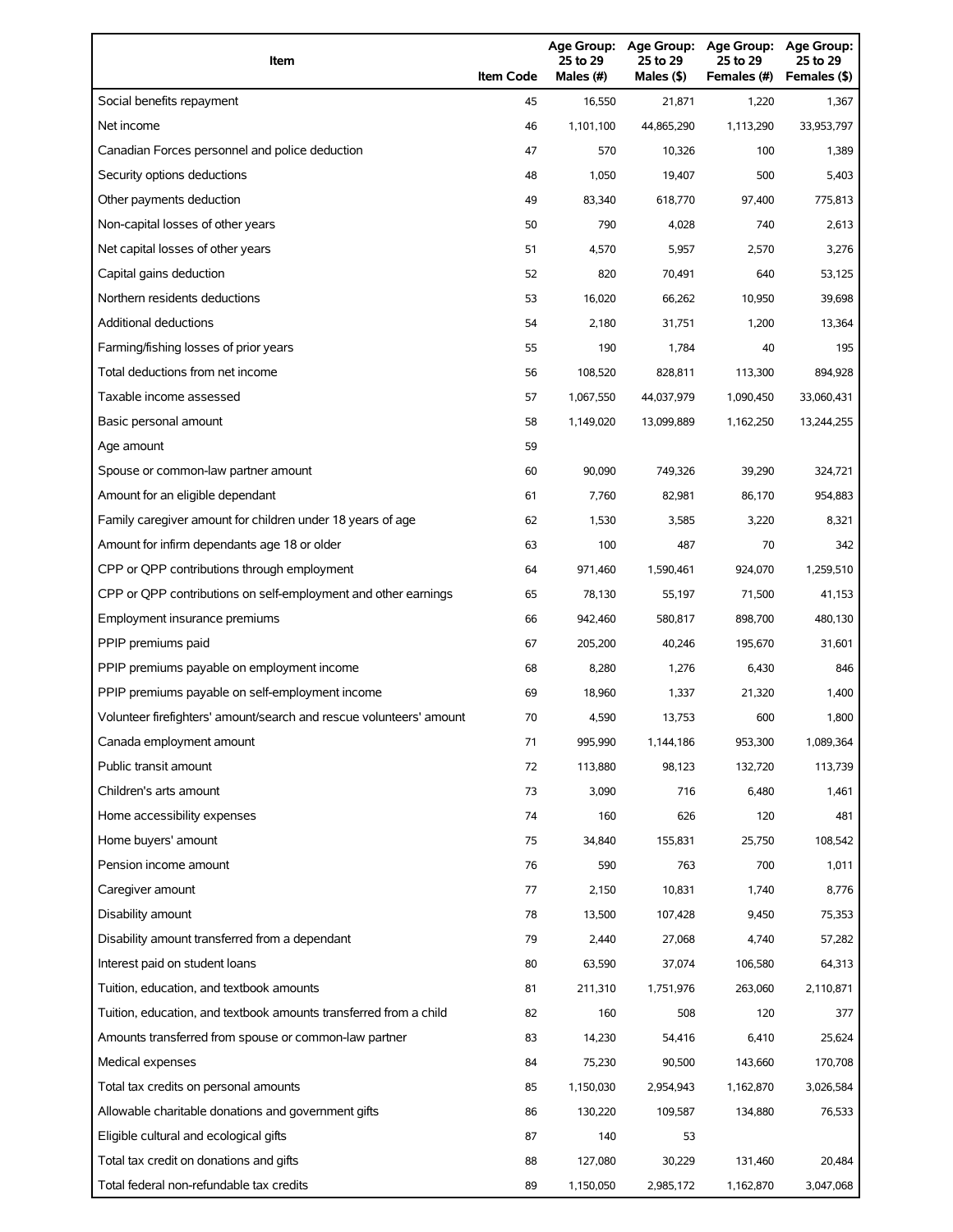| Item                                                        | <b>Item Code</b> | 25 to 29<br>Males (#) | Age Group: Age Group:<br>25 to 29<br>Males $(§)$ | Age Group:<br>25 to 29<br>Females (#) | <b>Age Group:</b><br>25 to 29<br>Females (\$) |
|-------------------------------------------------------------|------------------|-----------------------|--------------------------------------------------|---------------------------------------|-----------------------------------------------|
| Federal dividend tax credit                                 | 90               | 79,140                | 106,975                                          | 59,540                                | 76,202                                        |
| Minimum tax carryover                                       | 91               | 540                   | 1,722                                            | 440                                   | 1,467                                         |
| Basic federal tax                                           | 92               | 795,460               | 4,579,274                                        | 671,180                               | 2,660,844                                     |
| Federal foreign tax credit                                  | 93               | 23,280                | 39,018                                           | 16,050                                | 14,850                                        |
| Federal political contribution tax credit                   | 94               | 1,650                 | 254                                              | 810                                   | 129                                           |
| Investment tax credit                                       | 95               | 290                   | 302                                              | 50                                    | 33                                            |
| Labour-sponsored funds tax credit (federally registered)    | 96               | 850                   | 78                                               | 680                                   | 48                                            |
| Labour-sponsored funds tax credit (provincially registered) | 97               | 8,800                 | 3,520                                            | 6,310                                 | 1,923                                         |
| Alternative minimum tax payable                             | 98               | 500                   | 3,818                                            | 400                                   | 3,237                                         |
| Net federal tax                                             | 99               | 793,690               | 4,537,937                                        | 669,310                               | 2,644,814                                     |
| CPP contributions on self-employment                        | 100              | 61,740                | 90,144                                           | 53,180                                | 61,345                                        |
| Social Benefits repayment                                   | 101              | 16,550                | 21,871                                           | 1,220                                 | 1,367                                         |
| Working income tax benefit (WITB)                           | 102              | 115,700               | 85,211                                           | 115,890                               | 91,978                                        |
| Children's fitness tax credit                               | 103              | 16,400                | 783                                              | 31,460                                | 1,591                                         |
| Eligible educator school supply tax credit                  | 104              | 720                   | 40                                               | 5,250                                 | 319                                           |
| Net provincial or territorial tax                           | 105              | 624,280               | 1,981,446                                        | 524,540                               | 1,124,541                                     |
| Total tax payable                                           | 106              | 849,560               | 6,631,694                                        | 736,100                               | 3,832,544                                     |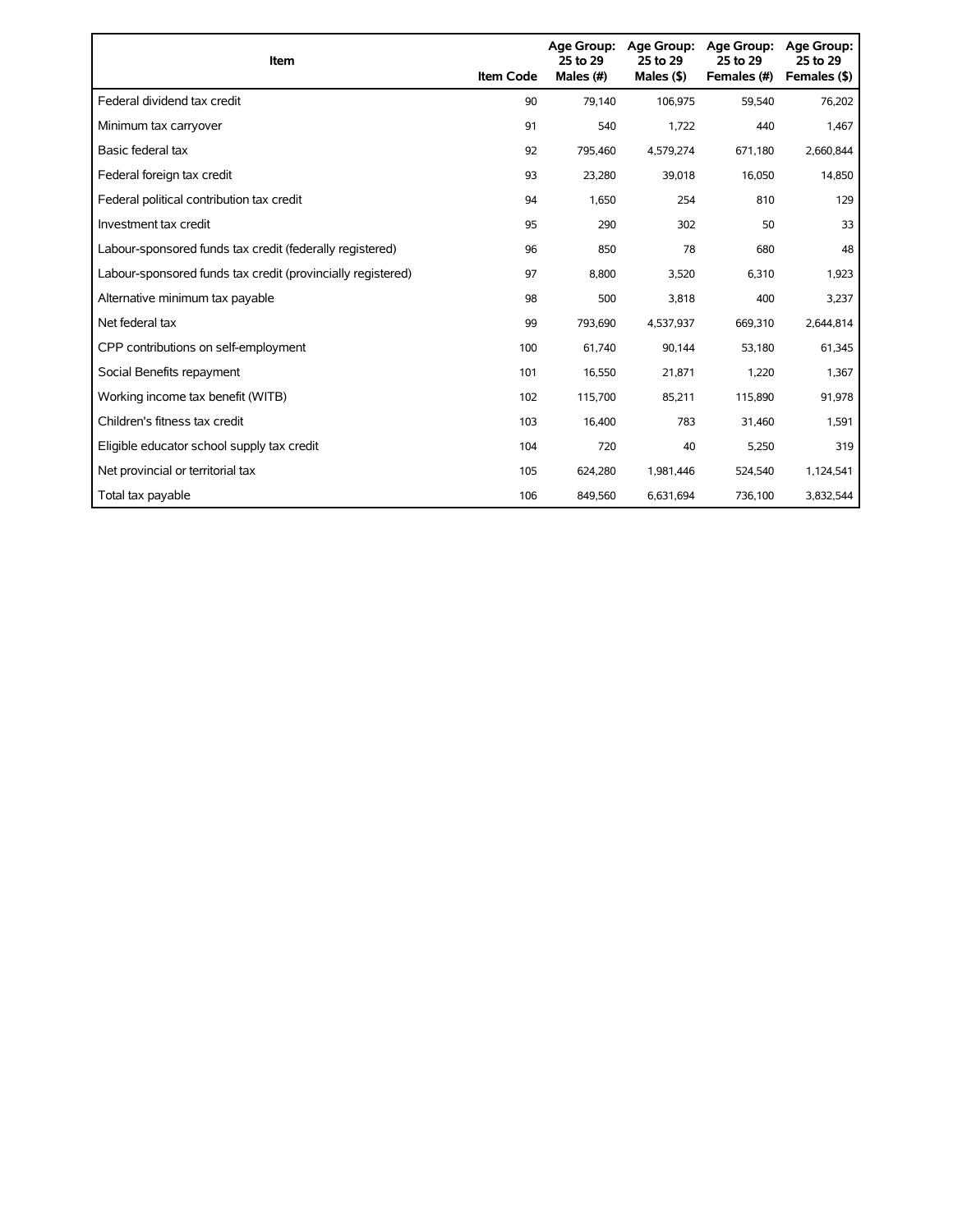| Item                                                                                          | Item<br>Code | Age<br>Group:<br>30 to 34<br>Males (#) | Age<br>Group:<br>30 to 34<br>Males (\$) | Age<br>Group:<br>30 to 34<br>Females (#) | Age<br>Group:<br>30 to 34<br>Females (\$) |
|-----------------------------------------------------------------------------------------------|--------------|----------------------------------------|-----------------------------------------|------------------------------------------|-------------------------------------------|
| Number of taxable returns                                                                     | $\mathbf{1}$ | 943,950                                |                                         | 815,550                                  |                                           |
| Number of non-taxable returns                                                                 | 2            | 203,340                                |                                         | 374,530                                  |                                           |
| Total number of returns                                                                       | 3            | 1,147,280                              |                                         | 1,190,080                                |                                           |
| Employment income                                                                             | 4            | 972,690                                | 53,480,476                              | 916,410                                  | 35,306,720                                |
| Commissions (from employment)                                                                 | 5            | 40,570                                 | 1,201,225                               | 32,720                                   | 451,253                                   |
| Other employment income                                                                       | 6            | 114,650                                | 590,789                                 | 78,450                                   | 351,475                                   |
| Old age security (OAS) pension                                                                | 7            |                                        |                                         |                                          |                                           |
| CPP or QPP benefits                                                                           | 8            | 3,440                                  | 26,443                                  | 4,840                                    | 34,314                                    |
| Other pensions and superannuation                                                             | 9            | 990                                    | 10,438                                  | 810                                      | 8,484                                     |
| Elected split-pension amount                                                                  | 10           | 160                                    | 1,069                                   | 690                                      | 5,482                                     |
| Universal child care benefit (UCCB)                                                           | 11           | 79,860                                 | 102,417                                 | 497,630                                  | 691,441                                   |
| Employment insurance and other benefits                                                       | 12           | 180,220                                | 1,241,610                               | 260,790                                  | 2,693,967                                 |
| Taxable amount of dividends from taxable Canadian corporations                                | 13           | 114,190                                | 1,903,358                               | 86,840                                   | 1,250,868                                 |
| Interest and other investment income                                                          | 14           | 141,610                                | 115,471                                 | 132,180                                  | 94,644                                    |
| Net partnership income (limited or non-active partners only)                                  | 15           | 860                                    | 1,767                                   | 500                                      | 3,012                                     |
| Net rental income                                                                             | 16           | 60,730                                 | 128,507                                 | 55,510                                   | 120,618                                   |
| Taxable capital gains                                                                         | 17           | 58,930                                 | 350,284                                 | 44,390                                   | 198,773                                   |
| <b>RRSP</b> income                                                                            | 18           | 99,520                                 | 315,860                                 | 78,000                                   | 181,896                                   |
| Other income                                                                                  | 19           | 108,560                                | 492,969                                 | 88,250                                   | 401,868                                   |
| Net business income                                                                           | 20           | 105,410                                | 1,726,634                               | 99,650                                   | 1,066,443                                 |
| Net professional income                                                                       | 21           | 14,760                                 | 532,695                                 | 20,530                                   | 675,195                                   |
| Net commission income                                                                         | 22           | 11,330                                 | 258,662                                 | 17,610                                   | 160,899                                   |
| Net farming income                                                                            | 23           | 10,310                                 | 61,757                                  | 5,620                                    | 26,493                                    |
| Net fishing income                                                                            | 24           | 1,380                                  | 41,915                                  | 390                                      | 5,658                                     |
| Workers' compensation benefits                                                                | 25           | 18,960                                 | 121,825                                 | 20,750                                   | 129,865                                   |
| Social assistance payments                                                                    | 26           | 64,160                                 | 542,649                                 | 73,340                                   | 676,962                                   |
| Net federal supplements                                                                       | 27           |                                        |                                         |                                          |                                           |
| Total income assessed                                                                         | 28           | 1,115,950                              | 63,249,244                              | 1,154,870                                | 44,558,087                                |
| Registered pension plan (RPP) deduction                                                       | 29           | 259,040                                | 1,086,135                               | 324,580                                  | 1,229,242                                 |
| RRSP/PRPP deduction                                                                           | 30           | 341,510                                | 1,788,177                               | 308,560                                  | 1,119,040                                 |
| Deduction for elected split-pension amount                                                    | 31           | 250                                    | 1,067                                   | 120                                      | 332                                       |
| Annual union, professional, or like dues                                                      | 32           | 301,400                                | 271,995                                 | 342,820                                  | 243,536                                   |
| Child care expenses                                                                           | 33           | 53,720                                 | 254,518                                 | 236,330                                  | 1,067,506                                 |
| Business investment loss                                                                      | 34           | 380                                    | 5,737                                   | 160                                      | 2,056                                     |
| Moving expenses                                                                               | 35           | 8,930                                  | 42,992                                  | 6,040                                    | 23,772                                    |
| Support payments made                                                                         | 36           | 1,500                                  | 7,226                                   | 130                                      | 243                                       |
| Carrying charges and interest expenses                                                        | 37           | 37,620                                 | 50,005                                  | 25,420                                   | 30,067                                    |
| Deduction for CPP/QPP contributions on self-employment and other earnings                     | 38           | 92,590                                 | 83,544                                  | 86,320                                   | 61,427                                    |
| Deduction for provincial parental insurance plan (PPIP) premiums on self-employment<br>income | 39           | 20,600                                 | 1,473                                   | 24,150                                   | 1,584                                     |
| Exploration and development expenses                                                          | 40           | 260                                    | 6,899                                   | 100                                      | 1,431                                     |
| Other employment expenses                                                                     | 41           | 55,580                                 | 251,306                                 | 29,820                                   | 86,392                                    |
| Clergy residence deduction                                                                    | 42           | 1,510                                  | 20,084                                  | 390                                      | 3,695                                     |
| Other deductions                                                                              | 43           | 33,290                                 | 41,777                                  | 35,800                                   | 33,167                                    |
| Total deductions before adjustments                                                           | 44           | 717,030                                | 3,913,430                               | 740,330                                  | 3,907,352                                 |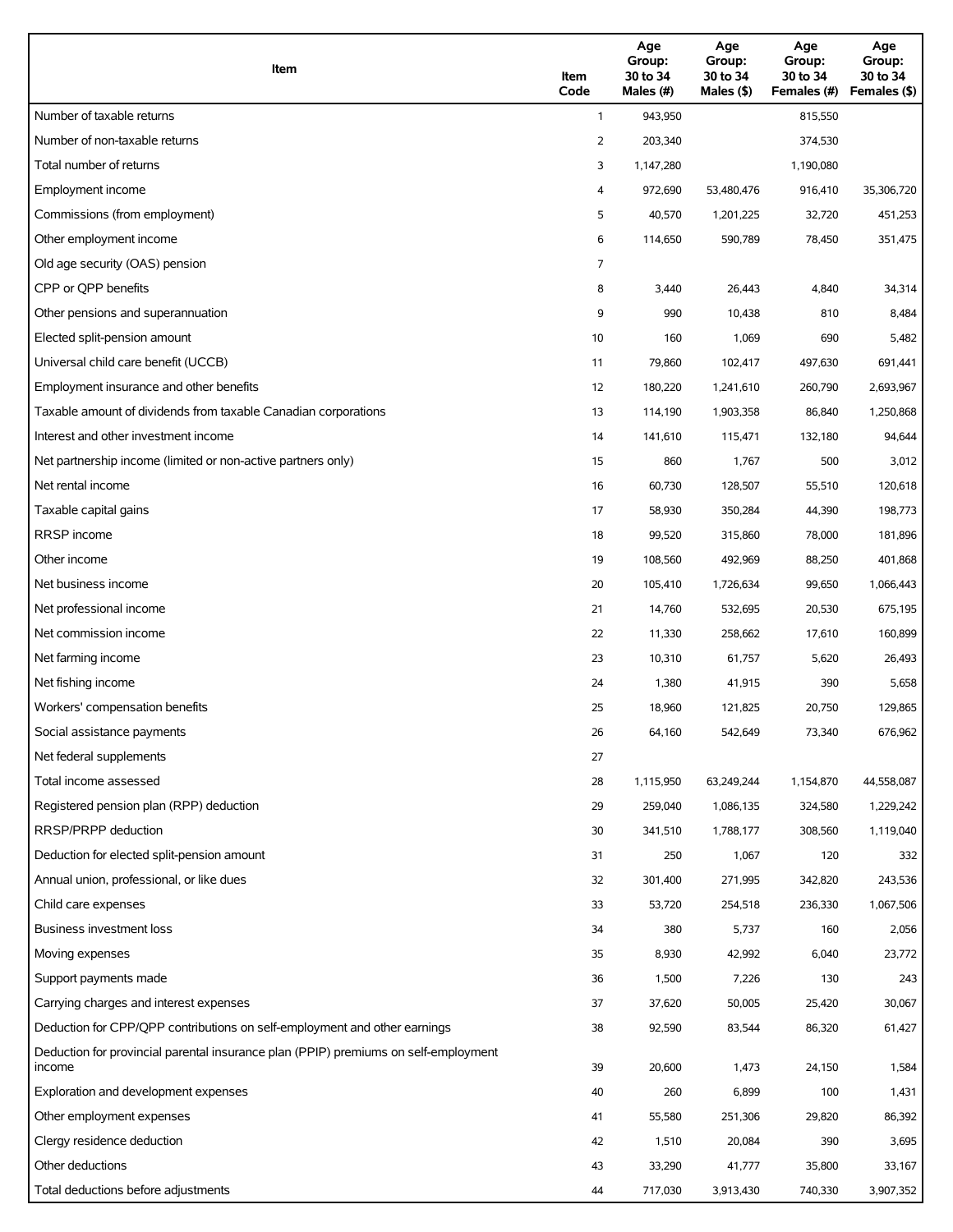| Item                                                                | <b>Item Code</b> | 30 to 34<br>Males (#) | 30 to 34<br>Males (\$) | Age Group: Age Group: Age Group:<br>30 to 34<br>Females (#) | Age Group:<br>30 to 34<br>Females (\$) |
|---------------------------------------------------------------------|------------------|-----------------------|------------------------|-------------------------------------------------------------|----------------------------------------|
| Social benefits repayment                                           | 45               | 20,330                | 27,306                 | 1,820                                                       | 1,931                                  |
| Net income                                                          | 46               | 1,113,400             | 59,339,196             | 1,150,430                                                   | 40,674,595                             |
| Canadian Forces personnel and police deduction                      | 47               | 670                   | 12,715                 | 120                                                         | 2,055                                  |
| Security options deductions                                         | 48               | 1,980                 | 50,451                 | 900                                                         | 9,588                                  |
| Other payments deduction                                            | 49               | 82,270                | 664,490                | 93,420                                                      | 806,849                                |
| Non-capital losses of other years                                   | 50               | 1,330                 | 8,694                  | 1,210                                                       | 5,660                                  |
| Net capital losses of other years                                   | 51               | 8,500                 | 14,282                 | 4,340                                                       | 5,553                                  |
| Capital gains deduction                                             | 52               | 1,260                 | 95,659                 | 800                                                         | 53,208                                 |
| Northern residents deductions                                       | 53               | 18,800                | 85,869                 | 11,790                                                      | 46,618                                 |
| Additional deductions                                               | 54               | 2,590                 | 60,286                 | 1,130                                                       | 15,988                                 |
| Farming/fishing losses of prior years                               | 55               | 270                   | 2,538                  | 120                                                         | 817                                    |
| Total deductions from net income                                    | 56               | 116,200               | 995,110                | 112,900                                                     | 946,404                                |
| Taxable income assessed                                             | 57               | 1,079,910             | 58,346,690             | 1,128,760                                                   | 39,730,108                             |
| Basic personal amount                                               | 58               | 1,144,350             | 13,029,349             | 1,188,200                                                   | 13,539,750                             |
| Age amount                                                          | 59               |                       |                        |                                                             |                                        |
| Spouse or common-law partner amount                                 | 60               | 165,710               | 1,378,636              | 55,410                                                      | 451,526                                |
| Amount for an eligible dependant                                    | 61               | 15,950                | 174,741                | 123,430                                                     | 1,361,835                              |
| Family caregiver amount for children under 18 years of age          | 62               | 6,250                 | 15,381                 | 8,290                                                       | 21,600                                 |
| Amount for infirm dependants age 18 or older                        | 63               | 200                   | 981                    | 150                                                         | 678                                    |
| CPP or QPP contributions through employment                         | 64               | 958,380               | 1,875,611              | 896,230                                                     | 1,397,183                              |
| CPP or QPP contributions on self-employment and other earnings      | 65               | 92,590                | 83,544                 | 86,320                                                      | 61,427                                 |
| Employment insurance premiums                                       | 66               | 915,000               | 652,171                | 861,610                                                     | 509,123                                |
| PPIP premiums paid                                                  | 67               | 205.620               | 49,282                 | 191,320                                                     | 36,654                                 |
| PPIP premiums payable on employment income                          | 68               | 7,740                 | 1,636                  | 5,840                                                       | 1,130                                  |
| PPIP premiums payable on self-employment income                     | 69               | 20,800                | 1,901                  | 24,310                                                      | 2,044                                  |
| Volunteer firefighters' amount/search and rescue volunteers' amount | 70               | 4,810                 | 14,424                 | 550                                                         | 1,641                                  |
| Canada employment amount                                            | 71               | 981,200               | 1,129,087              | 924,230                                                     | 1,055,907                              |
| Public transit amount                                               | 72               | 106,310               | 108,390                | 101,530                                                     | 98,953                                 |
| Children's arts amount                                              | 73               | 25,260                | 6,561                  | 31,870                                                      | 8,300                                  |
| Home accessibility expenses                                         | 74               | 270                   | 1,016                  | 250                                                         | 992                                    |
| Home buyers' amount                                                 | 75               | 27,760                | 125,535                | 18,320                                                      | 79,874                                 |
| Pension income amount                                               | 76               | 1,050                 | 1,700                  | 1,400                                                       | 2,396                                  |
| Caregiver amount                                                    | 77               | 5,420                 | 29,229                 | 3,910                                                       | 21,139                                 |
| Disability amount                                                   | 78               | 12,350                | 98,404                 | 9,910                                                       | 79,089                                 |
| Disability amount transferred from a dependant                      | 79               | 8,590                 | 106,044                | 12,390                                                      | 155,555                                |
| Interest paid on student loans                                      | 80               | 54,410                | 32,250                 | 85,790                                                      | 50,945                                 |
| Tuition, education, and textbook amounts                            | 81               | 104,660               | 753,623                | 132,440                                                     | 801,000                                |
| Tuition, education, and textbook amounts transferred from a child   | 82               | 530                   | 1,346                  | 460                                                         | 1,046                                  |
| Amounts transferred from spouse or common-law partner               | 83               | 19,230                | 72,006                 | 7,090                                                       | 28,964                                 |
| Medical expenses                                                    | 84               | 92,710                | 143,653                | 176,530                                                     | 265,579                                |
| Total tax credits on personal amounts                               | 85               | 1,145,510             | 2,983,133              | 1,188,760                                                   | 3,005,345                              |
| Allowable charitable donations and government gifts                 | 86               | 192,420               | 213,289                | 169,830                                                     | 117,015                                |
| Eligible cultural and ecological gifts                              | 87               | 190                   | 79                     |                                                             |                                        |
| Total tax credit on donations and gifts                             | 88               | 189,910               | 59,158                 | 167,520                                                     | 31,273                                 |
| Total federal non-refundable tax credits                            | 89               | 1,145,520             | 3,042,291              | 1,188,760                                                   | 3,036,618                              |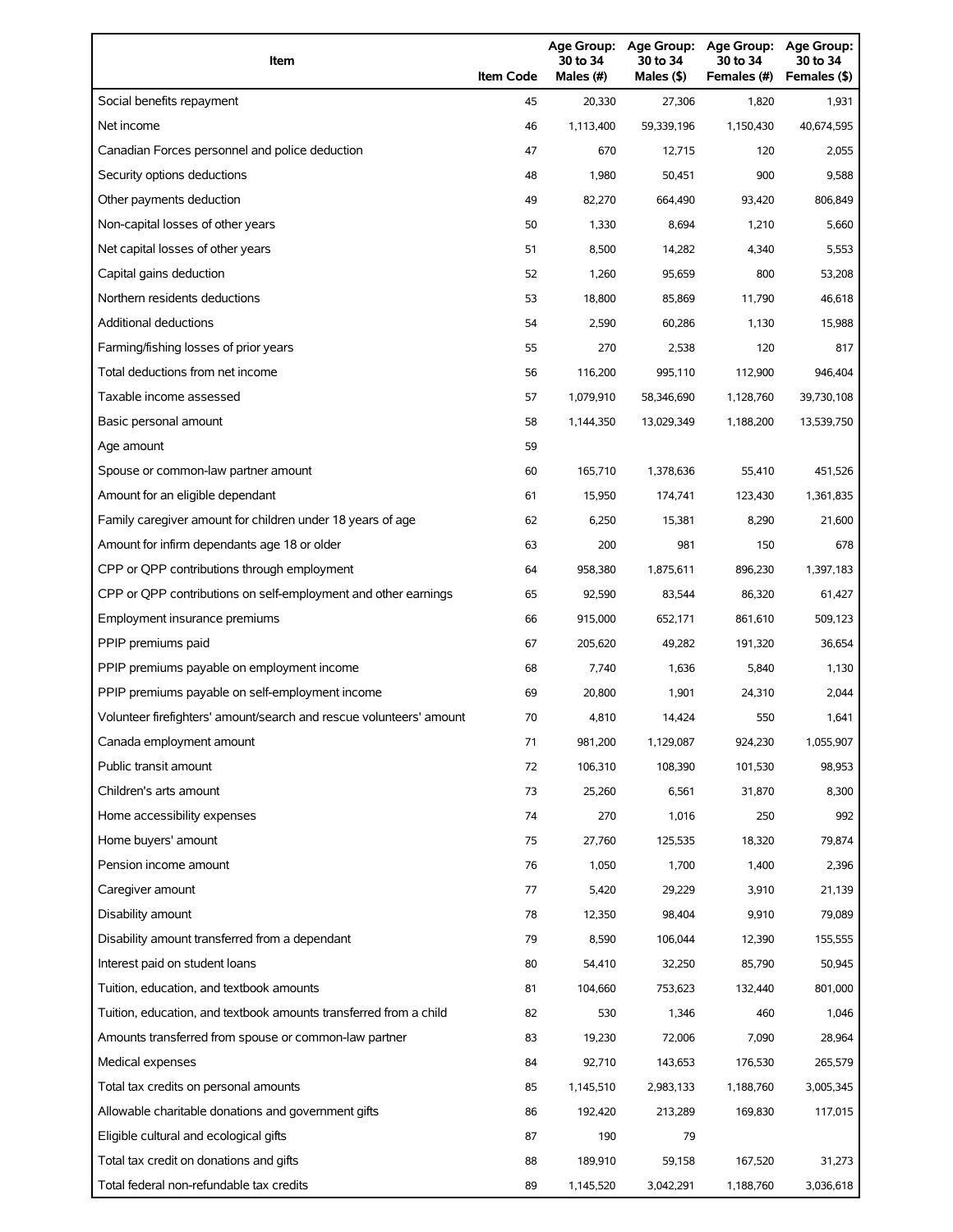| Item                                                        | <b>Item Code</b> | Age Group:<br>30 to 34<br>Males (#) | <b>Age Group:</b><br>30 to 34<br>Males $($ \$) | <b>Age Group:</b><br>30 to 34<br>Females (#) | <b>Age Group:</b><br>30 to 34<br>Females (\$) |
|-------------------------------------------------------------|------------------|-------------------------------------|------------------------------------------------|----------------------------------------------|-----------------------------------------------|
| Federal dividend tax credit                                 | 90               | 112,000                             | 208,829                                        | 82,750                                       | 138,189                                       |
| Minimum tax carryover                                       | 91               | 1,120                               | 2,995                                          | 500                                          | 1,554                                         |
| Basic federal tax                                           | 92               | 907,080                             | 7,301,577                                      | 770,750                                      | 3,910,933                                     |
| Federal foreign tax credit                                  | 93               | 32,410                              | 57,507                                         | 22,280                                       | 19,397                                        |
| Federal political contribution tax credit                   | 94               | 2.910                               | 505                                            | 1,370                                        | 217                                           |
| Investment tax credit                                       | 95               | 550                                 | 1,024                                          | 140                                          | 162                                           |
| Labour-sponsored funds tax credit (federally registered)    | 96               | 1,370                               | 118                                            | 1,070                                        | 76                                            |
| Labour-sponsored funds tax credit (provincially registered) | 97               | 14,160                              | 5,679                                          | 10,730                                       | 3,232                                         |
| Alternative minimum tax payable                             | 98               | 850                                 | 4,558                                          | 570                                          | 2,830                                         |
| Net federal tax                                             | 99               | 905,540                             | 7,241,367                                      | 769,220                                      | 3,889,632                                     |
| CPP contributions on self-employment                        | 100              | 74,500                              | 138,399                                        | 65,340                                       | 92,189                                        |
| Social Benefits repayment                                   | 101              | 20,330                              | 27,306                                         | 1,820                                        | 1,931                                         |
| Working income tax benefit (WITB)                           | 102              | 76,870                              | 61,051                                         | 83,160                                       | 71,715                                        |
| Children's fitness tax credit                               | 103              | 92,970                              | 5,890                                          | 116,420                                      | 7,649                                         |
| Eligible educator school supply tax credit                  | 104              | 1,170                               | 68                                             | 6,260                                        | 376                                           |
| Net provincial or territorial tax                           | 105              | 700,330                             | 3,159,631                                      | 580,310                                      | 1,640,618                                     |
| Total tax payable                                           | 106              | 943.950                             | 10,567,147                                     | 815,550                                      | 5,625,471                                     |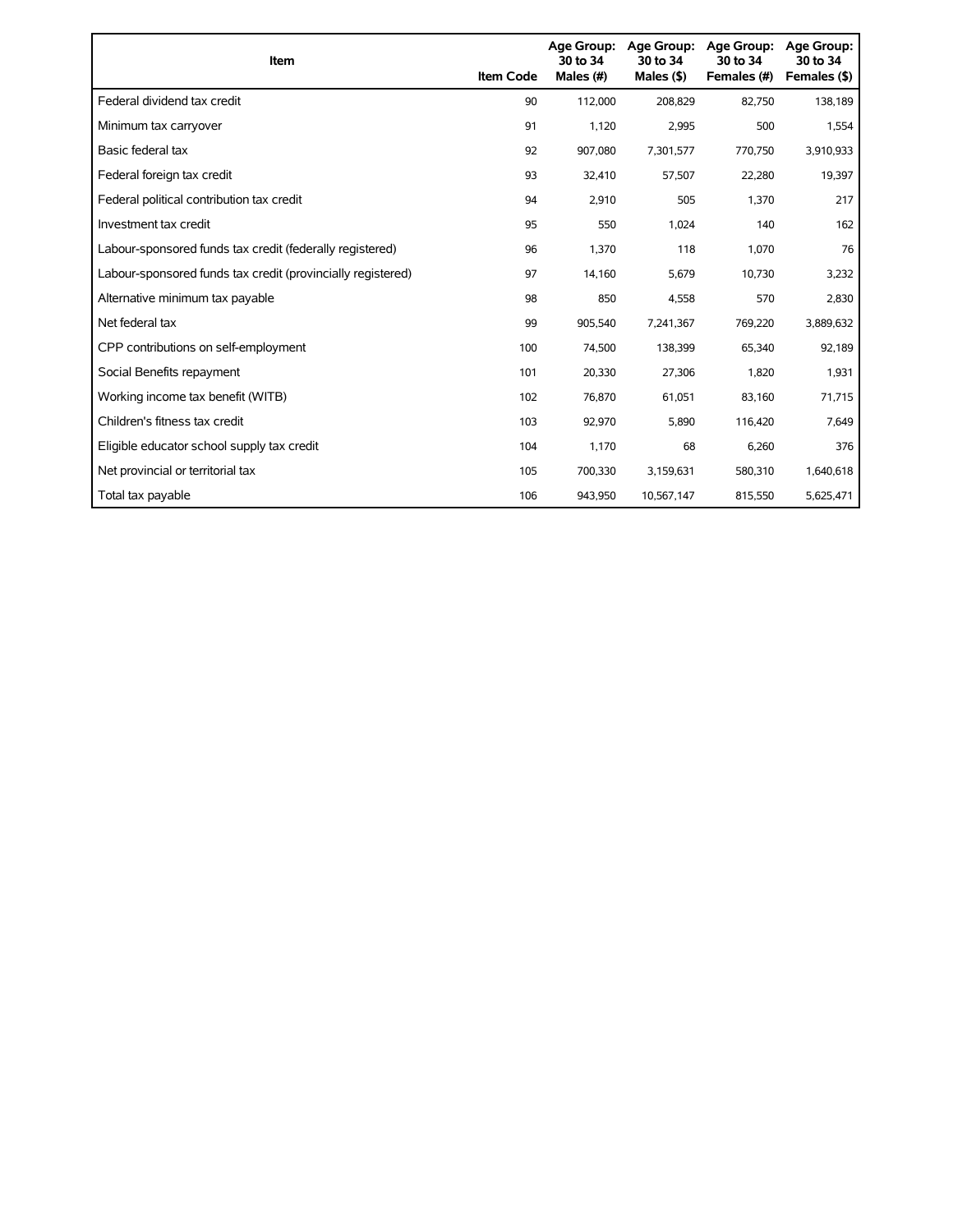| Item                                                                                          | Item<br>Code | Age<br>Group:<br>35 to 39<br>Males (#) | Age<br>Group:<br>35 to 39<br>Males (\$) | Age<br>Group:<br>35 to 39<br>Females (#) | Age<br>Group:<br>35 to 39<br>Females (\$) |
|-----------------------------------------------------------------------------------------------|--------------|----------------------------------------|-----------------------------------------|------------------------------------------|-------------------------------------------|
| Number of taxable returns                                                                     | $\mathbf{1}$ | 938,400                                |                                         | 821,620                                  |                                           |
| Number of non-taxable returns                                                                 | 2            | 178,000                                |                                         | 347,960                                  |                                           |
| Total number of returns                                                                       | 3            | 1,116,400                              |                                         | 1,169,580                                |                                           |
| Employment income                                                                             | 4            | 931,830                                | 59,180,064                              | 888,470                                  | 39,481,751                                |
| Commissions (from employment)                                                                 | 5            | 37,370                                 | 1,540,520                               | 26,250                                   | 467,559                                   |
| Other employment income                                                                       | 6            | 112,800                                | 680,244                                 | 75,990                                   | 374,061                                   |
| Old age security (OAS) pension                                                                | 7            |                                        |                                         |                                          |                                           |
| CPP or QPP benefits                                                                           | 8            | 6,540                                  | 53,166                                  | 11,030                                   | 82,649                                    |
| Other pensions and superannuation                                                             | 9            | 1,720                                  | 23,052                                  | 1,410                                    | 15,150                                    |
| Elected split-pension amount                                                                  | 10           | 340                                    | 2,463                                   | 1,800                                    | 15,738                                    |
| Universal child care benefit (UCCB)                                                           | 11           | 143,480                                | 179,915                                 | 607,780                                  | 765,512                                   |
| Employment insurance and other benefits                                                       | 12           | 155,380                                | 1,101,203                               | 190,020                                  | 1,809,101                                 |
| Taxable amount of dividends from taxable Canadian corporations                                | 13           | 132,360                                | 2,851,911                               | 105,410                                  | 1,987,436                                 |
| Interest and other investment income                                                          | 14           | 151,450                                | 169,140                                 | 148,640                                  | 136,938                                   |
| Net partnership income (limited or non-active partners only)                                  | 15           | 1,480                                  | 4,461                                   | 950                                      | 6,381                                     |
| Net rental income                                                                             | 16           | 74,850                                 | 165,087                                 | 71,060                                   | 165,350                                   |
| Taxable capital gains                                                                         | 17           | 66,220                                 | 550,671                                 | 55,470                                   | 310,256                                   |
| <b>RRSP</b> income                                                                            | 18           | 139,160                                | 465,157                                 | 119,440                                  | 308,894                                   |
| Other income                                                                                  | 19           | 106,530                                | 564,699                                 | 91,680                                   | 458,448                                   |
| Net business income                                                                           | 20           | 111,340                                | 1,923,751                               | 106,900                                  | 1,242,211                                 |
| Net professional income                                                                       | 21           | 15,500                                 | 724,732                                 | 20,690                                   | 777,799                                   |
| Net commission income                                                                         | 22           | 11,910                                 | 318,865                                 | 18,370                                   | 195,749                                   |
| Net farming income                                                                            | 23           | 12,280                                 | 67,808                                  | 6,560                                    | 23,495                                    |
| Net fishing income                                                                            | 24           | 1,570                                  | 56,302                                  | 480                                      | 8,090                                     |
| Workers' compensation benefits                                                                | 25           | 20,930                                 | 162,208                                 | 17,680                                   | 113,043                                   |
| Social assistance payments                                                                    | 26           | 61,110                                 | 537,639                                 | 68,210                                   | 661,143                                   |
| Net federal supplements                                                                       | 27           | 10                                     | 69                                      |                                          |                                           |
| Total income assessed                                                                         | 28           | 1,092,070                              | 71,323,810                              | 1,142,730                                | 49,457,331                                |
| Registered pension plan (RPP) deduction                                                       | 29           | 284,860                                | 1,398,484                               | 355,680                                  | 1,609,548                                 |
| RRSP/PRPP deduction                                                                           | 30           | 381,980                                | 2,283,683                               | 339,970                                  | 1,364,730                                 |
| Deduction for elected split-pension amount                                                    | 31           | 580                                    | 3,178                                   | 270                                      | 804                                       |
| Annual union, professional, or like dues                                                      | 32           | 301,900                                | 286,637                                 | 350,240                                  | 269,282                                   |
| Child care expenses                                                                           | 33           | 99,920                                 | 509,428                                 | 294,520                                  | 1,379,529                                 |
| Business investment loss                                                                      | 34           | 490                                    | 9,051                                   | 240                                      | 4,603                                     |
| Moving expenses                                                                               | 35           | 6,280                                  | 45,882                                  | 3,700                                    | 22,279                                    |
| Support payments made                                                                         | 36           | 3,190                                  | 24,007                                  | 260                                      | 1,150                                     |
| Carrying charges and interest expenses                                                        | 37           | 48,340                                 | 88,977                                  | 34,210                                   | 58,110                                    |
| Deduction for CPP/QPP contributions on self-employment and other earnings                     | 38           | 94,930                                 | 92,716                                  | 92,470                                   | 70,130                                    |
| Deduction for provincial parental insurance plan (PPIP) premiums on self-employment<br>income | 39           | 23,550                                 | 1,870                                   | 27,300                                   | 1,994                                     |
| Exploration and development expenses                                                          | 40           | 540                                    | 12,869                                  | 180                                      | 2,120                                     |
| Other employment expenses                                                                     | 41           | 60,450                                 | 306,553                                 | 31,840                                   | 105,792                                   |
| Clergy residence deduction                                                                    | 42           | 2,100                                  | 31,235                                  | 440                                      | 5,132                                     |
| Other deductions                                                                              | 43           | 32,140                                 | 51,962                                  | 33,150                                   | 35,903                                    |
| Total deductions before adjustments                                                           | 44           | 754,360                                | 5,147,064                               | 770,610                                  | 4,935,722                                 |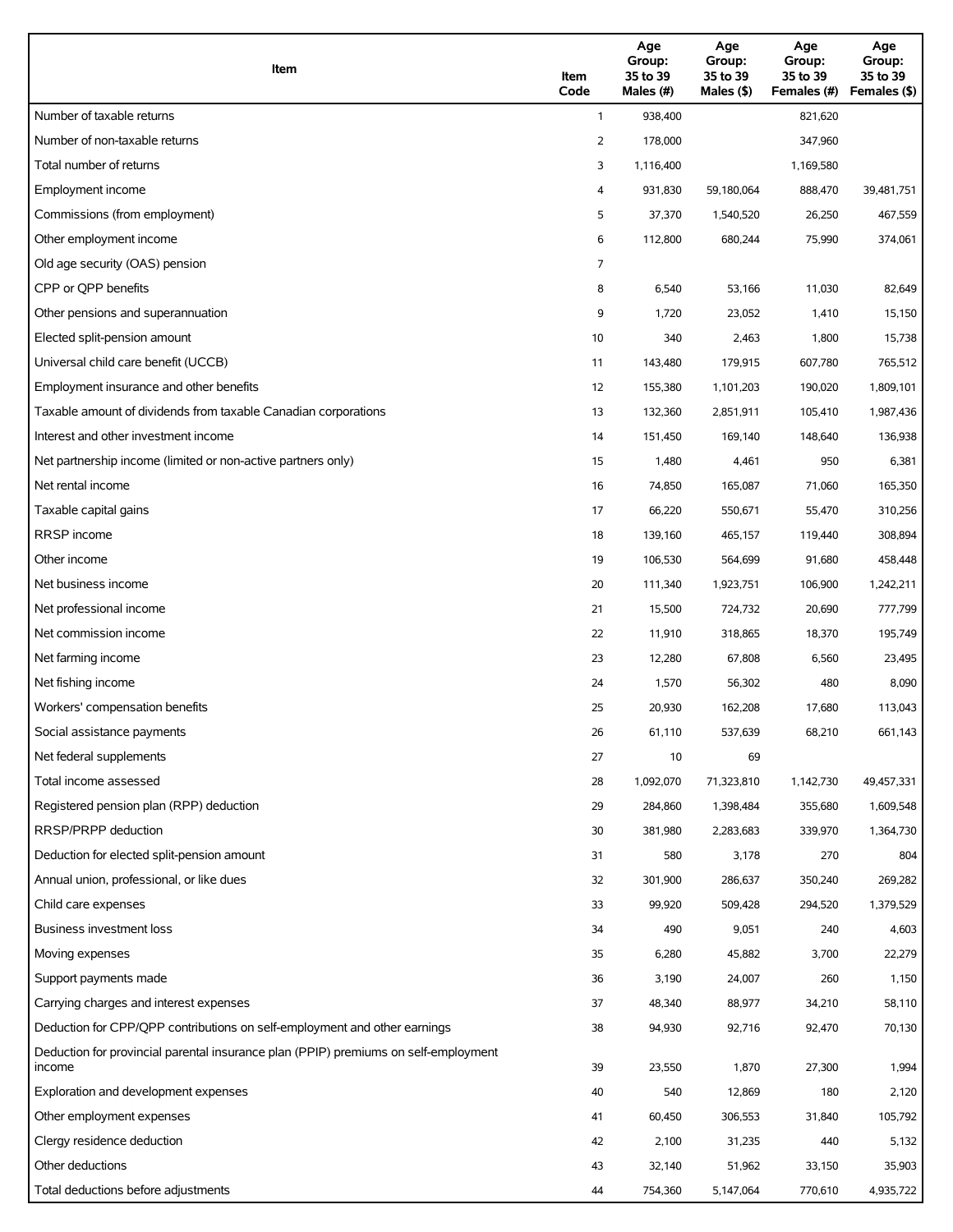| Item                                                                | <b>Item Code</b> | 35 to 39<br>Males (#) | 35 to 39<br>Males (\$) | Age Group: Age Group: Age Group:<br>35 to 39<br>Females (#) | Age Group:<br>35 to 39<br>Females (\$) |
|---------------------------------------------------------------------|------------------|-----------------------|------------------------|-------------------------------------------------------------|----------------------------------------|
| Social benefits repayment                                           | 45               | 18,390                | 25,457                 | 2,020                                                       | 2,325                                  |
| Net income                                                          | 46               | 1,088,900             | 66.196.729             | 1,137,350                                                   | 44,554,622                             |
| Canadian Forces personnel and police deduction                      | 47               | 570                   | 11,805                 | 100                                                         | 1,542                                  |
| Security options deductions                                         | 48               | 2,920                 | 96,292                 | 1,080                                                       | 18,154                                 |
| Other payments deduction                                            | 49               | 81,140                | 699,917                | 85,200                                                      | 774,195                                |
| Non-capital losses of other years                                   | 50               | 1,520                 | 13,692                 | 1,720                                                       | 9,654                                  |
| Net capital losses of other years                                   | 51               | 11,610                | 27,220                 | 6,480                                                       | 10,155                                 |
| Capital gains deduction                                             | 52               | 1,760                 | 146,856                | 1,040                                                       | 74,977                                 |
| Northern residents deductions                                       | 53               | 16,820                | 81,340                 | 10,600                                                      | 44,666                                 |
| Additional deductions                                               | 54               | 2,640                 | 46,266                 | 1,080                                                       | 21,807                                 |
| Farming/fishing losses of prior years                               | 55               | 380                   | 3,203                  | 150                                                         | 1,507                                  |
| Total deductions from net income                                    | 56               | 117,680               | 1,126,723              | 106,620                                                     | 956,688                                |
| Taxable income assessed                                             | 57               | 1,055,830             | 65,074,609             | 1,116,530                                                   | 43,600,277                             |
| Basic personal amount                                               | 58               | 1,113,440             | 12,686,530             | 1,167,780                                                   | 13,325,010                             |
| Age amount                                                          | 59               |                       |                        |                                                             |                                        |
| Spouse or common-law partner amount                                 | 60               | 191,960               | 1,594,377              | 59,530                                                      | 484,431                                |
| Amount for an eligible dependant                                    | 61               | 27,620                | 303,959                | 155,110                                                     | 1,697,737                              |
| Family caregiver amount for children under 18 years of age          | 62               | 13,340                | 33,410                 | 13,460                                                      | 34,841                                 |
| Amount for infirm dependants age 18 or older                        | 63               | 270                   | 1,313                  | 290                                                         | 1,505                                  |
| CPP or QPP contributions through employment                         | 64               | 918,890               | 1,908,120              | 870,080                                                     | 1,473,960                              |
| CPP or QPP contributions on self-employment and other earnings      | 65               | 94,930                | 92,716                 | 92,470                                                      | 70,130                                 |
| Employment insurance premiums                                       | 66               | 861,960               | 641,386                | 829,340                                                     | 523,166                                |
| PPIP premiums paid                                                  | 67               | 221,180               | 57,787                 | 206,040                                                     | 45,151                                 |
| PPIP premiums payable on employment income                          | 68               | 8,070                 | 1,989                  | 5,820                                                       | 1,361                                  |
| PPIP premiums payable on self-employment income                     | 69               | 23,740                | 2,414                  | 27,450                                                      | 2,573                                  |
| Volunteer firefighters' amount/search and rescue volunteers' amount | 70               | 5,010                 | 15,020                 | 550                                                         | 1,662                                  |
| Canada employment amount                                            | 71               | 940,950               | 1,083,315              | 896,540                                                     | 1,025,611                              |
| Public transit amount                                               | 72               | 96,100                | 104,629                | 87,490                                                      | 91,844                                 |
| Children's arts amount                                              | 73               | 72,810                | 22,257                 | 72,670                                                      | 21,781                                 |
| Home accessibility expenses                                         | 74               | 440                   | 1,920                  | 300                                                         | 1,198                                  |
| Home buyers' amount                                                 | 75               | 17,060                | 78,145                 | 10,280                                                      | 45,342                                 |
| Pension income amount                                               | 76               | 1,920                 | 3,334                  | 3,050                                                       | 5,467                                  |
| Caregiver amount                                                    | 77               | 10,610                | 61,556                 | 8,180                                                       | 45,969                                 |
| Disability amount                                                   | 78               | 12,510                | 99,818                 | 11,530                                                      | 91,949                                 |
| Disability amount transferred from a dependant                      | 79               | 17,260                | 220,412                | 19,890                                                      | 250,225                                |
| Interest paid on student loans                                      | 80               | 33,340                | 16,655                 | 50,500                                                      | 25,241                                 |
| Tuition, education, and textbook amounts                            | 81               | 61,070                | 316,193                | 86,940                                                      | 385,871                                |
| Tuition, education, and textbook amounts transferred from a child   | 82               | 3,390                 | 11,126                 | 5,210                                                       | 18,406                                 |
| Amounts transferred from spouse or common-law partner               | 83               | 18,940                | 70,632                 | 6,680                                                       | 28,786                                 |
| Medical expenses                                                    | 84               | 114,390               | 211,818                | 204,080                                                     | 363,477                                |
| Total tax credits on personal amounts                               | 85               | 1,114,380             | 2,946,439              | 1,168,140                                                   | 3,009,694                              |
| Allowable charitable donations and government gifts                 | 86               | 234,950               | 317,332                | 195,130                                                     | 167,519                                |
| Eligible cultural and ecological gifts                              | 87               | 260                   | 247                    |                                                             |                                        |
| Total tax credit on donations and gifts                             | 88               | 232,820               | 89,529                 | 193,160                                                     | 45,612                                 |
| Total federal non-refundable tax credits                            | 89               | 1,114,420             | 3,035,968              | 1,168,170                                                   | 3,055,305                              |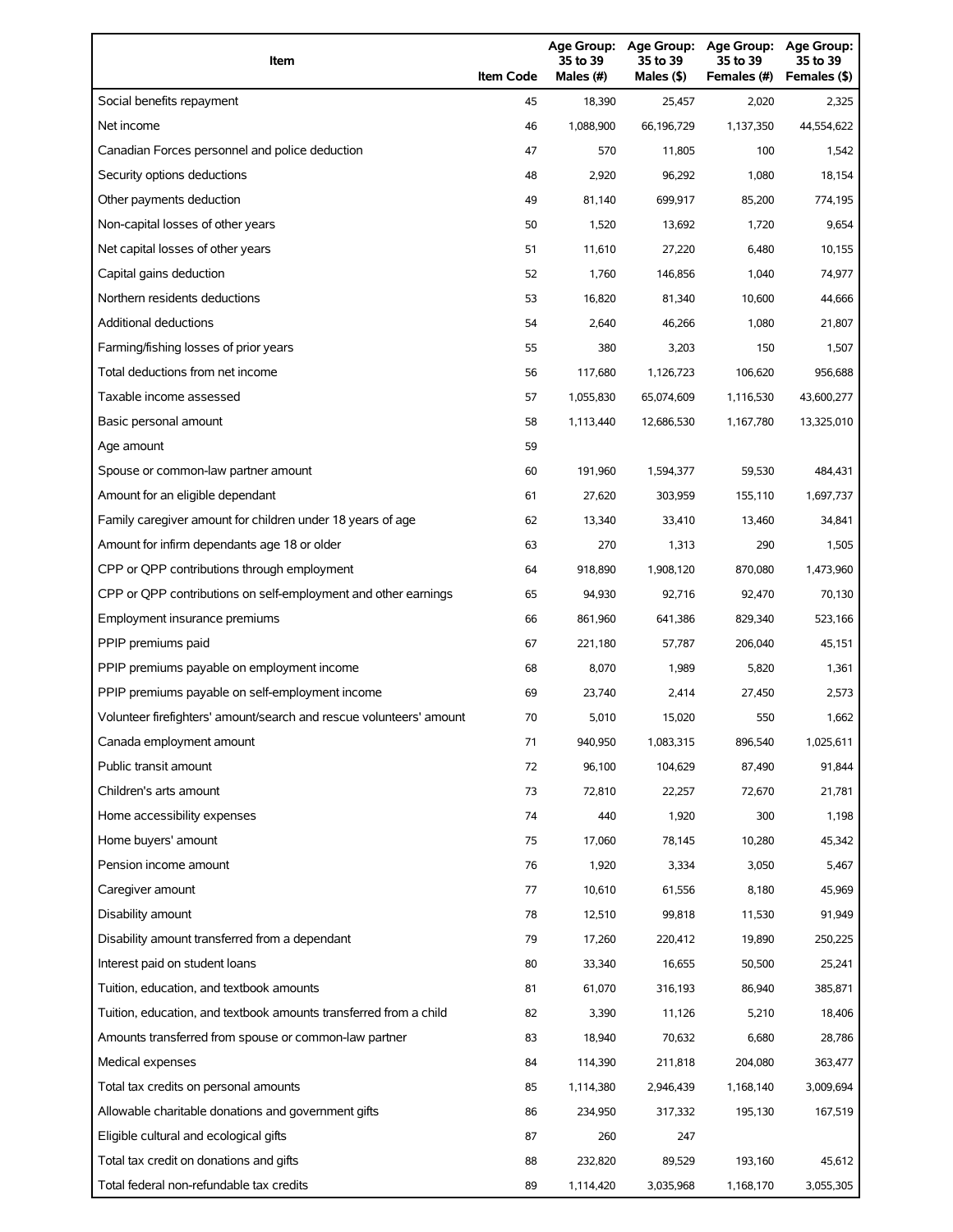| Item                                                        | <b>Item Code</b> | 35 to 39<br>Males (#) | Age Group: Age Group:<br>35 to 39<br>Males $($ \$) | <b>Age Group:</b><br>35 to 39<br>Females (#) | <b>Age Group:</b><br>35 to 39<br>Females (\$) |
|-------------------------------------------------------------|------------------|-----------------------|----------------------------------------------------|----------------------------------------------|-----------------------------------------------|
| Federal dividend tax credit                                 | 90               | 130,500               | 317,316                                            | 99,890                                       | 222,195                                       |
| Minimum tax carryover                                       | 91               | 1,720                 | 4,611                                              | 740                                          | 2,037                                         |
| Basic federal tax                                           | 92               | 906.990               | 8.874.818                                          | 780,690                                      | 4,653,143                                     |
| Federal foreign tax credit                                  | 93               | 37,460                | 72,937                                             | 27,460                                       | 25,496                                        |
| Federal political contribution tax credit                   | 94               | 3,570                 | 667                                                | 1,650                                        | 267                                           |
| Investment tax credit                                       | 95               | 800                   | 1,839                                              | 210                                          | 276                                           |
| Labour-sponsored funds tax credit (federally registered)    | 96               | 1,860                 | 159                                                | 1,560                                        | 111                                           |
| Labour-sponsored funds tax credit (provincially registered) | 97               | 18,990                | 7,719                                              | 15,280                                       | 4,723                                         |
| Alternative minimum tax payable                             | 98               | 1,280                 | 6,201                                              | 990                                          | 4,031                                         |
| Net federal tax                                             | 99               | 905,440               | 8,795,917                                          | 779,310                                      | 4,623,981                                     |
| CPP contributions on self-employment                        | 100              | 74,010                | 148,982                                            | 68,090                                       | 101,209                                       |
| Social Benefits repayment                                   | 101              | 18,390                | 25,457                                             | 2,020                                        | 2,325                                         |
| Working income tax benefit (WITB)                           | 102              | 62,240                | 52,257                                             | 71,440                                       | 63,620                                        |
| Children's fitness tax credit                               | 103              | 203,270               | 17,287                                             | 206,440                                      | 17,450                                        |
| Eligible educator school supply tax credit                  | 104              | 1,460                 | 90                                                 | 6,630                                        | 430                                           |
| Net provincial or territorial tax                           | 105              | 674,870               | 3,793,765                                          | 568,810                                      | 1,930,924                                     |
| Total tax payable                                           | 106              | 938,400               | 12.764.531                                         | 821,620                                      | 6,659,397                                     |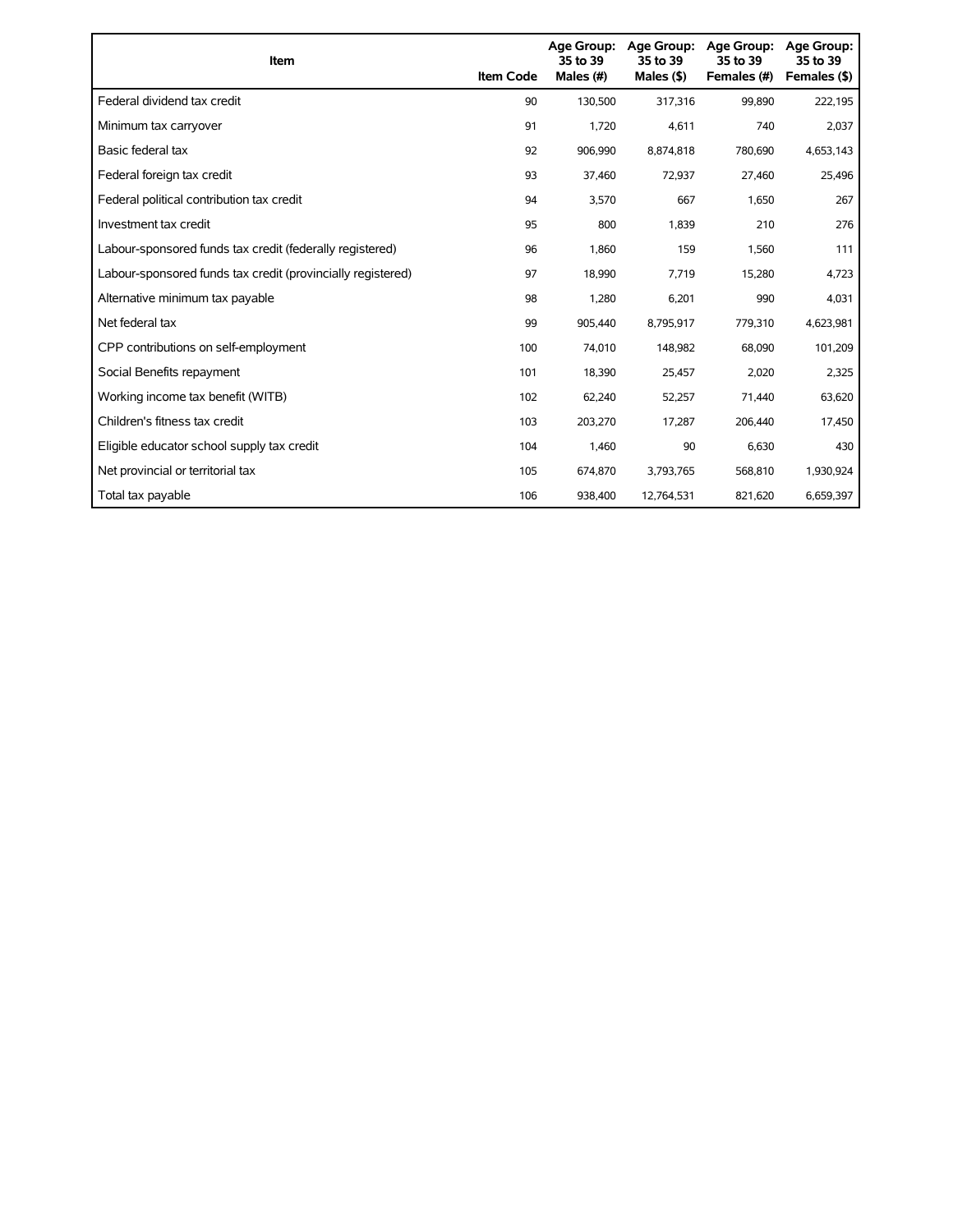| Item                                                                                          | Item<br>Code | Age<br>Group:<br>40 to 44<br>Males (#) | Age<br>Group:<br>40 to 44<br>Males (\$) | Age<br>Group:<br>40 to 44<br>Females (#) | Age<br>Group:<br>40 to 44<br>Females (\$) |
|-----------------------------------------------------------------------------------------------|--------------|----------------------------------------|-----------------------------------------|------------------------------------------|-------------------------------------------|
| Number of taxable returns                                                                     | $\mathbf{1}$ | 910,130                                |                                         | 821,480                                  |                                           |
| Number of non-taxable returns                                                                 | 2            | 167,110                                |                                         | 300,500                                  |                                           |
| Total number of returns                                                                       | 3            | 1,077,240                              |                                         | 1,121,980                                |                                           |
| Employment income                                                                             | 4            | 879,700                                | 62,211,309                              | 857,520                                  | 42,545,937                                |
| Commissions (from employment)                                                                 | 5            | 34,530                                 | 1,812,134                               | 22,610                                   | 522,104                                   |
| Other employment income                                                                       | 6            | 109,220                                | 829,505                                 | 75,690                                   | 443,449                                   |
| Old age security (OAS) pension                                                                | 7            |                                        |                                         |                                          |                                           |
| CPP or QPP benefits                                                                           | 8            | 11,280                                 | 92,764                                  | 19,910                                   | 149,493                                   |
| Other pensions and superannuation                                                             | 9            | 3,090                                  | 60,249                                  | 2,480                                    | 33,180                                    |
| Elected split-pension amount                                                                  | 10           | 720                                    | 4,106                                   | 4,740                                    | 47,934                                    |
| Universal child care benefit (UCCB)                                                           | 11           | 171,640                                | 176,410                                 | 563,810                                  | 530,474                                   |
| Employment insurance and other benefits                                                       | 12           | 123,970                                | 930,664                                 | 117,710                                  | 834,639                                   |
| Taxable amount of dividends from taxable Canadian corporations                                | 13           | 148,640                                | 3,662,052                               | 124,420                                  | 2,396,533                                 |
| Interest and other investment income                                                          | 14           | 162,710                                | 256,964                                 | 168,380                                  | 226,346                                   |
| Net partnership income (limited or non-active partners only)                                  | 15           | 2,300                                  | 17,608                                  | 1,420                                    | 7,196                                     |
| Net rental income                                                                             | 16           | 82,970                                 | 218,126                                 | 79,050                                   | 213,248                                   |
| Taxable capital gains                                                                         | 17           | 76,000                                 | 790,721                                 | 68,670                                   | 478,849                                   |
| <b>RRSP</b> income                                                                            | 18           | 153,810                                | 598,593                                 | 131,400                                  | 438,388                                   |
| Other income                                                                                  | 19           | 109,750                                | 768,594                                 | 97,550                                   | 574,381                                   |
| Net business income                                                                           | 20           | 114,210                                | 2,065,224                               | 107,340                                  | 1,372,099                                 |
| Net professional income                                                                       | 21           | 16,280                                 | 1,030,334                               | 19,890                                   | 862,778                                   |
| Net commission income                                                                         | 22           | 12,250                                 | 351,217                                 | 16,450                                   | 224,869                                   |
| Net farming income                                                                            | 23           | 13,540                                 | 74,399                                  | 7,220                                    | 29,726                                    |
| Net fishing income                                                                            | 24           | 2,010                                  | 78,528                                  | 550                                      | 10,178                                    |
| Workers' compensation benefits                                                                | 25           | 22,960                                 | 216,521                                 | 16,170                                   | 113,211                                   |
| Social assistance payments                                                                    | 26           | 57,970                                 | 532,318                                 | 62,830                                   | 630,471                                   |
| Net federal supplements                                                                       | 27           |                                        |                                         |                                          |                                           |
| Total income assessed                                                                         | 28           | 1,056,410                              | 76,780,619                              | 1,097,530                                | 52,784,893                                |
| Registered pension plan (RPP) deduction                                                       | 29           | 285,520                                | 1,547,743                               | 358,020                                  | 1,786,819                                 |
| RRSP/PRPP deduction                                                                           | 30           | 392,060                                | 2,709,928                               | 346,590                                  | 1,664,865                                 |
| Deduction for elected split-pension amount                                                    | 31           | 1,320                                  | 11,084                                  | 520                                      | 1,995                                     |
| Annual union, professional, or like dues                                                      | 32           | 290,930                                | 282,838                                 | 345,500                                  | 281,410                                   |
| Child care expenses                                                                           | 33           | 100,390                                | 448,098                                 | 216,350                                  | 823,001                                   |
| Business investment loss                                                                      | 34           | 630                                    | 17,653                                  | 300                                      | 5,551                                     |
| Moving expenses                                                                               | 35           | 4,320                                  | 38,816                                  | 2,680                                    | 19,750                                    |
| Support payments made                                                                         | 36           | 5,310                                  | 60,034                                  | 410                                      | 2,975                                     |
| Carrying charges and interest expenses                                                        | 37           | 61,540                                 | 154,175                                 | 45,310                                   | 104,568                                   |
| Deduction for CPP/QPP contributions on self-employment and other earnings                     | 38           | 97,620                                 | 99,882                                  | 93,450                                   | 74,957                                    |
| Deduction for provincial parental insurance plan (PPIP) premiums on self-employment<br>income | 39           | 23,600                                 | 2,061                                   | 26,040                                   | 2,084                                     |
| Exploration and development expenses                                                          | 40           | 1,080                                  | 30,436                                  | 380                                      | 5,583                                     |
| Other employment expenses                                                                     | 41           | 64,780                                 | 360,531                                 | 34,400                                   | 123,678                                   |
| Clergy residence deduction                                                                    | 42           | 2,180                                  | 34,791                                  | 510                                      | 6,541                                     |
| Other deductions                                                                              | 43           | 29,560                                 | 55,229                                  | 29,110                                   | 38,038                                    |
| Total deductions before adjustments                                                           | 44           | 750,500                                | 5,853,913                               | 745,570                                  | 4,945,486                                 |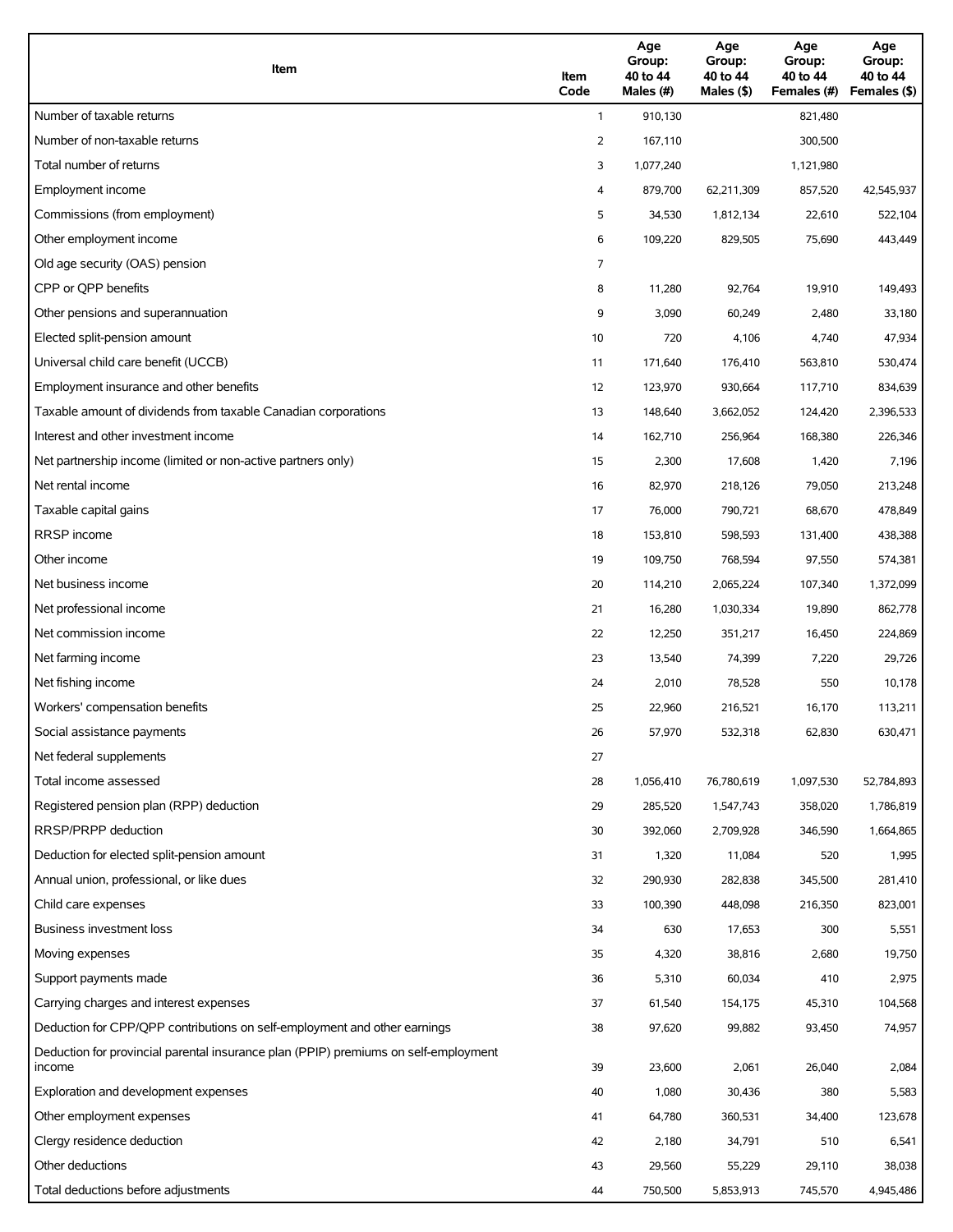| Item                                                                | <b>Item Code</b> | 40 to 44<br>Males (#) | 40 to 44<br>Males (\$) | Age Group: Age Group: Age Group:<br>40 to 44<br>Females (#) | Age Group:<br>40 to 44<br>Females (\$) |
|---------------------------------------------------------------------|------------------|-----------------------|------------------------|-------------------------------------------------------------|----------------------------------------|
| Social benefits repayment                                           | 45               | 16,580                | 24,511                 | 2,330                                                       | 2,752                                  |
| Net income                                                          | 46               | 1,052,670             | 70,960,301             | 1,091,920                                                   | 47,876,776                             |
| Canadian Forces personnel and police deduction                      | 47               | 420                   | 9,282                  | 80                                                          | 1,309                                  |
| Security options deductions                                         | 48               | 3,810                 | 146,779                | 1,440                                                       | 26,956                                 |
| Other payments deduction                                            | 49               | 79,970                | 748,888                | 78,380                                                      | 743,732                                |
| Non-capital losses of other years                                   | 50               | 1,860                 | 17,925                 | 2,280                                                       | 13,256                                 |
| Net capital losses of other years                                   | 51               | 15,560                | 44,434                 | 9,400                                                       | 22,295                                 |
| Capital gains deduction                                             | 52               | 2,110                 | 200,734                | 1,360                                                       | 106,205                                |
| Northern residents deductions                                       | 53               | 15,310                | 75,075                 | 10,060                                                      | 43,650                                 |
| Additional deductions                                               | 54               | 2,390                 | 51,079                 | 1,020                                                       | 24,825                                 |
| Farming/fishing losses of prior years                               | 55               | 490                   | 6,938                  | 240                                                         | 2,134                                  |
| Total deductions from net income                                    | 56               | 119,910               | 1,301,552              | 103,140                                                     | 984,456                                |
| Taxable income assessed                                             | 57               | 1,019,590             | 69,662,698             | 1,068,840                                                   | 46,895,122                             |
| Basic personal amount                                               | 58               | 1,074,340             | 12,260,917             | 1,120,450                                                   | 12,804,153                             |
| Age amount                                                          | 59               |                       |                        |                                                             |                                        |
| Spouse or common-law partner amount                                 | 60               | 181,220               | 1,518,729              | 58,090                                                      | 474,539                                |
| Amount for an eligible dependant                                    | 61               | 34,490                | 372,690                | 158,720                                                     | 1,712,000                              |
| Family caregiver amount for children under 18 years of age          | 62               | 17,640                | 44,303                 | 14,810                                                      | 37,130                                 |
| Amount for infirm dependants age 18 or older                        | 63               | 440                   | 2,334                  | 590                                                         | 3,173                                  |
| CPP or QPP contributions through employment                         | 64               | 867,960               | 1,850,221              | 842,550                                                     | 1,510,698                              |
| CPP or QPP contributions on self-employment and other earnings      | 65               | 97,620                | 99,882                 | 93,450                                                      | 74,957                                 |
| Employment insurance premiums                                       | 66               | 799,430               | 610,690                | 798,740                                                     | 532,347                                |
| PPIP premiums paid                                                  | 67               | 201,190               | 54,633                 | 189,830                                                     | 44,610                                 |
| PPIP premiums payable on employment income                          | 68               | 7,630                 | 2,010                  | 5,340                                                       | 1,403                                  |
| PPIP premiums payable on self-employment income                     | 69               | 23,770                | 2,660                  | 26,200                                                      | 2,688                                  |
| Volunteer firefighters' amount/search and rescue volunteers' amount | 70               | 5,270                 | 15,807                 | 580                                                         | 1,740                                  |
| Canada employment amount                                            | 71               | 890,580               | 1,025,570              | 866,490                                                     | 993,336                                |
| Public transit amount                                               | 72               | 86,070                | 97,137                 | 83,440                                                      | 90,791                                 |
| Children's arts amount                                              | 73               | 103,970               | 35,716                 | 86,830                                                      | 28,233                                 |
| Home accessibility expenses                                         | 74               | 520                   | 2,366                  | 370                                                         | 1,718                                  |
| Home buyers' amount                                                 | 75               | 10,350                | 47,562                 | 6,300                                                       | 28,035                                 |
| Pension income amount                                               | 76               | 3,590                 | 6,622                  | 6,930                                                       | 13,027                                 |
| Caregiver amount                                                    | 77               | 18,680                | 113,813                | 14,470                                                      | 83,844                                 |
| Disability amount                                                   | 78               | 13,630                | 108,724                | 14,050                                                      | 112,092                                |
| Disability amount transferred from a dependant                      | 79               | 23,310                | 295,820                | 22,200                                                      | 268,470                                |
| Interest paid on student loans                                      | 80               | 18,000                | 8,548                  | 26,160                                                      | 12,615                                 |
| Tuition, education, and textbook amounts                            | 81               | 39,800                | 171,651                | 64,570                                                      | 249,454                                |
| Tuition, education, and textbook amounts transferred from a child   | 82               | 19,900                | 82,004                 | 29,630                                                      | 126,557                                |
| Amounts transferred from spouse or common-law partner               | 83               | 16,280                | 64,426                 | 6,510                                                       | 32,273                                 |
| Medical expenses                                                    | 84               | 128,300               | 268,669                | 211,520                                                     | 439,681                                |
| Total tax credits on personal amounts                               | 85               | 1,075,070             | 2,874,869              | 1,120,710                                                   | 2,952,141                              |
| Allowable charitable donations and government gifts                 | 86               | 257,610               | 402,356                | 211,810                                                     | 216,475                                |
| Eligible cultural and ecological gifts                              | 87               | 320                   | 536                    |                                                             |                                        |
| Total tax credit on donations and gifts                             | 88               | 255,980               | 115,118                | 210,240                                                     | 61,241                                 |
| Total federal non-refundable tax credits                            | 89               | 1,075,180             | 2,989,987              | 1,120,740                                                   | 3,013,382                              |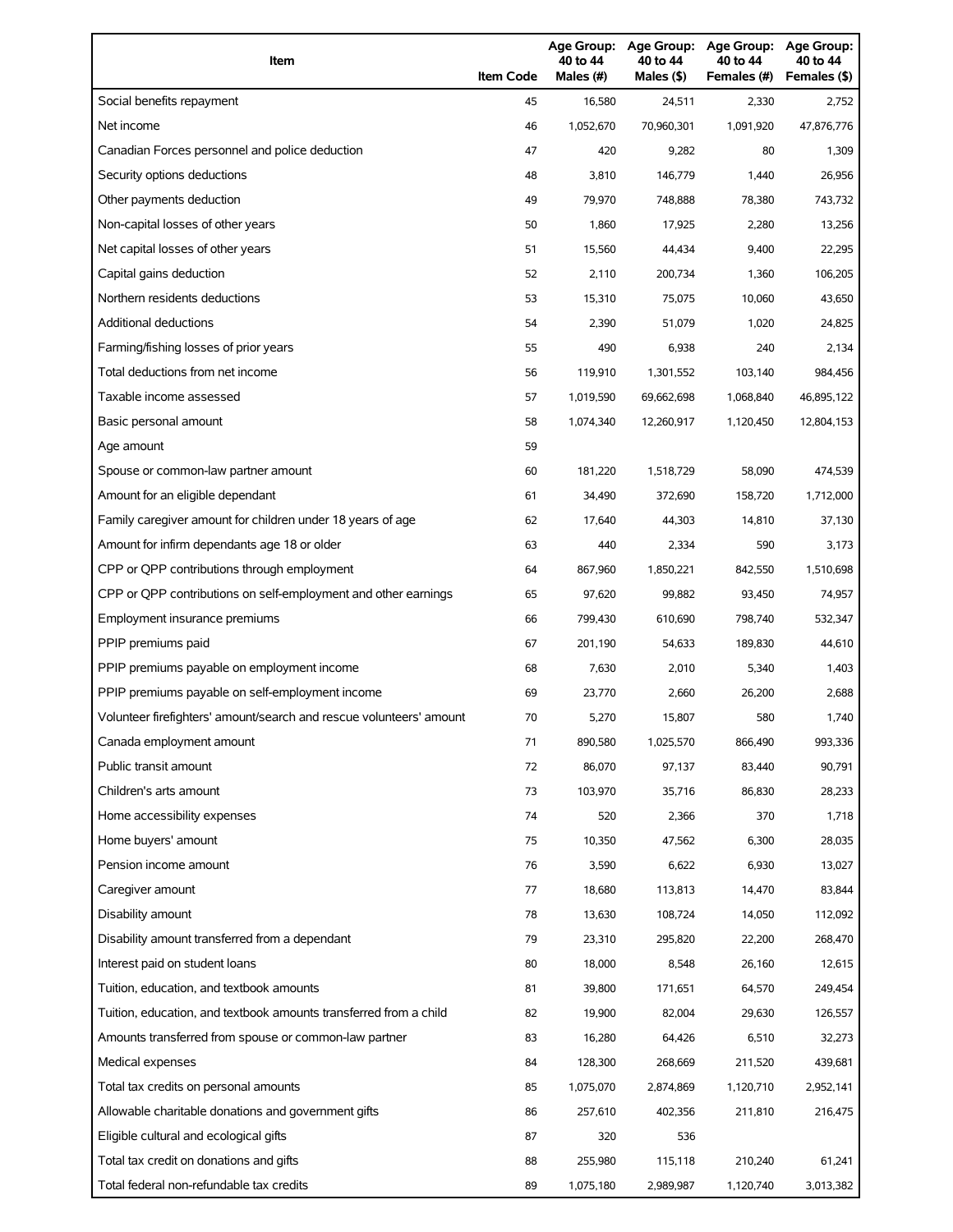| Item                                                        | <b>Item Code</b> | Age Group:<br>40 to 44<br>Males (#) | Age Group:<br>40 to 44<br>Males (\$) | <b>Age Group:</b><br>40 to 44<br>Females (#) | Age Group:<br>40 to 44<br>Females (\$) |
|-------------------------------------------------------------|------------------|-------------------------------------|--------------------------------------|----------------------------------------------|----------------------------------------|
| Federal dividend tax credit                                 | 90               | 145,670                             | 416,850                              | 116,630                                      | 271,522                                |
| Minimum tax carryover                                       | 91               | 2,100                               | 5,846                                | 1,080                                        | 2,942                                  |
| Basic federal tax                                           | 92               | 878,970                             | 10,244,718                           | 782,030                                      | 5,381,251                              |
| Federal foreign tax credit                                  | 93               | 45,350                              | 111,081                              | 35,780                                       | 32,845                                 |
| Federal political contribution tax credit                   | 94               | 4,030                               | 773                                  | 2,030                                        | 346                                    |
| Investment tax credit                                       | 95               | 1,180                               | 3,587                                | 310                                          | 536                                    |
| Labour-sponsored funds tax credit (federally registered)    | 96               | 1,810                               | 174                                  | 1,610                                        | 126                                    |
| Labour-sponsored funds tax credit (provincially registered) | 97               | 19,910                              | 8,552                                | 16,220                                       | 5,497                                  |
| Alternative minimum tax payable                             | 98               | 1,630                               | 8,631                                | 1,240                                        | 5,744                                  |
| Net federal tax                                             | 99               | 877,080                             | 10,129,330                           | 780,620                                      | 5,344,949                              |
| CPP contributions on self-employment                        | 100              | 76,270                              | 159,591                              | 69,690                                       | 108,773                                |
| Social Benefits repayment                                   | 101              | 16,580                              | 24,511                               | 2,330                                        | 2,752                                  |
| Working income tax benefit (WITB)                           | 102              | 55,590                              | 48,590                               | 63,570                                       | 57,078                                 |
| Children's fitness tax credit                               | 103              | 245,780                             | 24,323                               | 213,190                                      | 19,926                                 |
| Eligible educator school supply tax credit                  | 104              | 1,550                               | 101                                  | 6.670                                        | 455                                    |
| Net provincial or territorial tax                           | 105              | 662,920                             | 4,475,631                            | 583,480                                      | 2,302,012                              |
| Total tax payable                                           | 106              | 910,130                             | 14,789,458                           | 821,480                                      | 7,759,115                              |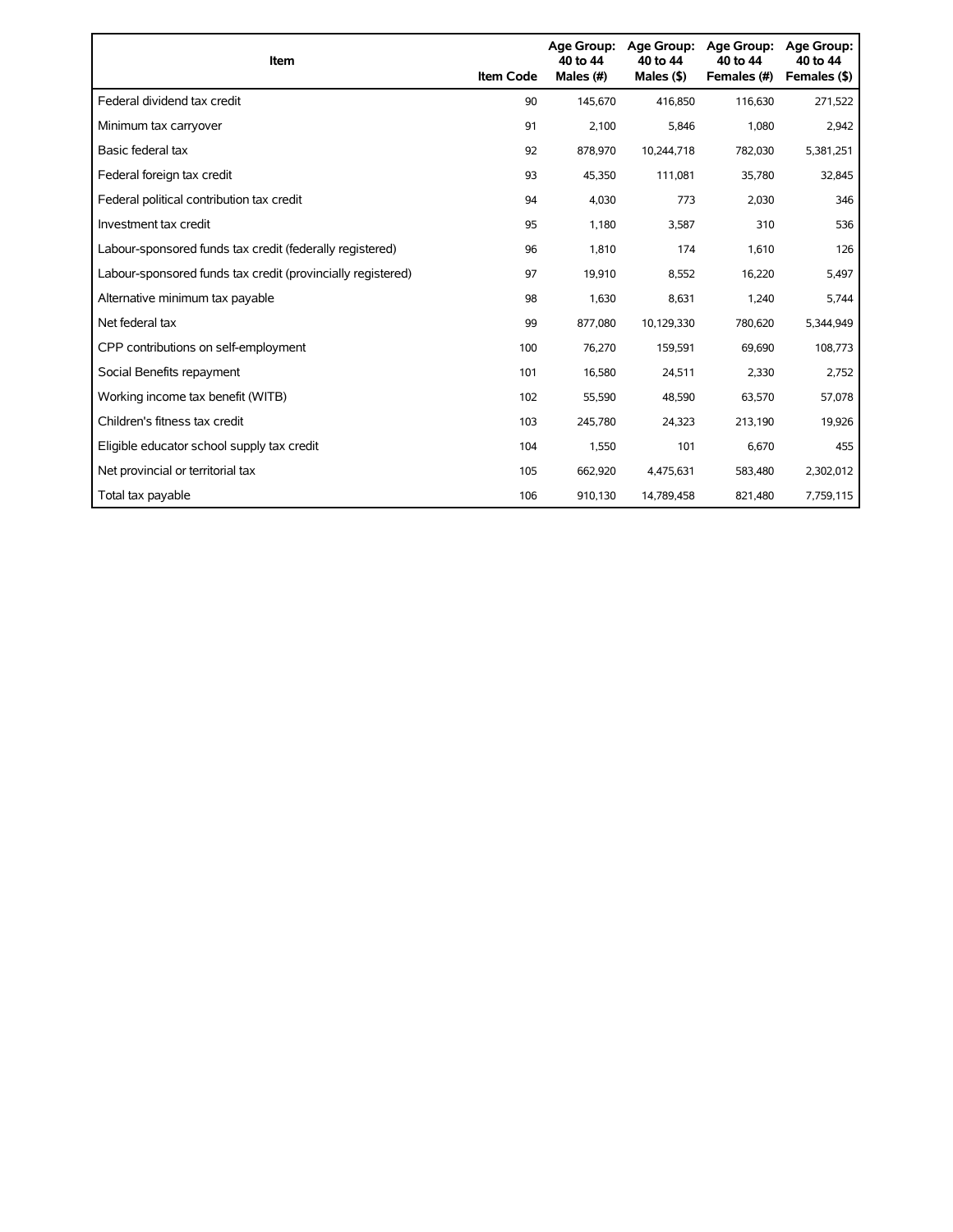| Item                                                                                          | Item<br>Code | Age<br>Group:<br>45 to 49<br>Males (#) | Age<br>Group:<br>45 to 49<br>Males (\$) | Age<br>Group:<br>45 to 49<br>Females (#) | Age<br>Group:<br>45 to 49<br>Females (\$) |
|-----------------------------------------------------------------------------------------------|--------------|----------------------------------------|-----------------------------------------|------------------------------------------|-------------------------------------------|
| Number of taxable returns                                                                     | $\mathbf{1}$ | 933,320                                |                                         | 869,480                                  |                                           |
| Number of non-taxable returns                                                                 | 2            | 177,680                                |                                         | 280,250                                  |                                           |
| Total number of returns                                                                       | 3            | 1,111,000                              |                                         | 1,149,730                                |                                           |
| Employment income                                                                             | 4            | 878,380                                | 65,541,581                              | 876,400                                  | 45,164,487                                |
| Commissions (from employment)                                                                 | 5            | 33,140                                 | 1,976,690                               | 22,500                                   | 592,227                                   |
| Other employment income                                                                       | 6            | 116,650                                | 1,041,650                               | 80,610                                   | 539,338                                   |
| Old age security (OAS) pension                                                                | 7            |                                        |                                         |                                          |                                           |
| CPP or QPP benefits                                                                           | 8            | 20,490                                 | 175,518                                 | 35,990                                   | 281,838                                   |
| Other pensions and superannuation                                                             | 9            | 7,760                                  | 190,311                                 | 4,850                                    | 77,230                                    |
| Elected split-pension amount                                                                  | 10           | 1,860                                  | 11,609                                  | 13,200                                   | 140,924                                   |
| Universal child care benefit (UCCB)                                                           | 11           | 162,520                                | 129,211                                 | 424,340                                  | 283,989                                   |
| Employment insurance and other benefits                                                       | 12           | 116,590                                | 906,737                                 | 103,990                                  | 613,827                                   |
| Taxable amount of dividends from taxable Canadian corporations                                | 13           | 172,180                                | 4,268,276                               | 157,480                                  | 2,743,814                                 |
| Interest and other investment income                                                          | 14           | 191,710                                | 430,863                                 | 211,690                                  | 389,757                                   |
| Net partnership income (limited or non-active partners only)                                  | 15           | 3,380                                  | 23,414                                  | 2,240                                    | 7,777                                     |
| Net rental income                                                                             | 16           | 92,420                                 | 288,077                                 | 89,380                                   | 289,738                                   |
| Taxable capital gains                                                                         | 17           | 91,310                                 | 1,193,665                               | 92,540                                   | 736,879                                   |
| RRSP income                                                                                   | 18           | 134,810                                | 732,220                                 | 117,060                                  | 575,607                                   |
| Other income                                                                                  | 19           | 124,700                                | 1,155,576                               | 114,970                                  | 775,762                                   |
| Net business income                                                                           | 20           | 122,810                                | 2,344,350                               | 110,820                                  | 1,465,892                                 |
| Net professional income                                                                       | 21           | 16,860                                 | 1,228,608                               | 19,930                                   | 882,186                                   |
| Net commission income                                                                         | 22           | 13,330                                 | 443,273                                 | 15,450                                   | 271,976                                   |
| Net farming income                                                                            | 23           | 15,940                                 | 89,349                                  | 9,020                                    | 35,264                                    |
| Net fishing income                                                                            | 24           | 2,560                                  | 102,224                                 | 720                                      | 13,349                                    |
| Workers' compensation benefits                                                                | 25           | 28,820                                 | 314,929                                 | 18,580                                   | 142,993                                   |
| Social assistance payments                                                                    | 26           | 65,370                                 | 613,796                                 | 65,860                                   | 668,448                                   |
| Net federal supplements                                                                       | 27           |                                        |                                         | 10                                       | 51                                        |
| Total income assessed                                                                         | 28           | 1,088,940                              | 83,205,519                              | 1,117,110                                | 56,857,748                                |
| Registered pension plan (RPP) deduction                                                       | 29           | 292,050                                | 1,664,548                               | 366,890                                  | 1,852,123                                 |
| RRSP/PRPP deduction                                                                           | 30           | 408,640                                | 3,188,462                               | 370,480                                  | 2,081,857                                 |
| Deduction for elected split-pension amount                                                    | 31           | 4,080                                  | 40,861                                  | 900                                      | 4,046                                     |
| Annual union, professional, or like dues                                                      | 32           | 300,760                                | 298,035                                 | 347,310                                  | 285,503                                   |
| Child care expenses                                                                           | 33           | 65,070                                 | 238,362                                 | 103,350                                  | 298,951                                   |
| Business investment loss                                                                      | 34           | 730                                    | 23,784                                  | 370                                      | 9,504                                     |
| Moving expenses                                                                               | 35           | 3,390                                  | 33,321                                  | 2,350                                    | 18,233                                    |
| Support payments made                                                                         | 36           | 7,810                                  | 123,492                                 | 440                                      | 4,311                                     |
| Carrying charges and interest expenses                                                        | 37           | 77,670                                 | 251,899                                 | 60,910                                   | 170,111                                   |
| Deduction for CPP/QPP contributions on self-employment and other earnings                     | 38           | 106,710                                | 111,228                                 | 97,810                                   | 79,747                                    |
| Deduction for provincial parental insurance plan (PPIP) premiums on self-employment<br>income | 39           | 24,310                                 | 2,213                                   | 25,750                                   | 2,104                                     |
| Exploration and development expenses                                                          | 40           | 2,040                                  | 50,851                                  | 780                                      | 10,306                                    |
| Other employment expenses                                                                     | 41           | 68,690                                 | 402,376                                 | 36,830                                   | 141,649                                   |
| Clergy residence deduction                                                                    | 42           | 2,490                                  | 39,625                                  | 570                                      | 7,941                                     |
| Other deductions                                                                              | 43           | 30,370                                 | 76,481                                  | 30,830                                   | 37,450                                    |
| Total deductions before adjustments                                                           | 44           | 770,450                                | 6,546,067                               | 750,300                                  | 5,005,913                                 |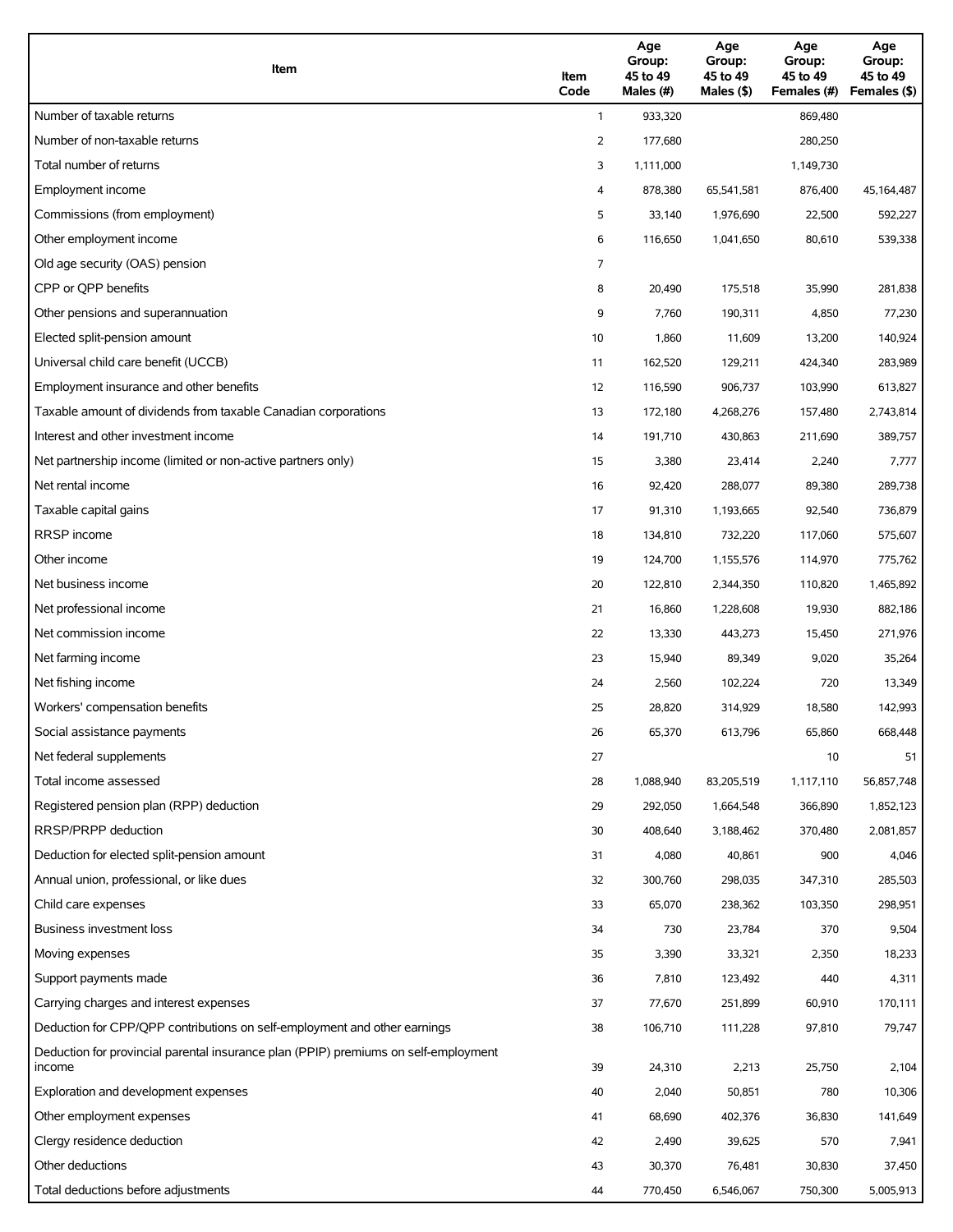| Item                                                                | <b>Item Code</b> | 45 to 49<br>Males (#) | 45 to 49<br>Males (\$) | Age Group: Age Group: Age Group:<br>45 to 49<br>Females (#) | Age Group:<br>45 to 49<br>Females (\$) |
|---------------------------------------------------------------------|------------------|-----------------------|------------------------|-------------------------------------------------------------|----------------------------------------|
| Social benefits repayment                                           | 45               | 17,010                | 26,027                 | 2,700                                                       | 3,434                                  |
| Net income                                                          | 46               | 1,084,340             | 76,705,661             | 1,111,270                                                   | 51,897,393                             |
| Canadian Forces personnel and police deduction                      | 47               | 350                   | 8,602                  | 50                                                          | 939                                    |
| Security options deductions                                         | 48               | 4,050                 | 213,941                | 1,560                                                       | 39,224                                 |
| Other payments deduction                                            | 49               | 93,000                | 930,070                | 83,720                                                      | 811,666                                |
| Non-capital losses of other years                                   | 50               | 2,200                 | 23,227                 | 2,810                                                       | 18,389                                 |
| Net capital losses of other years                                   | 51               | 20,130                | 81,908                 | 14,230                                                      | 39,382                                 |
| Capital gains deduction                                             | 52               | 2,680                 | 268,960                | 1,730                                                       | 152,919                                |
| Northern residents deductions                                       | 53               | 15,130                | 74,119                 | 10,190                                                      | 44,077                                 |
| Additional deductions                                               | 54               | 1,980                 | 66,744                 | 1,030                                                       | 24,320                                 |
| Farming/fishing losses of prior years                               | 55               | 600                   | 8,672                  | 320                                                         | 3,403                                  |
| Total deductions from net income                                    | 56               | 137,600               | 1,677,823              | 114,310                                                     | 1,134,453                              |
| Taxable income assessed                                             | 57               | 1,044,230             | 75,034,476             | 1,080,330                                                   | 50,765,481                             |
| Basic personal amount                                               | 58               | 1,107,700             | 12,658,270             | 1,148,090                                                   | 13,136,211                             |
| Age amount                                                          | 59               |                       |                        |                                                             |                                        |
| Spouse or common-law partner amount                                 | 60               | 167,790               | 1,422,380              | 59,630                                                      | 486,970                                |
| Amount for an eligible dependant                                    | 61               | 31,380                | 327,858                | 124,450                                                     | 1,302,886                              |
| Family caregiver amount for children under 18 years of age          | 62               | 15,960                | 39,808                 | 11,340                                                      | 27,874                                 |
| Amount for infirm dependants age 18 or older                        | 63               | 910                   | 4,852                  | 1,020                                                       | 5,245                                  |
| CPP or QPP contributions through employment                         | 64               | 866,210               | 1,859,596              | 862,070                                                     | 1,574,350                              |
| CPP or QPP contributions on self-employment and other earnings      | 65               | 106,710               | 111,228                | 97,810                                                      | 79,747                                 |
| Employment insurance premiums                                       | 66               | 786,400               | 606,982                | 813,230                                                     | 551,994                                |
| PPIP premiums paid                                                  | 67               | 194,690               | 53.329                 | 187,610                                                     | 44,421                                 |
| PPIP premiums payable on employment income                          | 68               | 7,240                 | 1,969                  | 5,110                                                       | 1,376                                  |
| PPIP premiums payable on self-employment income                     | 69               | 24,460                | 2,856                  | 25,890                                                      | 2,715                                  |
| Volunteer firefighters' amount/search and rescue volunteers' amount | 70               | 4,940                 | 14,814                 | 490                                                         | 1,479                                  |
| Canada employment amount                                            | 71               | 892,810               | 1,027,840              | 887,320                                                     | 1,018,592                              |
| Public transit amount                                               | 72               | 83,160                | 93,590                 | 86,000                                                      | 96,089                                 |
| Children's arts amount                                              | 73               | 84,960                | 29,096                 | 60,220                                                      | 19,157                                 |
| Home accessibility expenses                                         | 74               | 640                   | 3,000                  | 480                                                         | 2,320                                  |
| Home buyers' amount                                                 | 75               | 6,550                 | 29,978                 | 4,570                                                       | 20,394                                 |
| Pension income amount                                               | 76               | 9,280                 | 17,685                 | 17,310                                                      | 33,156                                 |
| Caregiver amount                                                    | 77               | 24,820                | 147,653                | 19,350                                                      | 106,939                                |
| Disability amount                                                   | 78               | 17,500                | 139,613                | 19,290                                                      | 153,998                                |
| Disability amount transferred from a dependant                      | 79               | 24,050                | 286,211                | 20,730                                                      | 230,485                                |
| Interest paid on student loans                                      | 80               | 9,330                 | 4,519                  | 14,110                                                      | 6,781                                  |
| Tuition, education, and textbook amounts                            | 81               | 28,070                | 107,406                | 48,860                                                      | 177,902                                |
| Tuition, education, and textbook amounts transferred from a child   | 82               | 80,720                | 393,927                | 79,600                                                      | 386,970                                |
| Amounts transferred from spouse or common-law partner               | 83               | 14,560                | 66,174                 | 8,550                                                       | 47,818                                 |
| Medical expenses                                                    | 84               | 145,070               | 324,038                | 224,040                                                     | 471,611                                |
| Total tax credits on personal amounts                               | 85               | 1,108,340             | 2,966,396              | 1,148,290                                                   | 2,998,285                              |
| Allowable charitable donations and government gifts                 | 86               | 276,380               | 510,458                | 232,980                                                     | 271,352                                |
| Eligible cultural and ecological gifts                              | 87               | 350                   | 1,339                  |                                                             |                                        |
| Total tax credit on donations and gifts                             | 88               | 275,000               | 148,666                | 231,550                                                     | 75,579                                 |
| Total federal non-refundable tax credits                            | 89               | 1,108,500             | 3,115,062              | 1,148,340                                                   | 3,073,864                              |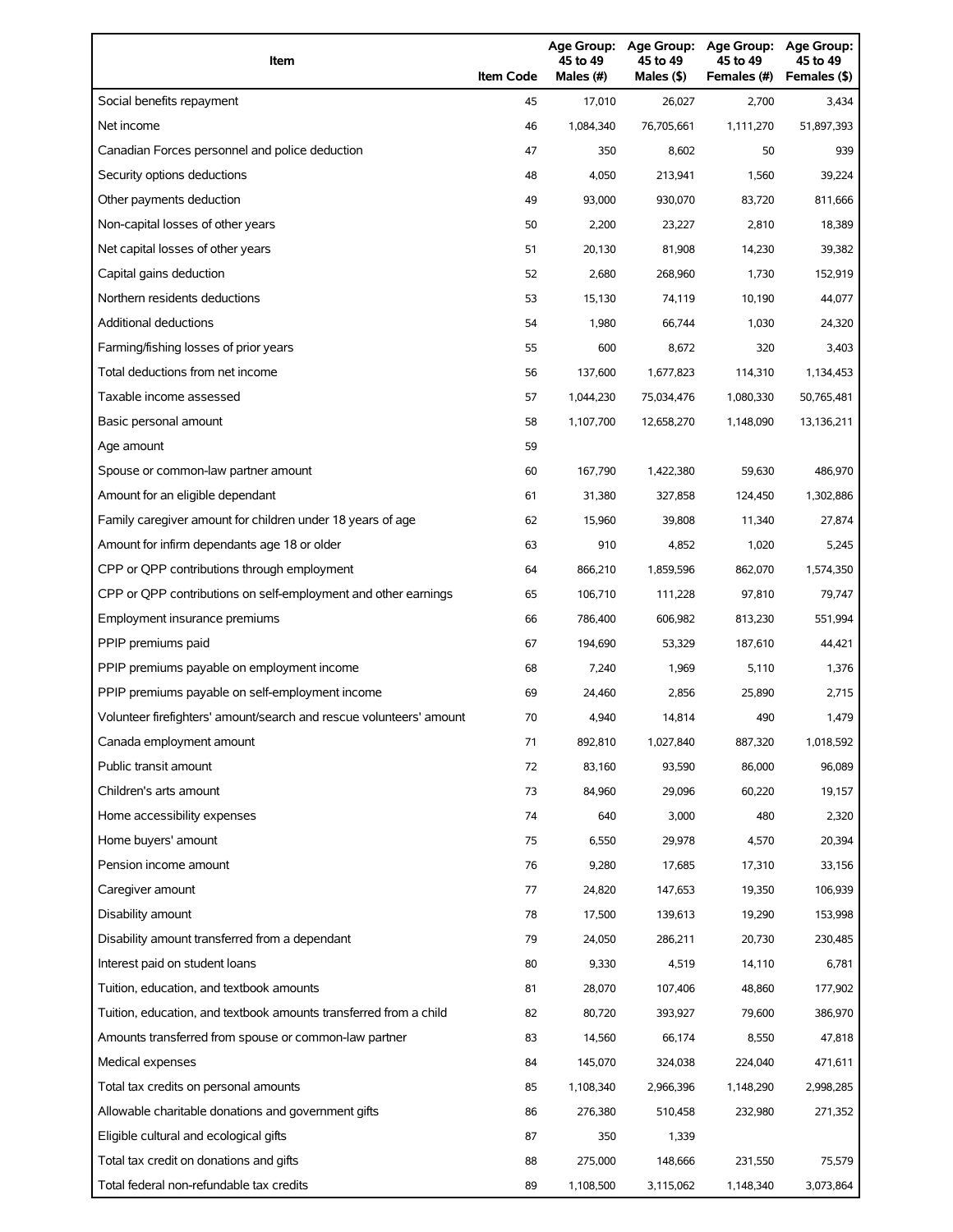| Item                                                        | <b>Item Code</b> | 45 to 49<br>Males (#) | Age Group: Age Group:<br>45 to 49<br>Males (\$) | Age Group:<br>45 to 49<br>Females (#) | Age Group:<br>45 to 49<br>Females (\$) |
|-------------------------------------------------------------|------------------|-----------------------|-------------------------------------------------|---------------------------------------|----------------------------------------|
| Federal dividend tax credit                                 | 90               | 167,370               | 493.930                                         | 146,340                               | 318,093                                |
| Minimum tax carryover                                       | 91               | 2,510                 | 7,564                                           | 1,630                                 | 4,302                                  |
| Basic federal tax                                           | 92               | 899,790               | 11,508,838                                      | 831,150                               | 6,061,310                              |
| Federal foreign tax credit                                  | 93               | 56,820                | 163,473                                         | 50,680                                | 42,947                                 |
| Federal political contribution tax credit                   | 94               | 5,160                 | 1,027                                           | 2,610                                 | 479                                    |
| Investment tax credit                                       | 95               | 1,700                 | 5,931                                           | 520                                   | 1,193                                  |
| Labour-sponsored funds tax credit (federally registered)    | 96               | 2,020                 | 198                                             | 1,780                                 | 158                                    |
| Labour-sponsored funds tax credit (provincially registered) | 97               | 21,200                | 9,875                                           | 18,520                                | 6,995                                  |
| Alternative minimum tax payable                             | 98               | 2,150                 | 11,886                                          | 1,680                                 | 8,069                                  |
| Net federal tax                                             | 99               | 897,400               | 11,339,866                                      | 829,390                               | 6,012,851                              |
| CPP contributions on self-employment                        | 100              | 84,420                | 179,288                                         | 74,070                                | 118,066                                |
| Social Benefits repayment                                   | 101              | 17,010                | 26,027                                          | 2,700                                 | 3,434                                  |
| Working income tax benefit (WITB)                           | 102              | 55,560                | 49,018                                          | 58,970                                | 51,614                                 |
| Children's fitness tax credit                               | 103              | 195,480               | 18,871                                          | 140,210                               | 12,415                                 |
| Eligible educator school supply tax credit                  | 104              | 1,470                 | 103                                             | 5,350                                 | 375                                    |
| Net provincial or territorial tax                           | 105              | 685,220               | 5,107,314                                       | 628,910                               | 2,644,382                              |
| Total tax payable                                           | 106              | 933,320               | 16,653,039                                      | 869,480                               | 8,779,257                              |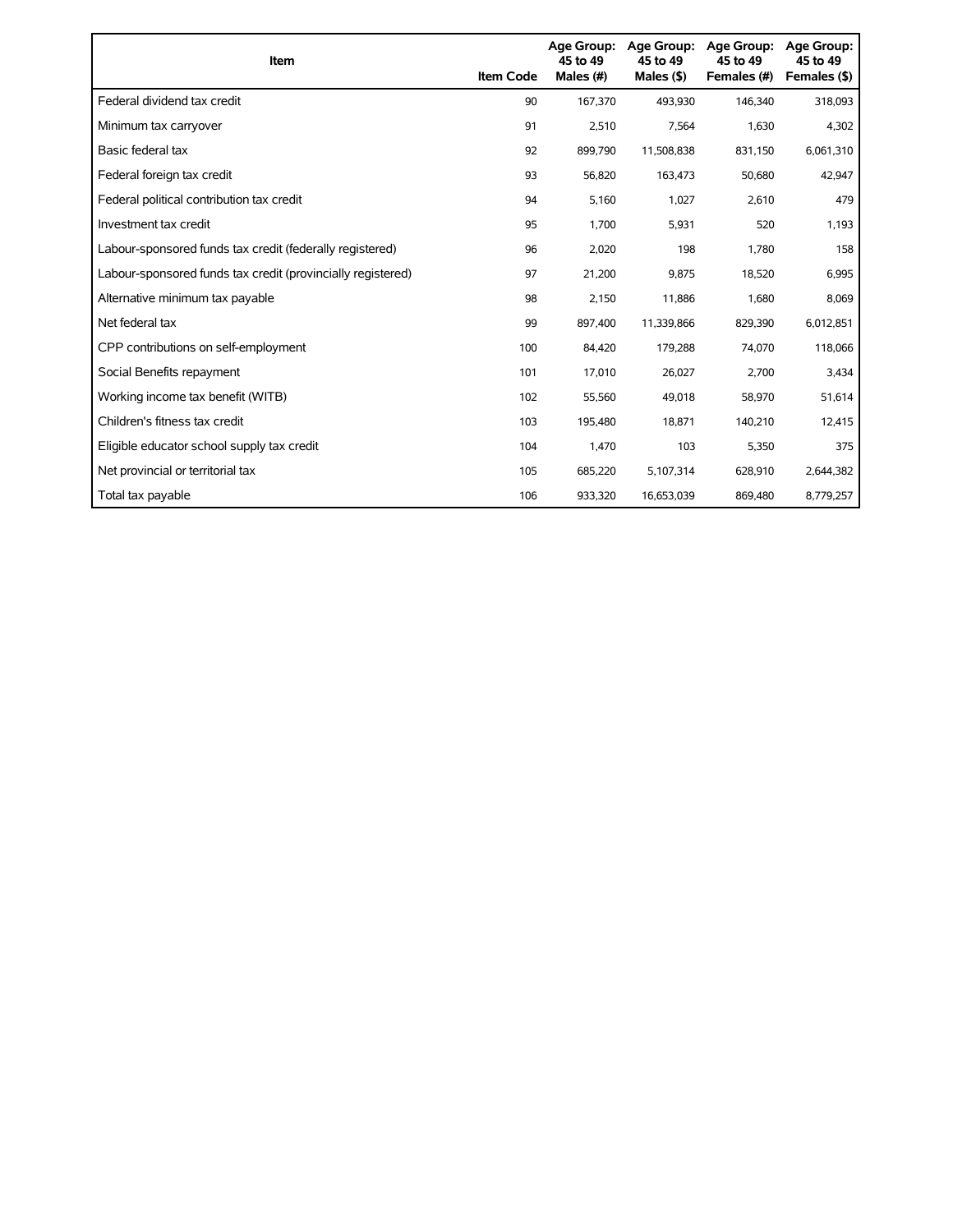| Item                                                                                          | Item<br>Code | Age<br>Group:<br>50 to 54<br>Males (#) | Age<br>Group:<br>50 to 54<br>Males (\$) | Age<br>Group:<br>50 to 54<br>Females (#) | Age<br>Group:<br>50 to 54<br>Females (\$) |
|-----------------------------------------------------------------------------------------------|--------------|----------------------------------------|-----------------------------------------|------------------------------------------|-------------------------------------------|
| Number of taxable returns                                                                     | $\mathbf{1}$ | 1,034,400                              |                                         | 970,260                                  |                                           |
| Number of non-taxable returns                                                                 | 2            | 210,220                                |                                         | 305,480                                  |                                           |
| Total number of returns                                                                       | 3            | 1,244,630                              |                                         | 1,275,740                                |                                           |
| Employment income                                                                             | 4            | 949,700                                | 70,875,951                              | 946,660                                  | 48,022,187                                |
| Commissions (from employment)                                                                 | 5            | 31,540                                 | 1,807,673                               | 22,480                                   | 592,325                                   |
| Other employment income                                                                       | 6            | 135,990                                | 1,248,202                               | 92,610                                   | 645,597                                   |
| Old age security (OAS) pension                                                                | 7            |                                        |                                         |                                          |                                           |
| CPP or QPP benefits                                                                           | 8            | 41,260                                 | 368,889                                 | 69,840                                   | 563,773                                   |
| Other pensions and superannuation                                                             | 9            | 22,060                                 | 644,805                                 | 16,100                                   | 318,021                                   |
| Elected split-pension amount                                                                  | 10           | 7,470                                  | 46,349                                  | 43,420                                   | 491,551                                   |
| Universal child care benefit (UCCB)                                                           | 11           | 112,210                                | 71,317                                  | 210,350                                  | 107,859                                   |
| Employment insurance and other benefits                                                       | 12           | 129,830                                | 1,016,977                               | 117,360                                  | 681,678                                   |
| Taxable amount of dividends from taxable Canadian corporations                                | 13           | 217,240                                | 5,116,890                               | 209,800                                  | 3,128,480                                 |
| Interest and other investment income                                                          | 14           | 254,320                                | 660,906                                 | 284,310                                  | 594,239                                   |
| Net partnership income (limited or non-active partners only)                                  | 15           | 4,700                                  | 21,785                                  | 3,010                                    | 9,333                                     |
| Net rental income                                                                             | 16           | 109,340                                | 415,043                                 | 103,240                                  | 355,943                                   |
| Taxable capital gains                                                                         | 17           | 120,880                                | 1,607,244                               | 130,450                                  | 1,041,310                                 |
| <b>RRSP</b> income                                                                            | 18           | 122,860                                | 950,997                                 | 113,880                                  | 856,358                                   |
| Other income                                                                                  | 19           | 160,600                                | 1,815,664                               | 154,000                                  | 1,182,317                                 |
| Net business income                                                                           | 20           | 136,440                                | 2,587,352                               | 117,100                                  | 1,540,754                                 |
| Net professional income                                                                       | 21           | 18,370                                 | 1,353,955                               | 19,750                                   | 849,380                                   |
| Net commission income                                                                         | 22           | 13,670                                 | 488,941                                 | 14,740                                   | 313,336                                   |
| Net farming income                                                                            | 23           | 23,470                                 | 170,023                                 | 12,790                                   | 73,191                                    |
| Net fishing income                                                                            | 24           | 3,140                                  | 123,052                                 | 870                                      | 16,165                                    |
| Workers' compensation benefits                                                                | 25           | 41,990                                 | 499,812                                 | 25,840                                   | 216,870                                   |
| Social assistance payments                                                                    | 26           | 81,420                                 | 777,197                                 | 77,110                                   | 780,308                                   |
| Net federal supplements                                                                       | 27           | 10                                     | 67                                      | 10                                       | 48                                        |
| Total income assessed                                                                         | 28           | 1,218,090                              | 92,674,628                              | 1,223,750                                | 62,631,597                                |
| Registered pension plan (RPP) deduction                                                       | 29           | 325,320                                | 1,866,936                               | 406,290                                  | 2,015,856                                 |
| RRSP/PRPP deduction                                                                           | 30           | 465,700                                | 4,051,410                               | 425,080                                  | 2,696,477                                 |
| Deduction for elected split-pension amount                                                    | 31           | 12,100                                 | 138,866                                 | 3,650                                    | 21,796                                    |
| Annual union, professional, or like dues                                                      | 32           | 344,260                                | 338,170                                 | 379,730                                  | 307,320                                   |
| Child care expenses                                                                           | 33           | 28,860                                 | 88,494                                  | 29,200                                   | 69,003                                    |
| Business investment loss                                                                      | 34           | 800                                    | 26,768                                  | 430                                      | 11,231                                    |
| Moving expenses                                                                               | 35           | 2,960                                  | 29,274                                  | 2,250                                    | 17,782                                    |
| Support payments made                                                                         | 36           | 10,320                                 | 212,308                                 | 470                                      | 7,964                                     |
| Carrying charges and interest expenses                                                        | 37           | 100,060                                | 361,412                                 | 84,100                                   | 258,799                                   |
| Deduction for CPP/QPP contributions on self-employment and other earnings                     | 38           | 122,610                                | 128,692                                 | 104,530                                  | 84,877                                    |
| Deduction for provincial parental insurance plan (PPIP) premiums on self-employment<br>income | 39           | 28,500                                 | 2,710                                   | 27,770                                   | 2,243                                     |
| Exploration and development expenses                                                          | 40           | 3,050                                  | 63,394                                  | 1,270                                    | 13,766                                    |
| Other employment expenses                                                                     | 41           | 73,170                                 | 419,190                                 | 38,090                                   | 148,120                                   |
| Clergy residence deduction                                                                    | 42           | 2,870                                  | 46,316                                  | 740                                      | 10,439                                    |
| Other deductions                                                                              | 43           | 35,390                                 | 93,001                                  | 37,020                                   | 51,913                                    |
| Total deductions before adjustments                                                           | 44           | 856,180                                | 7,867,765                               | 815,920                                  | 5,718,584                                 |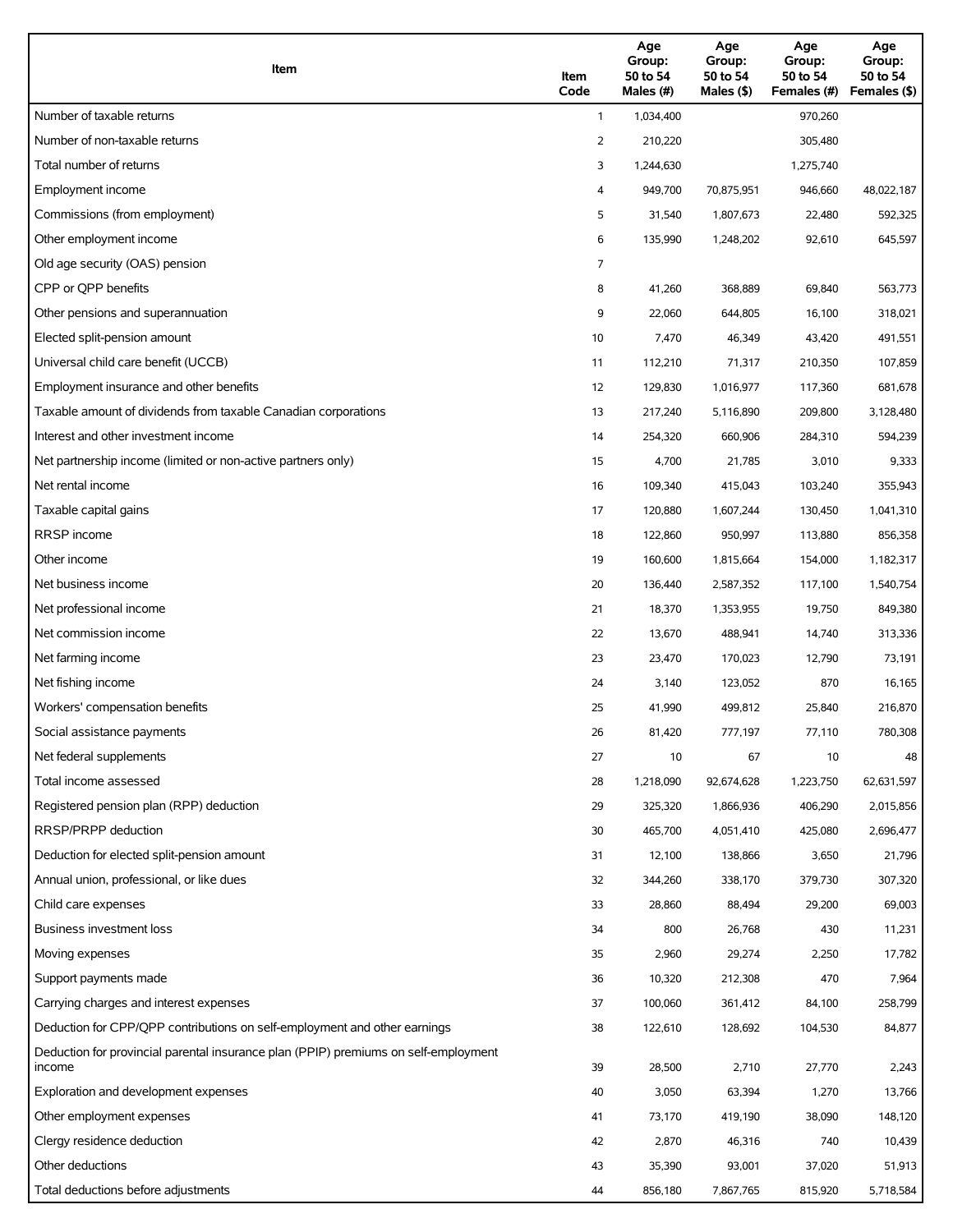| Item                                                                | <b>Item Code</b> | 50 to 54<br>Males (#) | 50 to 54<br>Males (\$) | Age Group: Age Group: Age Group:<br>50 to 54<br>Females (#) | Age Group:<br>50 to 54<br>Females (\$) |
|---------------------------------------------------------------------|------------------|-----------------------|------------------------|-------------------------------------------------------------|----------------------------------------|
| Social benefits repayment                                           | 45               | 18,710                | 28,999                 | 2,890                                                       | 3,791                                  |
| Net income                                                          | 46               | 1,212,460             | 84,877,108             | 1,217,240                                                   | 56,961,097                             |
| Canadian Forces personnel and police deduction                      | 47               | 250                   | 6,456                  | 40                                                          | 849                                    |
| Security options deductions                                         | 48               | 4,140                 | 282,964                | 1,500                                                       | 54,414                                 |
| Other payments deduction                                            | 49               | 121,720               | 1,277,248              | 102,080                                                     | 997,227                                |
| Non-capital losses of other years                                   | 50               | 2,750                 | 36,507                 | 3,030                                                       | 21,032                                 |
| Net capital losses of other years                                   | 51               | 27,470                | 136,193                | 21,360                                                      | 56,066                                 |
| Capital gains deduction                                             | 52               | 3,720                 | 376,036                | 2,560                                                       | 231,151                                |
| Northern residents deductions                                       | 53               | 16,180                | 77,605                 | 10,690                                                      | 46,510                                 |
| Additional deductions                                               | 54               | 1,990                 | 68,763                 | 1,190                                                       | 24,916                                 |
| Farming/fishing losses of prior years                               | 55               | 1,020                 | 9,116                  | 490                                                         | 3,528                                  |
| Total deductions from net income                                    | 56               | 175,920               | 2,272,196              | 141,120                                                     | 1,435,878                              |
| Taxable income assessed                                             | 57               | 1,157,570             | 82,611,578             | 1,172,790                                                   | 55,529,427                             |
| Basic personal amount                                               | 58               | 1,241,300             | 14,202,324             | 1,274,170                                                   | 14,589,783                             |
| Age amount                                                          | 59               |                       |                        |                                                             |                                        |
| Spouse or common-law partner amount                                 | 60               | 170,530               | 1,447,413              | 64,460                                                      | 515,944                                |
| Amount for an eligible dependant                                    | 61               | 20,580                | 207,437                | 67,520                                                      | 678,807                                |
| Family caregiver amount for children under 18 years of age          | 62               | 9,840                 | 24,385                 | 5,910                                                       | 14,100                                 |
| Amount for infirm dependants age 18 or older                        | 63               | 1,560                 | 7,736                  | 1,410                                                       | 6,861                                  |
| CPP or QPP contributions through employment                         | 64               | 934,910               | 1,998,981              | 929,510                                                     | 1,686,130                              |
| CPP or QPP contributions on self-employment and other earnings      | 65               | 122,610               | 128,692                | 104,530                                                     | 84,877                                 |
| Employment insurance premiums                                       | 66               | 843,210               | 648,845                | 873,580                                                     | 588,559                                |
| PPIP premiums paid                                                  | 67               | 221,560               | 60.607                 | 215,800                                                     | 49,700                                 |
| PPIP premiums payable on employment income                          | 68               | 7,600                 | 2,103                  | 5,440                                                       | 1,481                                  |
| PPIP premiums payable on self-employment income                     | 69               | 28,640                | 3,496                  | 27,900                                                      | 2,893                                  |
| Volunteer firefighters' amount/search and rescue volunteers' amount | 70               | 4,640                 | 13,903                 | 510                                                         | 1,515                                  |
| Canada employment amount                                            | 71               | 969,420               | 1,114,864              | 961,200                                                     | 1,102,842                              |
| Public transit amount                                               | 72               | 76,750                | 86,590                 | 84,280                                                      | 97,042                                 |
| Children's arts amount                                              | 73               | 43,210                | 14,013                 | 22,540                                                      | 6,662                                  |
| Home accessibility expenses                                         | 74               | 670                   | 3,055                  | 550                                                         | 2,536                                  |
| Home buyers' amount                                                 | 75               | 4,420                 | 20,059                 | 3,300                                                       | 14,498                                 |
| Pension income amount                                               | 76               | 28,860                | 55,778                 | 56,780                                                      | 109,947                                |
| Caregiver amount                                                    | 77               | 26,800                | 148,461                | 21,030                                                      | 108,525                                |
| Disability amount                                                   | 78               | 26,220                | 209,236                | 29,280                                                      | 233,664                                |
| Disability amount transferred from a dependant                      | 79               | 21,990                | 229,645                | 17,820                                                      | 171,315                                |
| Interest paid on student loans                                      | 80               | 4,570                 | 2,252                  | 7,680                                                       | 3,483                                  |
| Tuition, education, and textbook amounts                            | 81               | 19,620                | 66,715                 | 34,180                                                      | 112,060                                |
| Tuition, education, and textbook amounts transferred from a child   | 82               | 138,010               | 753,032                | 98,090                                                      | 510,195                                |
| Amounts transferred from spouse or common-law partner               | 83               | 16,460                | 87,029                 | 16,270                                                      | 94,679                                 |
| Medical expenses                                                    | 84               | 171,690               | 380,878                | 260,880                                                     | 521,484                                |
| Total tax credits on personal amounts                               | 85               | 1,241,920             | 3,287,708              | 1,274,340                                                   | 3,196,503                              |
| Allowable charitable donations and government gifts                 | 86               | 317,900               | 630,130                | 271,880                                                     | 337,850                                |
| Eligible cultural and ecological gifts                              | 87               | 370                   | 786                    |                                                             |                                        |
| Total tax credit on donations and gifts                             | 88               | 316,570               | 184,089                | 270,430                                                     | 94,565                                 |
| Total federal non-refundable tax credits                            | 89               | 1,242,050             | 3,471,797              | 1,274,370                                                   | 3,291,068                              |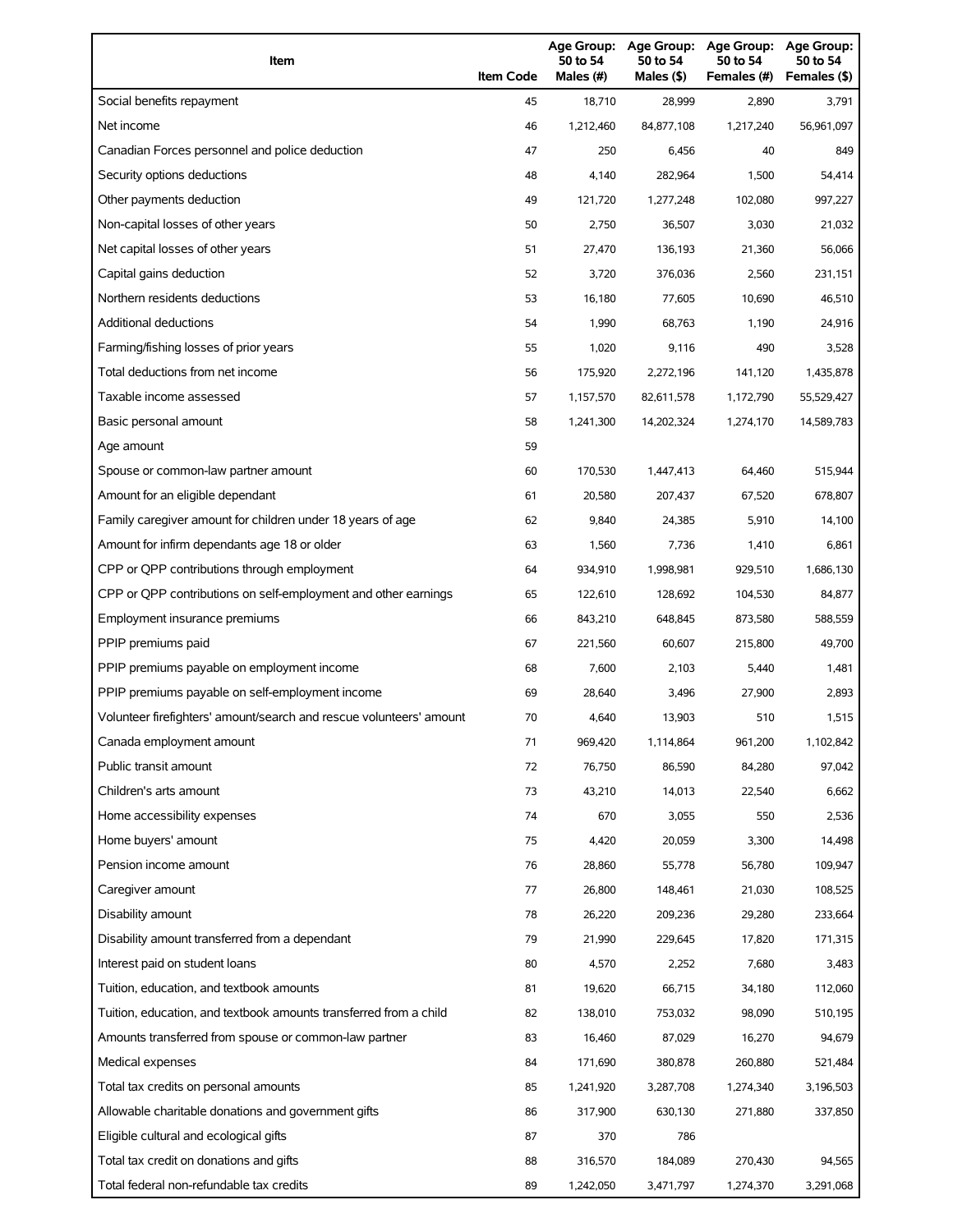| Item                                                        | <b>Item Code</b> | <b>Age Group:</b><br>50 to 54<br>Males (#) | Age Group:<br>50 to 54<br>Males $(§)$ | <b>Age Group:</b><br>50 to 54<br>Females (#) | <b>Age Group:</b><br>50 to 54<br>Females (\$) |
|-------------------------------------------------------------|------------------|--------------------------------------------|---------------------------------------|----------------------------------------------|-----------------------------------------------|
| Federal dividend tax credit                                 | 90               | 208,600                                    | 595,540                               | 193,610                                      | 370,544                                       |
| Minimum tax carryover                                       | 91               | 3,440                                      | 11,383                                | 2,310                                        | 6,491                                         |
| Basic federal tax                                           | 92               | 997,350                                    | 12,672,483                            | 933,000                                      | 6,653,817                                     |
| Federal foreign tax credit                                  | 93               | 75,270                                     | 183,206                               | 72,380                                       | 55,301                                        |
| Federal political contribution tax credit                   | 94               | 6,690                                      | 1,349                                 | 3,580                                        | 632                                           |
| Investment tax credit                                       | 95               | 2,410                                      | 7,289                                 | 740                                          | 1,592                                         |
| Labour-sponsored funds tax credit (federally registered)    | 96               | 2,950                                      | 324                                   | 2,770                                        | 276                                           |
| Labour-sponsored funds tax credit (provincially registered) | 97               | 31,380                                     | 15,947                                | 27,450                                       | 11,852                                        |
| Alternative minimum tax payable                             | 98               | 2,900                                      | 26,497                                | 2,360                                        | 11,880                                        |
| Net federal tax                                             | 99               | 994,420                                    | 12,475,729                            | 930,890                                      | 6,587,899                                     |
| CPP contributions on self-employment                        | 100              | 96,250                                     | 204,328                               | 78,830                                       | 125,742                                       |
| Social Benefits repayment                                   | 101              | 18,710                                     | 28,999                                | 2,890                                        | 3,791                                         |
| Working income tax benefit (WITB)                           | 102              | 58,890                                     | 52,181                                | 56,320                                       | 46,604                                        |
| Children's fitness tax credit                               | 103              | 97,300                                     | 8,442                                 | 50,860                                       | 3,955                                         |
| Eligible educator school supply tax credit                  | 104              | 1.070                                      | 74                                    | 3,870                                        | 272                                           |
| Net provincial or territorial tax                           | 105              | 745,890                                    | 5,596,387                             | 691,310                                      | 2,888,927                                     |
| Total tax payable                                           | 106              | 1,034,400                                  | 18,306,077                            | 970,260                                      | 9,606,909                                     |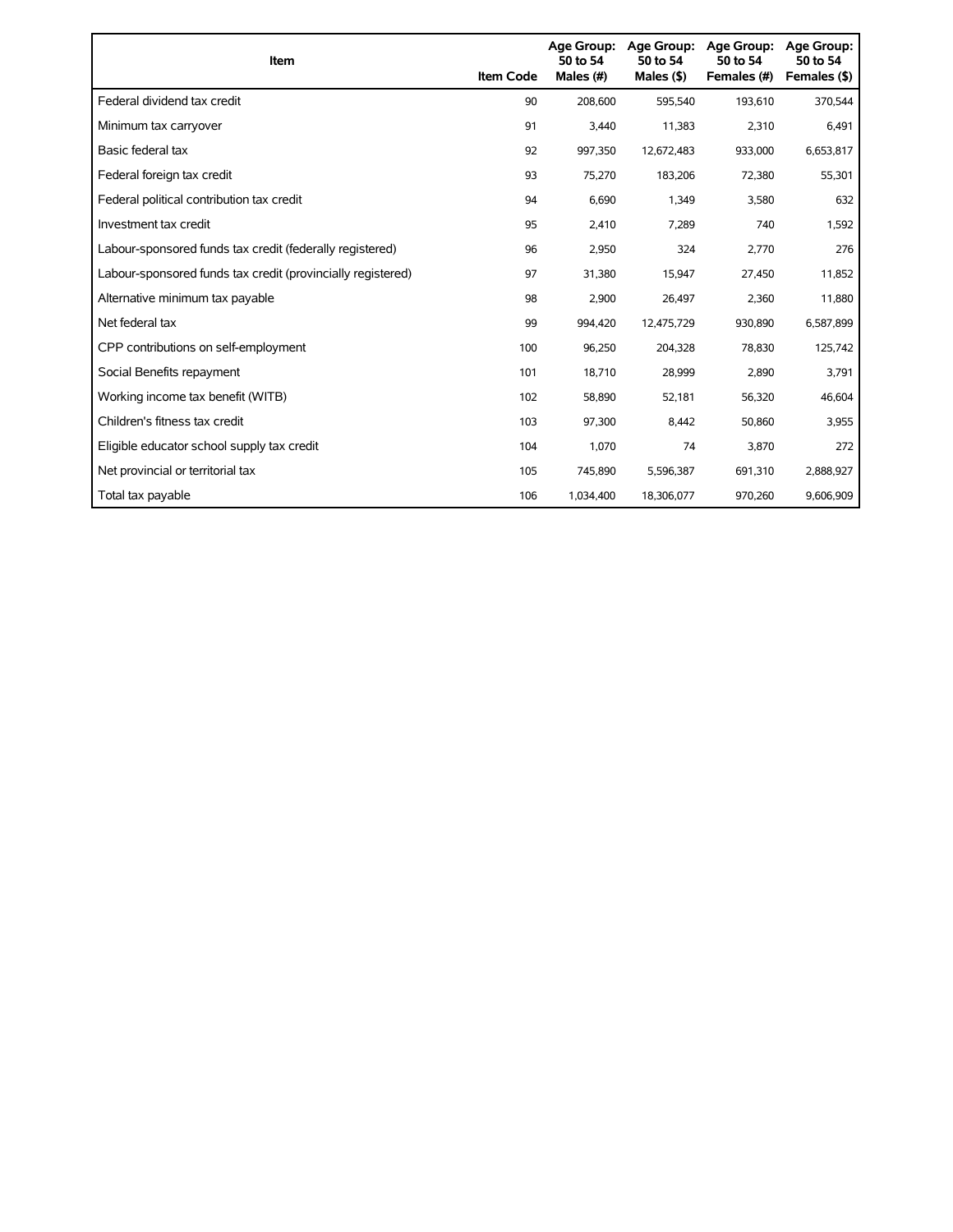| Item                                                                                          | Item<br>Code | Age<br>Group:<br>55 to 59<br>Males (#) | Age<br>Group:<br>55 to 59<br>Males (\$) | Age<br>Group:<br>55 to 59<br>Females (#) | Age<br>Group:<br>55 to 59<br>Females (\$) |
|-----------------------------------------------------------------------------------------------|--------------|----------------------------------------|-----------------------------------------|------------------------------------------|-------------------------------------------|
| Number of taxable returns                                                                     | $\mathbf{1}$ | 1,019,390                              |                                         | 957,400                                  |                                           |
| Number of non-taxable returns                                                                 | 2            | 224,250                                |                                         | 321,780                                  |                                           |
| Total number of returns                                                                       | 3            | 1,243,640                              |                                         | 1,279,180                                |                                           |
| Employment income                                                                             | 4            | 881,640                                | 62,496,568                              | 854,770                                  | 39,728,614                                |
| Commissions (from employment)                                                                 | 5            | 27,710                                 | 1,598,321                               | 18,560                                   | 459,886                                   |
| Other employment income                                                                       | 6            | 157,870                                | 1,197,642                               | 104,210                                  | 657,520                                   |
| Old age security (OAS) pension                                                                | 7            |                                        |                                         |                                          |                                           |
| CPP or QPP benefits                                                                           | 8            | 68,150                                 | 648,787                                 | 114,720                                  | 959,478                                   |
| Other pensions and superannuation                                                             | 9            | 113,830                                | 3,968,628                               | 113,140                                  | 3,050,319                                 |
| Elected split-pension amount                                                                  | 10           | 26,990                                 | 186,210                                 | 114,540                                  | 1,455,468                                 |
| Universal child care benefit (UCCB)                                                           | 11           | 49,160                                 | 27,630                                  | 55,380                                   | 25,466                                    |
| Employment insurance and other benefits                                                       | 12           | 130,750                                | 1,047,644                               | 110,850                                  | 648,152                                   |
| Taxable amount of dividends from taxable Canadian corporations                                | 13           | 255,500                                | 5,652,103                               | 251,830                                  | 3,417,184                                 |
| Interest and other investment income                                                          | 14           | 309,400                                | 977,152                                 | 348,790                                  | 803,607                                   |
| Net partnership income (limited or non-active partners only)                                  | 15           | 6,020                                  | 6,396                                   | 3,590                                    | 4,666                                     |
| Net rental income                                                                             | 16           | 109,270                                | 501,366                                 | 100,370                                  | 391,986                                   |
| Taxable capital gains                                                                         | 17           | 148,400                                | 2,001,494                               | 163,400                                  | 1,289,976                                 |
| <b>RRSP</b> income                                                                            | 18           | 119,760                                | 1,296,615                               | 125,990                                  | 1,287,749                                 |
| Other income                                                                                  | 19           | 216,320                                | 2,978,460                               | 212,280                                  | 1,948,835                                 |
| Net business income                                                                           | 20           | 130,560                                | 2,427,949                               | 108,810                                  | 1,349,055                                 |
| Net professional income                                                                       | 21           | 19,640                                 | 1,480,676                               | 19,150                                   | 751,290                                   |
| Net commission income                                                                         | 22           | 13,100                                 | 488,522                                 | 12,460                                   | 282,426                                   |
| Net farming income                                                                            | 23           | 28,530                                 | 226,689                                 | 14,960                                   | 88,938                                    |
| Net fishing income                                                                            | 24           | 3,140                                  | 122,895                                 | 920                                      | 18,389                                    |
| Workers' compensation benefits                                                                | 25           | 50,110                                 | 638,409                                 | 27,210                                   | 250,492                                   |
| Social assistance payments                                                                    | 26           | 84,260                                 | 812,262                                 | 78,580                                   | 779,303                                   |
| Net federal supplements                                                                       | 27           | 30                                     | 82                                      | 30                                       | 119                                       |
| Total income assessed                                                                         | 28           | 1,214,770                              | 90,789,870                              | 1,214,810                                | 59,929,629                                |
| Registered pension plan (RPP) deduction                                                       | 29           | 285,990                                | 1,523,558                               | 350,150                                  | 1,608,400                                 |
| RRSP/PRPP deduction                                                                           | 30           | 452,410                                | 4,580,339                               | 402,180                                  | 2,991,645                                 |
| Deduction for elected split-pension amount                                                    | 31           | 61,920                                 | 800,806                                 | 33,460                                   | 242,548                                   |
| Annual union, professional, or like dues                                                      | 32           | 326,180                                | 301,676                                 | 336,700                                  | 254,437                                   |
| Child care expenses                                                                           | 33           | 8,940                                  | 24,177                                  | 4,970                                    | 11,927                                    |
| Business investment loss                                                                      | 34           | 730                                    | 34,969                                  | 460                                      | 13,794                                    |
| Moving expenses                                                                               | 35           | 2,430                                  | 24,306                                  | 1,970                                    | 14,748                                    |
| Support payments made                                                                         | 36           | 10,740                                 | 270,244                                 | 390                                      | 7,793                                     |
| Carrying charges and interest expenses                                                        | 37           | 122,430                                | 486,656                                 | 105,610                                  | 335,674                                   |
| Deduction for CPP/QPP contributions on self-employment and other earnings                     | 38           | 121,970                                | 127,484                                 | 97,120                                   | 76,641                                    |
| Deduction for provincial parental insurance plan (PPIP) premiums on self-employment<br>income | 39           | 28,960                                 | 2,808                                   | 24,850                                   | 1,924                                     |
| Exploration and development expenses                                                          | 40           | 4,450                                  | 101,074                                 | 1,650                                    | 18,759                                    |
| Other employment expenses                                                                     | 41           | 65,630                                 | 381,887                                 | 31,690                                   | 122,047                                   |
| Clergy residence deduction                                                                    | 42           | 3,140                                  | 51,221                                  | 920                                      | 12,963                                    |
| Other deductions                                                                              | 43           | 37,870                                 | 115,758                                 | 39,520                                   | 81,927                                    |
| Total deductions before adjustments                                                           | 44           | 838,720                                | 8,827,409                               | 767,980                                  | 5,795,761                                 |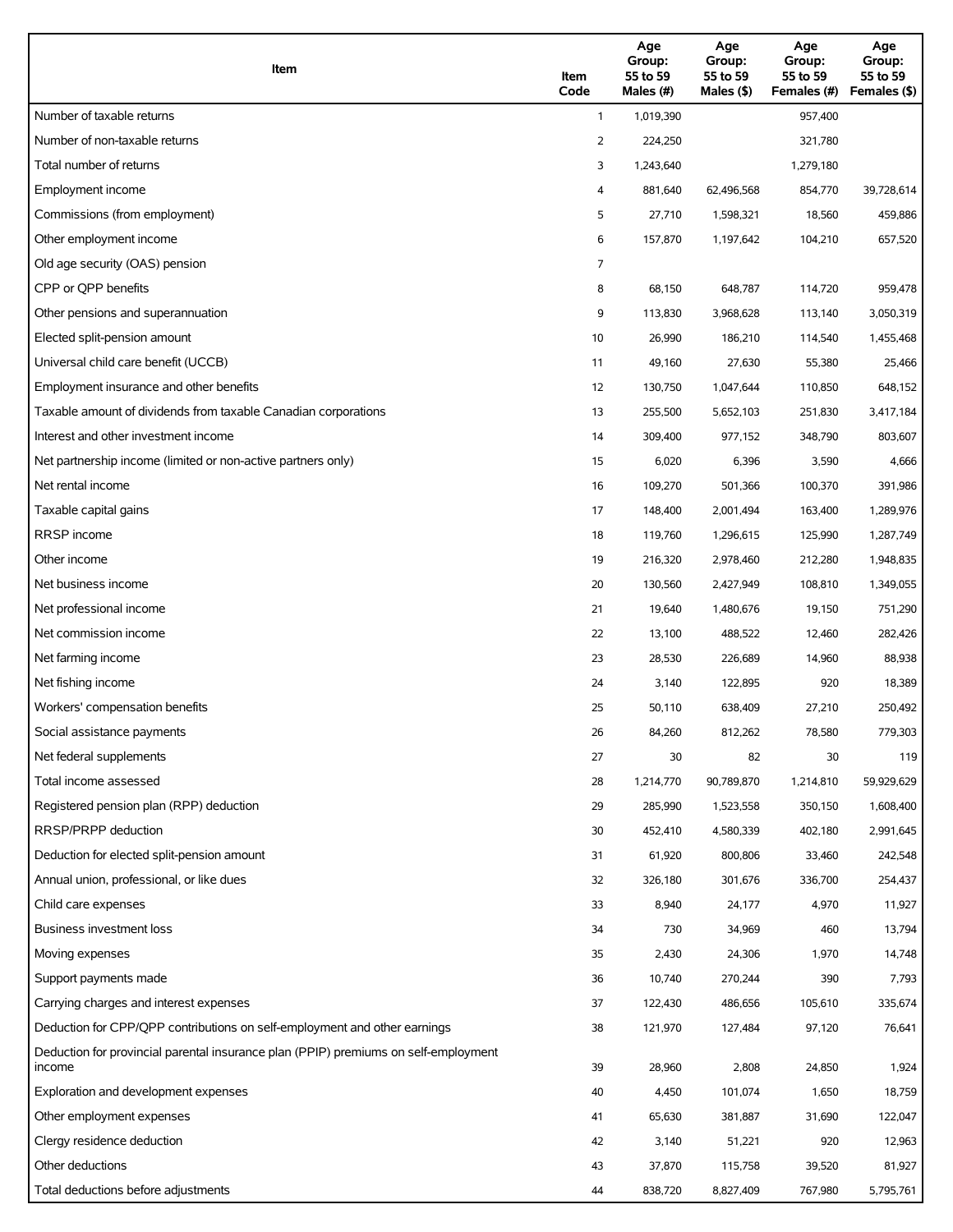| Item                                                                | <b>Item Code</b> | 55 to 59<br>Males (#) | 55 to 59<br>Males (\$) | Age Group: Age Group: Age Group:<br>55 to 59<br>Females (#) | Age Group:<br>55 to 59<br>Females (\$) |
|---------------------------------------------------------------------|------------------|-----------------------|------------------------|-------------------------------------------------------------|----------------------------------------|
| Social benefits repayment                                           | 45               | 17,410                | 29,198                 | 2,430                                                       | 3,261                                  |
| Net income                                                          | 46               | 1,208,870             | 82,032,093             | 1,208,700                                                   | 54,180,395                             |
| Canadian Forces personnel and police deduction                      | 47               | 70                    | 1,671                  | 20                                                          | 93                                     |
| Security options deductions                                         | 48               | 3,660                 | 322,346                | 1,260                                                       | 59,466                                 |
| Other payments deduction                                            | 49               | 132,390               | 1,450,924              | 104,810                                                     | 1,029,915                              |
| Non-capital losses of other years                                   | 50               | 2,830                 | 38,517                 | 2,820                                                       | 19,811                                 |
| Net capital losses of other years                                   | 51               | 34,430                | 151,039                | 28,000                                                      | 77,580                                 |
| Capital gains deduction                                             | 52               | 4,870                 | 494,811                | 3,320                                                       | 286,713                                |
| Northern residents deductions                                       | 53               | 16,000                | 75,583                 | 9,900                                                       | 43,406                                 |
| Additional deductions                                               | 54               | 1,890                 | 62,647                 | 1,380                                                       | 28,710                                 |
| Farming/fishing losses of prior years                               | 55               | 1,190                 | 15,067                 | 550                                                         | 4,212                                  |
| Total deductions from net income                                    | 56               | 193,200               | 2,613,952              | 149,950                                                     | 1,550,728                              |
| Taxable income assessed                                             | 57               | 1,148,980             | 79,426,354             | 1,158,590                                                   | 52,633,578                             |
| Basic personal amount                                               | 58               | 1,240,550             | 14,203,018             | 1,277,570                                                   | 14,633,353                             |
| Age amount                                                          | 59               |                       |                        |                                                             |                                        |
| Spouse or common-law partner amount                                 | 60               | 170,610               | 1,439,646              | 60,900                                                      | 461,259                                |
| Amount for an eligible dependant                                    | 61               | 9,180                 | 89,694                 | 22,080                                                      | 208,757                                |
| Family caregiver amount for children under 18 years of age          | 62               | 4,110                 | 10,125                 | 1,720                                                       | 4,033                                  |
| Amount for infirm dependants age 18 or older                        | 63               | 1,790                 | 8,519                  | 1,460                                                       | 6,371                                  |
| CPP or QPP contributions through employment                         | 64               | 861,130               | 1,772,798              | 829,880                                                     | 1,422,648                              |
| CPP or QPP contributions on self-employment and other earnings      | 65               | 121,970               | 127,484                | 97,120                                                      | 76,641                                 |
| Employment insurance premiums                                       | 66               | 770,610               | 573,216                | 772,670                                                     | 496,609                                |
| PPIP premiums paid                                                  | 67               | 210,410               | 54,437                 | 197,130                                                     | 41,338                                 |
| PPIP premiums payable on employment income                          | 68               | 6,550                 | 1,765                  | 4,270                                                       | 1,068                                  |
| PPIP premiums payable on self-employment income                     | 69               | 29,120                | 3,623                  | 24,980                                                      | 2,483                                  |
| Volunteer firefighters' amount/search and rescue volunteers' amount | 70               | 3,950                 | 11,850                 | 430                                                         | 1,290                                  |
| Canada employment amount                                            | 71               | 916,580               | 1,040,180              | 881,290                                                     | 998,145                                |
| Public transit amount                                               | 72               | 56,960                | 65,135                 | 68,290                                                      | 79,288                                 |
| Children's arts amount                                              | 73               | 13,910                | 4,341                  | 4,310                                                       | 1,253                                  |
| Home accessibility expenses                                         | 74               | 750                   | 3,763                  | 680                                                         | 3,151                                  |
| Home buyers' amount                                                 | 75               | 2,590                 | 11,653                 | 1,960                                                       | 8,772                                  |
| Pension income amount                                               | 76               | 136,760               | 267,481                | 206,720                                                     | 403,863                                |
| Caregiver amount                                                    | 77               | 22,170                | 117,655                | 18,010                                                      | 87,643                                 |
| Disability amount                                                   | 78               | 35,920                | 286,754                | 39,180                                                      | 312,751                                |
| Disability amount transferred from a dependant                      | 79               | 16,870                | 156,231                | 13,580                                                      | 115,945                                |
| Interest paid on student loans                                      | 80               | 2,200                 | 984                    | 3,990                                                       | 1,742                                  |
| Tuition, education, and textbook amounts                            | 81               | 12,560                | 37,640                 | 19,940                                                      | 56,494                                 |
| Tuition, education, and textbook amounts transferred from a child   | 82               | 98,140                | 533,805                | 56,110                                                      | 286,009                                |
| Amounts transferred from spouse or common-law partner               | 83               | 25,260                | 130,503                | 35,120                                                      | 201,007                                |
| Medical expenses                                                    | 84               | 197,270               | 448,893                | 295,190                                                     | 622,335                                |
| Total tax credits on personal amounts                               | 85               | 1,241,130             | 3,210,211              | 1,277,700                                                   | 3,080,170                              |
| Allowable charitable donations and government gifts                 | 86               | 333,370               | 730,205                | 288,470                                                     | 396,342                                |
| Eligible cultural and ecological gifts                              | 87               | 370                   | 3,363                  |                                                             |                                        |
| Total tax credit on donations and gifts                             | 88               | 332,060               | 215,672                | 287,120                                                     | 112,352                                |
| Total federal non-refundable tax credits                            | 89               | 1,241,250             | 3,425,883              | 1,277,730                                                   | 3,192,522                              |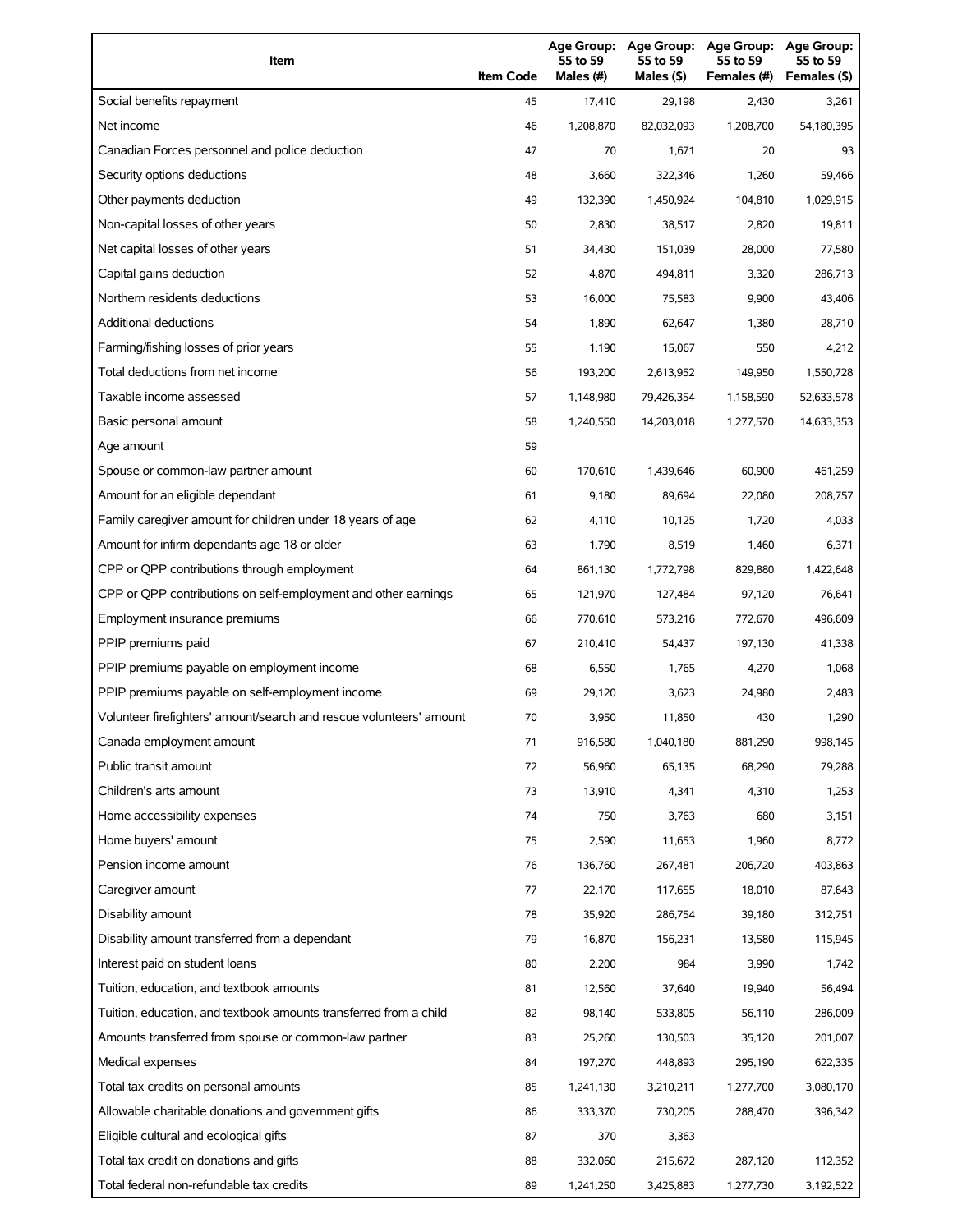| Item                                                        | <b>Item Code</b> | Age Group:<br>55 to 59<br>Males (#) | <b>Age Group:</b><br>55 to 59<br>Males (\$) | <b>Age Group:</b><br>55 to 59<br>Females (#) | Age Group:<br>55 to 59<br>Females (\$) |
|-------------------------------------------------------------|------------------|-------------------------------------|---------------------------------------------|----------------------------------------------|----------------------------------------|
| Federal dividend tax credit                                 | 90               | 242,570                             | 687,550                                     | 230,120                                      | 412,984                                |
| Minimum tax carryover                                       | 91               | 4,090                               | 15,289                                      | 2,820                                        | 7,716                                  |
| Basic federal tax                                           | 92               | 983,540                             | 12,087,294                                  | 924,150                                      | 6,131,997                              |
| Federal foreign tax credit                                  | 93               | 92,400                              | 180,787                                     | 92,560                                       | 52,245                                 |
| Federal political contribution tax credit                   | 94               | 8,360                               | 1,661                                       | 5,230                                        | 883                                    |
| Investment tax credit                                       | 95               | 2,620                               | 10,029                                      | 750                                          | 2,349                                  |
| Labour-sponsored funds tax credit (federally registered)    | 96               | 3,550                               | 417                                         | 3,010                                        | 327                                    |
| Labour-sponsored funds tax credit (provincially registered) | 97               | 37,280                              | 20,308                                      | 30,130                                       | 14,028                                 |
| Alternative minimum tax payable                             | 98               | 3,650                               | 20,732                                      | 2,670                                        | 13,291                                 |
| Net federal tax                                             | 99               | 980,600                             | 11,885,044                                  | 921,280                                      | 6,064,955                              |
| CPP contributions on self-employment                        | 100              | 95,200                              | 200,281                                     | 74,430                                       | 115,834                                |
| Social Benefits repayment                                   | 101              | 17,410                              | 29,198                                      | 2,430                                        | 3,261                                  |
| Working income tax benefit (WITB)                           | 102              | 54,540                              | 48,909                                      | 47,530                                       | 37,193                                 |
| Children's fitness tax credit                               | 103              | 30,060                              | 2,412                                       | 9,210                                        | 668                                    |
| Eligible educator school supply tax credit                  | 104              | 600                                 | 43                                          | 2,210                                        | 156                                    |
| Net provincial or territorial tax                           | 105              | 723,720                             | 5,285,704                                   | 671,140                                      | 2,664,459                              |
| Total tax payable                                           | 106              | 1,019,390                           | 17,400,780                                  | 957,400                                      | 8,849,209                              |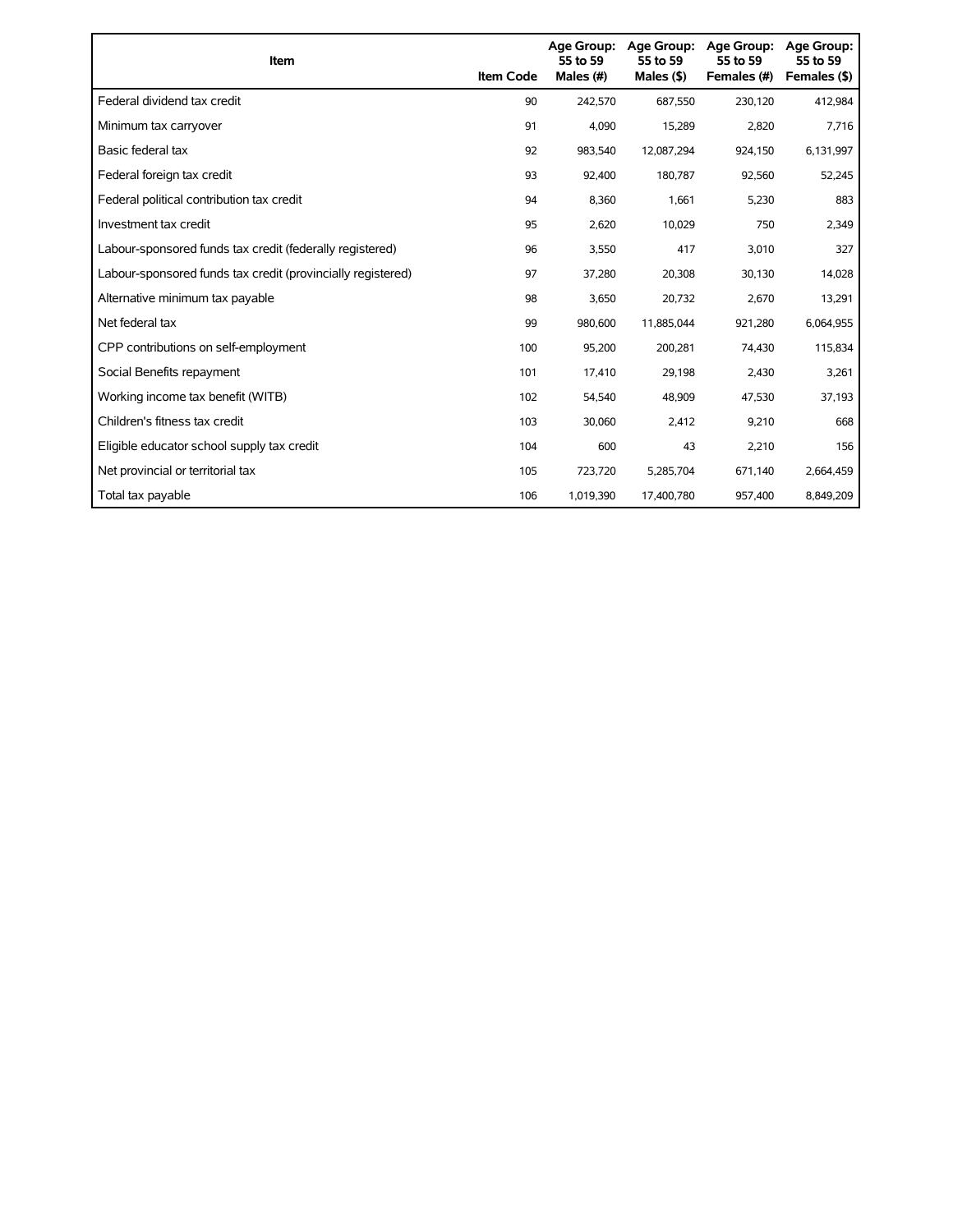| Item                                                                                          | Item<br>Code | Age<br>Group:<br>60 to 64<br>Males (#) | Age<br>Group:<br>60 to 64<br>Males (\$) | Age<br>Group:<br>60 to 64<br>Females (#) | Age<br>Group:<br>60 to 64<br>Females (\$) |
|-----------------------------------------------------------------------------------------------|--------------|----------------------------------------|-----------------------------------------|------------------------------------------|-------------------------------------------|
| Number of taxable returns                                                                     | $\mathbf{1}$ | 881,380                                |                                         | 830,270                                  |                                           |
| Number of non-taxable returns                                                                 | 2            | 224,370                                |                                         | 326,340                                  |                                           |
| Total number of returns                                                                       | 3            | 1,105,740                              |                                         | 1,156,600                                |                                           |
| Employment income                                                                             | 4            | 608,610                                | 36,413,636                              | 552,660                                  | 21,545,570                                |
| Commissions (from employment)                                                                 | 5            | 17,650                                 | 951,284                                 | 10,860                                   | 227,937                                   |
| Other employment income                                                                       | 6            | 168,840                                | 854,180                                 | 107,990                                  | 532,221                                   |
| Old age security (OAS) pension                                                                | 7            |                                        |                                         |                                          |                                           |
| CPP or QPP benefits                                                                           | 8            | 590,040                                | 4,080,049                               | 671,070                                  | 4,041,145                                 |
| Other pensions and superannuation                                                             | 9            | 265,400                                | 9,231,160                               | 269,870                                  | 7,084,593                                 |
| Elected split-pension amount                                                                  | 10           | 58,890                                 | 465,647                                 | 194,040                                  | 2,578,000                                 |
| Universal child care benefit (UCCB)                                                           | 11           | 15,860                                 | 8,403                                   | 9,660                                    | 4,940                                     |
| Employment insurance and other benefits                                                       | 12           | 104,770                                | 862,940                                 | 75,270                                   | 443,100                                   |
| Taxable amount of dividends from taxable Canadian corporations                                | 13           | 257,750                                | 5,335,015                               | 257,170                                  | 3,279,058                                 |
| Interest and other investment income                                                          | 14           | 332,750                                | 1,070,434                               | 373,940                                  | 944,045                                   |
| Net partnership income (limited or non-active partners only)                                  | 15           | 6,060                                  | 25,221                                  | 3,700                                    | 9,511                                     |
| Net rental income                                                                             | 16           | 93,410                                 | 516,482                                 | 84,510                                   | 383,937                                   |
| Taxable capital gains                                                                         | 17           | 157,650                                | 2,241,796                               | 176,200                                  | 1,350,928                                 |
| <b>RRSP</b> income                                                                            | 18           | 122,950                                | 1,565,644                               | 137,630                                  | 1,668,621                                 |
| Other income                                                                                  | 19           | 257,660                                | 3,142,551                               | 258,250                                  | 2,202,379                                 |
| Net business income                                                                           | 20           | 111,900                                | 1,823,579                               | 86,440                                   | 955,378                                   |
| Net professional income                                                                       | 21           | 20,980                                 | 1,412,490                               | 15,960                                   | 532,714                                   |
| Net commission income                                                                         | 22           | 12,230                                 | 400,140                                 | 9,360                                    | 209,626                                   |
| Net farming income                                                                            | 23           | 28,930                                 | 232,837                                 | 13,580                                   | 71,301                                    |
| Net fishing income                                                                            | 24           | 2,630                                  | 90,813                                  | 660                                      | 12,709                                    |
| Workers' compensation benefits                                                                | 25           | 46,810                                 | 655,108                                 | 22,590                                   | 243,724                                   |
| Social assistance payments                                                                    | 26           | 72,600                                 | 672,325                                 | 67,560                                   | 621,618                                   |
| Net federal supplements                                                                       | 27           | 9,550                                  | 59,197                                  | 67,790                                   | 415,224                                   |
| Total income assessed                                                                         | 28           | 1,086,930                              | 72,116,121                              | 1,122,870                                | 49,554,057                                |
| Registered pension plan (RPP) deduction                                                       | 29           | 159,900                                | 764,620                                 | 187,280                                  | 763,676                                   |
| RRSP/PRPP deduction                                                                           | 30           | 320,680                                | 3,483,027                               | 266,010                                  | 2,270,530                                 |
| Deduction for elected split-pension amount                                                    | 31           | 144,300                                | 1,934,492                               | 69,520                                   | 538,635                                   |
| Annual union, professional, or like dues                                                      | 32           | 216,140                                | 181,958                                 | 207,010                                  | 136,971                                   |
| Child care expenses                                                                           | 33           | 2,320                                  | 5,910                                   | 900                                      | 2,355                                     |
| Business investment loss                                                                      | 34           | 640                                    | 22,592                                  | 370                                      | 9,930                                     |
| Moving expenses                                                                               | 35           | 1,420                                  | 13,002                                  | 1,130                                    | 7,778                                     |
| Support payments made                                                                         | 36           | 8,550                                  | 213,142                                 | 240                                      | 3,805                                     |
| Carrying charges and interest expenses                                                        | 37           | 130,340                                | 496,531                                 | 114,670                                  | 364,290                                   |
| Deduction for CPP/QPP contributions on self-employment and other earnings                     | 38           | 106,850                                | 107,510                                 | 75,090                                   | 56,128                                    |
| Deduction for provincial parental insurance plan (PPIP) premiums on self-employment<br>income | 39           | 25,470                                 | 2,360                                   | 17,580                                   | 1,283                                     |
| Exploration and development expenses                                                          | 40           | 4,850                                  | 82,191                                  | 1,910                                    | 13,110                                    |
| Other employment expenses                                                                     | 41           | 44,050                                 | 246,936                                 | 19,230                                   | 73,804                                    |
| Clergy residence deduction                                                                    | 42           | 2,930                                  | 46,056                                  | 830                                      | 11,556                                    |
| Other deductions                                                                              | 43           | 42,470                                 | 96,057                                  | 40,640                                   | 99,957                                    |
| Total deductions before adjustments                                                           | 44           | 689,890                                | 7,696,692                               | 575,800                                  | 4,354,247                                 |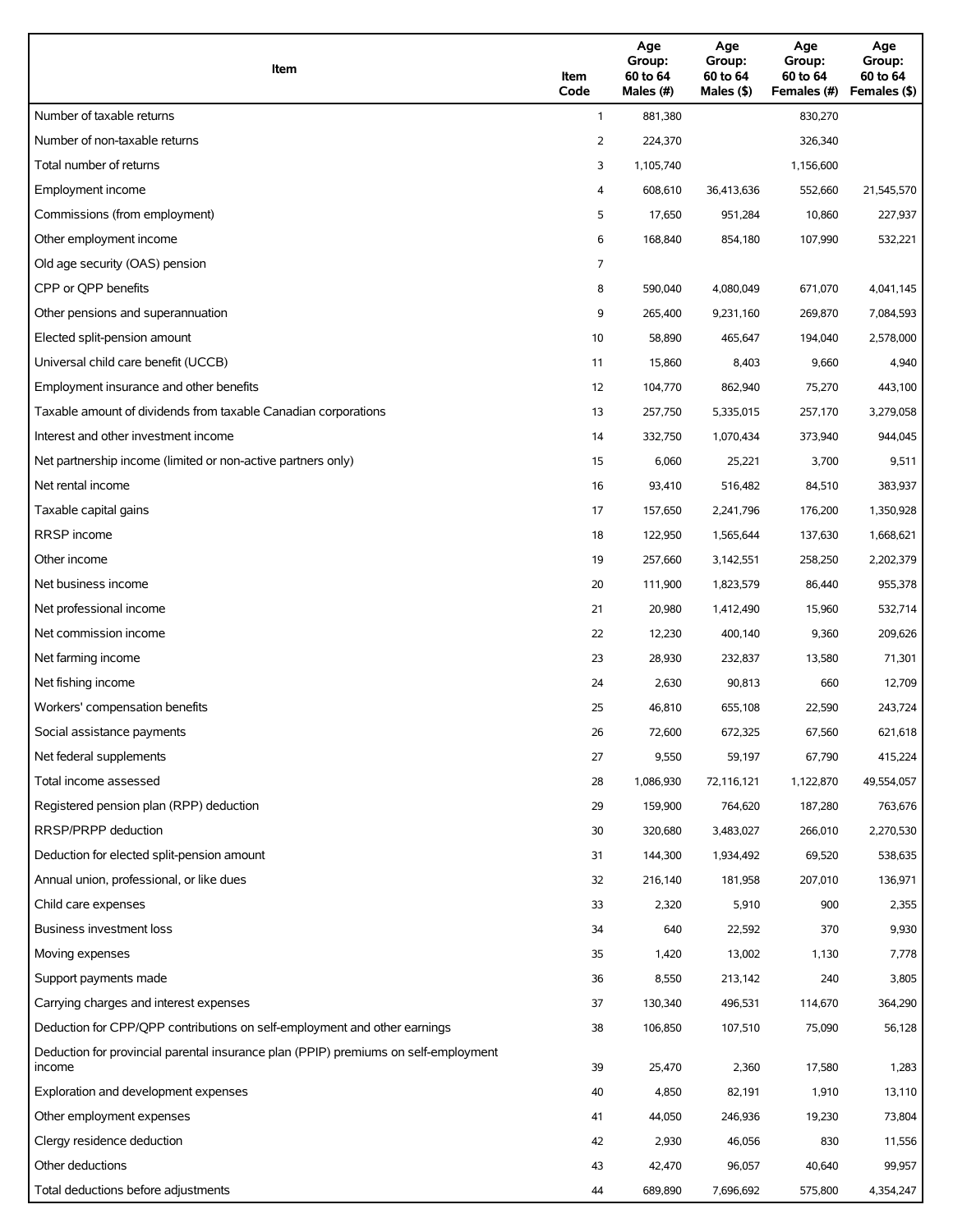| Item                                                                | <b>Item Code</b> | 60 to 64<br>Males (#) | 60 to 64<br>Males (\$) | Age Group: Age Group: Age Group:<br>60 to 64<br>Females (#) | Age Group:<br>60 to 64<br>Females (\$) |
|---------------------------------------------------------------------|------------------|-----------------------|------------------------|-------------------------------------------------------------|----------------------------------------|
| Social benefits repayment                                           | 45               | 13,400                | 24,565                 | 1,950                                                       | 3,031                                  |
| Net income                                                          | 46               | 1,082,340             | 64,488,404             | 1,119,270                                                   | 45,233,627                             |
| Canadian Forces personnel and police deduction                      | 47               |                       |                        |                                                             |                                        |
| Security options deductions                                         | 48               | 2,170                 | 209,909                | 600                                                         | 36,974                                 |
| Other payments deduction                                            | 49               | 126,250               | 1,386,556              | 152,910                                                     | 1,280,001                              |
| Non-capital losses of other years                                   | 50               | 2,500                 | 28,903                 | 2,150                                                       | 17,557                                 |
| Net capital losses of other years                                   | 51               | 37,370                | 163,197                | 32,520                                                      | 91,373                                 |
| Capital gains deduction                                             | 52               | 5,410                 | 524,667                | 3,410                                                       | 271,446                                |
| Northern residents deductions                                       | 53               | 12,280                | 55,963                 | 7,650                                                       | 33,870                                 |
| Additional deductions                                               | 54               | 3,320                 | 53,220                 | 4,220                                                       | 27,225                                 |
| Farming/fishing losses of prior years                               | 55               | 1,200                 | 14,378                 | 450                                                         | 11,797                                 |
| Total deductions from net income                                    | 56               | 186,220               | 2,438,166              | 200,510                                                     | 1,770,608                              |
| Taxable income assessed                                             | 57               | 1,052,730             | 62,058,305             | 1,082,080                                                   | 43,471,157                             |
| Basic personal amount                                               | 58               | 1,103,230             | 12,633,834             | 1,155,190                                                   | 13,232,566                             |
| Age amount                                                          | 59               |                       |                        |                                                             |                                        |
| Spouse or common-law partner amount                                 | 60               | 153,120               | 1,230,763              | 44,380                                                      | 311,865                                |
| Amount for an eligible dependant                                    | 61               | 3,430                 | 32,541                 | 6,220                                                       | 53,643                                 |
| Family caregiver amount for children under 18 years of age          | 62               | 1,330                 | 3,238                  | 450                                                         | 1,106                                  |
| Amount for infirm dependants age 18 or older                        | 63               | 1,540                 | 7,050                  | 1,250                                                       | 5,251                                  |
| CPP or QPP contributions through employment                         | 64               | 580,690               | 1,069,629              | 521,530                                                     | 786,636                                |
| CPP or QPP contributions on self-employment and other earnings      | 65               | 106,850               | 107,510                | 75,090                                                      | 56,128                                 |
| Employment insurance premiums                                       | 66               | 509,750               | 346,057                | 474,270                                                     | 275,837                                |
| PPIP premiums paid                                                  | 67               | 132,280               | 29,009                 | 111,680                                                     | 19,201                                 |
| PPIP premiums payable on employment income                          | 68               | 3,660                 | 886                    | 2,020                                                       | 424                                    |
| PPIP premiums payable on self-employment income                     | 69               | 25,590                | 3,045                  | 17,680                                                      | 1,655                                  |
| Volunteer firefighters' amount/search and rescue volunteers' amount | 70               | 2,800                 | 8,388                  | 290                                                         | 876                                    |
| Canada employment amount                                            | 71               | 682,890               | 736,380                | 603,650                                                     | 653,695                                |
| Public transit amount                                               | 72               | 35,220                | 39,128                 | 45,160                                                      | 50,439                                 |
| Children's arts amount                                              | 73               | 3,700                 | 1,130                  | 620                                                         | 192                                    |
| Home accessibility expenses                                         | 74               | 750                   | 3,650                  | 970                                                         | 4,487                                  |
| Home buyers' amount                                                 | 75               | 1,380                 | 6,215                  | 1,060                                                       | 4,718                                  |
| Pension income amount                                               | 76               | 308,820               | 605,879                | 396,100                                                     | 775,334                                |
| Caregiver amount                                                    | 77               | 14,820                | 77,681                 | 12,500                                                      | 59,748                                 |
| Disability amount                                                   | 78               | 44,760                | 357,190                | 45,440                                                      | 362,639                                |
| Disability amount transferred from a dependant                      | 79               | 11,600                | 98,948                 | 10,070                                                      | 81,229                                 |
| Interest paid on student loans                                      | 80               | 970                   | 461                    | 1,550                                                       | 655                                    |
| Tuition, education, and textbook amounts                            | 81               | 6,630                 | 16,905                 | 9,630                                                       | 22,914                                 |
| Tuition, education, and textbook amounts transferred from a child   | 82               | 38,490                | 198,754                | 16,590                                                      | 79,586                                 |
| Amounts transferred from spouse or common-law partner               | 83               | 45,340                | 232,249                | 79,600                                                      | 454,037                                |
| Medical expenses                                                    | 84               | 222,320               | 540,334                | 318,420                                                     | 726,889                                |
| Total tax credits on personal amounts                               | 85               | 1,103,590             | 2,758,051              | 1,155,270                                                   | 2,703,282                              |
| Allowable charitable donations and government gifts                 | 86               | 314,090               | 774,590                | 273,510                                                     | 408,204                                |
| Eligible cultural and ecological gifts                              | 87               | 380                   | 3,961                  |                                                             |                                        |
| Total tax credit on donations and gifts                             | 88               | 313,090               | 230,839                | 272,650                                                     | 115,712                                |
| Total federal non-refundable tax credits                            | 89               | 1,103,680             | 2,988,890              | 1,155,300                                                   | 2,818,994                              |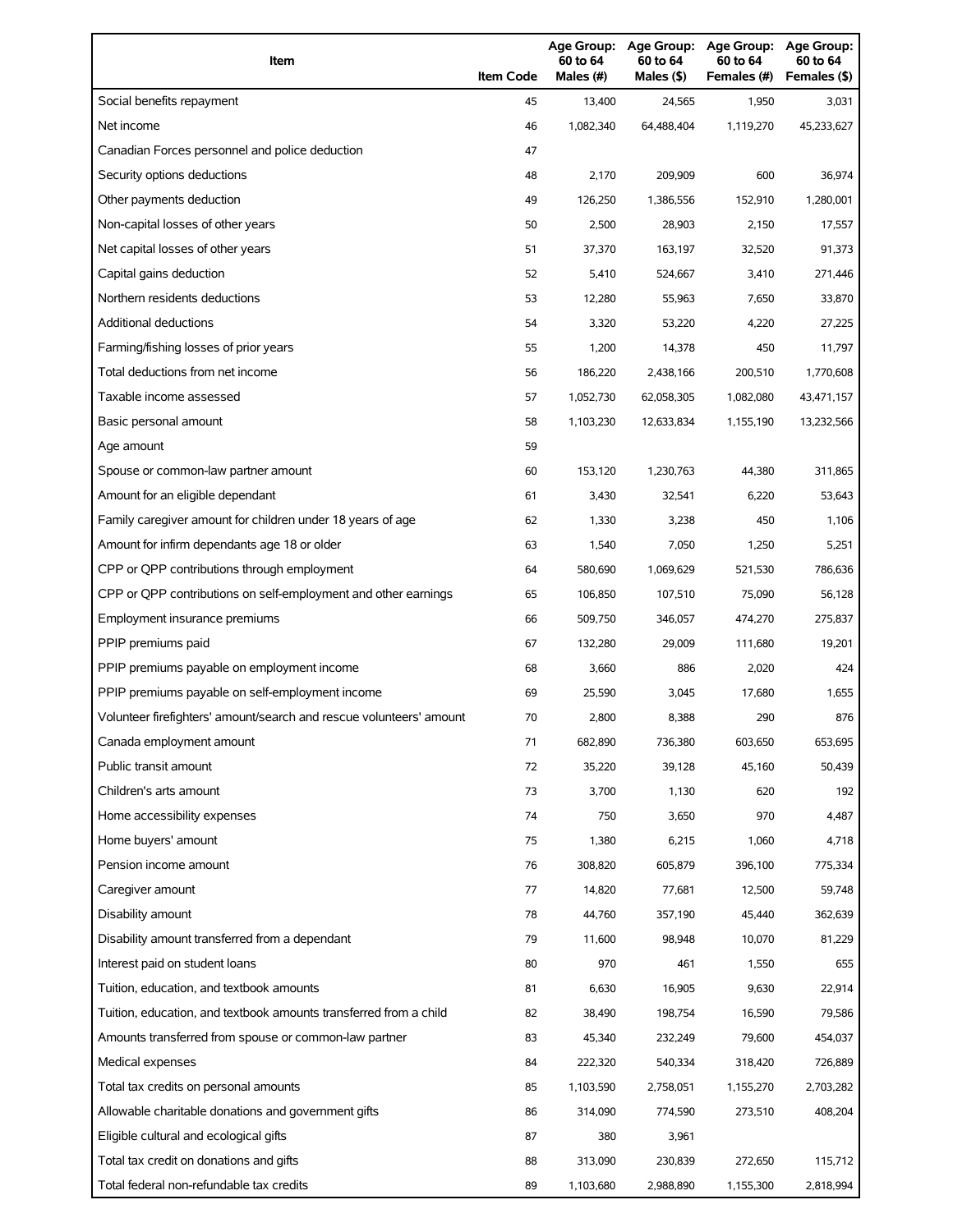| Item                                                        | <b>Item Code</b> | Age Group:<br>60 to 64<br>Males (#) | Age Group:<br>60 to 64<br>Males (\$) | <b>Age Group:</b><br>60 to 64<br>Females (#) | Age Group:<br>60 to 64<br>Females (\$) |
|-------------------------------------------------------------|------------------|-------------------------------------|--------------------------------------|----------------------------------------------|----------------------------------------|
| Federal dividend tax credit                                 | 90               | 241,530                             | 651,690                              | 232,620                                      | 403,589                                |
| Minimum tax carryover                                       | 91               | 4,490                               | 14,099                               | 2,850                                        | 7,709                                  |
| Basic federal tax                                           | 92               | 851,890                             | 8,730,912                            | 803,420                                      | 4,755,094                              |
| Federal foreign tax credit                                  | 93               | 100,050                             | 127,987                              | 104,770                                      | 47,281                                 |
| Federal political contribution tax credit                   | 94               | 10,720                              | 2,019                                | 7,130                                        | 1,183                                  |
| Investment tax credit                                       | 95               | 2,330                               | 8,073                                | 640                                          | 1,190                                  |
| Labour-sponsored funds tax credit (federally registered)    | 96               | 2,030                               | 251                                  | 1,490                                        | 163                                    |
| Labour-sponsored funds tax credit (provincially registered) | 97               | 22,460                              | 12,666                               | 15,580                                       | 7,680                                  |
| Alternative minimum tax payable                             | 98               | 3,560                               | 25,806                               | 2,390                                        | 11,957                                 |
| Net federal tax                                             | 99               | 848,930                             | 8,587,198                            | 800,310                                      | 4,700,187                              |
| CPP contributions on self-employment                        | 100              | 83,870                              | 169,754                              | 59,520                                       | 87,742                                 |
| Social Benefits repayment                                   | 101              | 13,400                              | 24,565                               | 1,950                                        | 3,031                                  |
| Working income tax benefit (WITB)                           | 102              | 41,160                              | 35,883                               | 30,280                                       | 22,621                                 |
| Children's fitness tax credit                               | 103              | 7,480                               | 579                                  | 1,310                                        | 94                                     |
| Eligible educator school supply tax credit                  | 104              | 260                                 | 18                                   | 830                                          | 57                                     |
| Net provincial or territorial tax                           | 105              | 618,600                             | 3,800,758                            | 577,900                                      | 2,058,373                              |
| Total tax payable                                           | 106              | 881,380                             | 12,582,840                           | 830,270                                      | 6,849,783                              |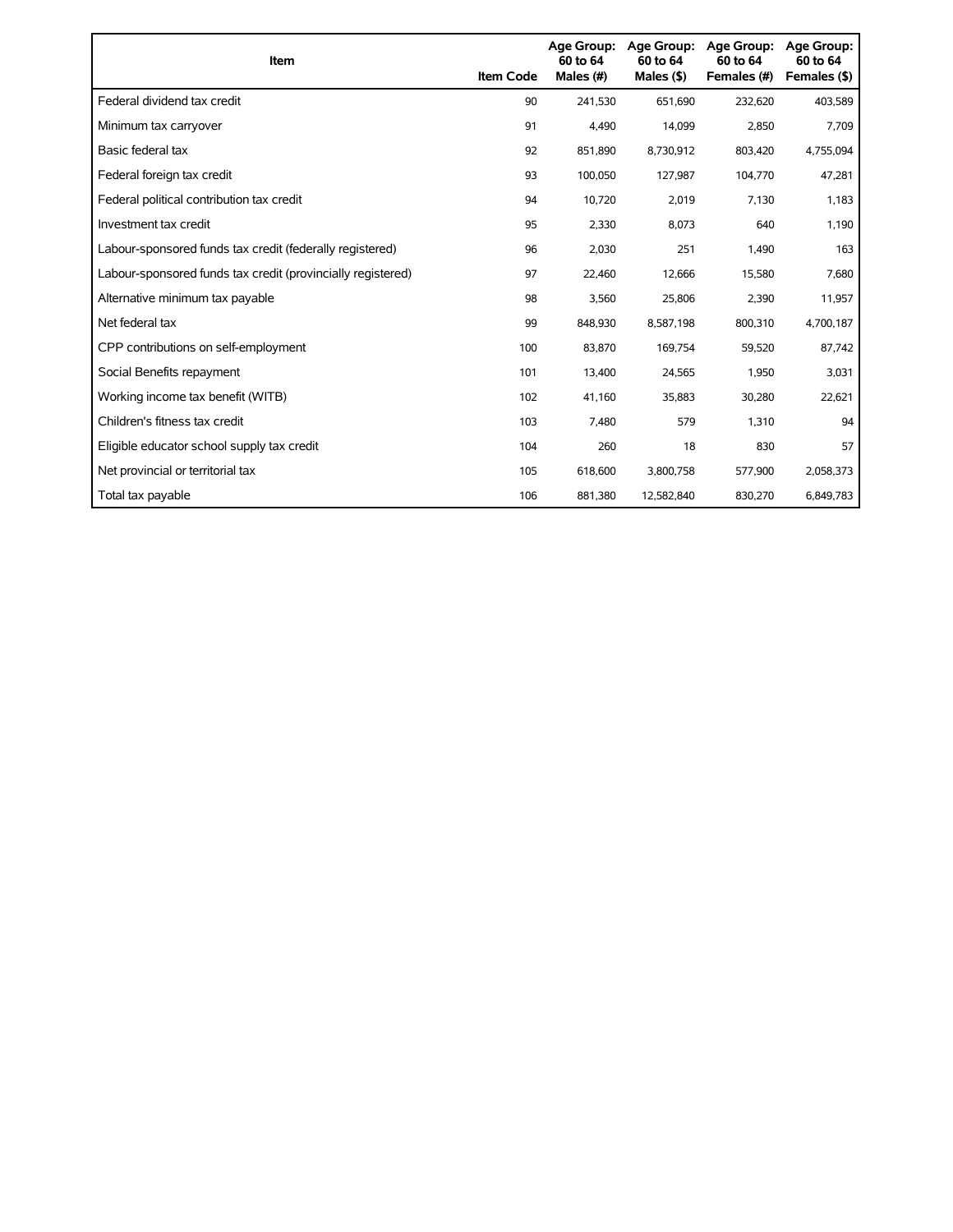| Item                                                                                          | Item<br>Code | Age<br>Group:<br>65 to 69<br>Males (#) | Age<br>Group:<br>65 to 69<br>Males (\$) | Age<br>Group:<br>65 to 69<br>Females (#) | Age<br>Group:<br>65 to 69<br>Females (\$) |
|-----------------------------------------------------------------------------------------------|--------------|----------------------------------------|-----------------------------------------|------------------------------------------|-------------------------------------------|
| Number of taxable returns                                                                     | $\mathbf{1}$ | 658,450                                |                                         | 606,640                                  |                                           |
| Number of non-taxable returns                                                                 | 2            | 292,300                                |                                         | 401,140                                  |                                           |
| Total number of returns                                                                       | 3            | 950,750                                |                                         | 1,007,780                                |                                           |
| Employment income                                                                             | 4            | 294,670                                | 13,733,304                              | 229,840                                  | 6,796,446                                 |
| Commissions (from employment)                                                                 | 5            | 8,110                                  | 380,515                                 | 4,270                                    | 67,922                                    |
| Other employment income                                                                       | 6            | 132,920                                | 287,912                                 | 75,930                                   | 117,316                                   |
| Old age security (OAS) pension                                                                | 7            | 828,970                                | 5,043,796                               | 909,230                                  | 5,507,168                                 |
| CPP or QPP benefits                                                                           | 8            | 870,930                                | 6,721,133                               | 917,050                                  | 5,824,382                                 |
| Other pensions and superannuation                                                             | 9            | 474,770                                | 11,904,309                              | 461,970                                  | 8,591,397                                 |
| Elected split-pension amount                                                                  | 10           | 70,260                                 | 532,371                                 | 226,580                                  | 2,673,622                                 |
| Universal child care benefit (UCCB)                                                           | 11           | 5,050                                  | 2,554                                   | 3,340                                    | 1,867                                     |
| Employment insurance and other benefits                                                       | 12           | 49,790                                 | 420,311                                 | 26,180                                   | 155,045                                   |
| Taxable amount of dividends from taxable Canadian corporations                                | 13           | 239,590                                | 4,415,103                               | 241,480                                  | 2,563,633                                 |
| Interest and other investment income                                                          | 14           | 325,820                                | 1,106,791                               | 362,060                                  | 937,083                                   |
| Net partnership income (limited or non-active partners only)                                  | 15           | 5,260                                  | 36,800                                  | 3,120                                    | 28,249                                    |
| Net rental income                                                                             | 16           | 73,410                                 | 481,049                                 | 62,730                                   | 346,872                                   |
| Taxable capital gains                                                                         | 17           | 152,830                                | 1,971,254                               | 171,990                                  | 1,234,853                                 |
| <b>RRSP</b> income                                                                            | 18           | 115,350                                | 1,506,487                               | 118,440                                  | 1,441,398                                 |
| Other income                                                                                  | 19           | 176,340                                | 1,129,779                               | 171,360                                  | 635,864                                   |
| Net business income                                                                           | 20           | 77,580                                 | 977,208                                 | 51,410                                   | 440,764                                   |
| Net professional income                                                                       | 21           | 17,610                                 | 986,026                                 | 9,780                                    | 241,682                                   |
| Net commission income                                                                         | 22           | 9,490                                  | 257,581                                 | 5,840                                    | 118,763                                   |
| Net farming income                                                                            | 23           | 23,870                                 | 121,399                                 | 11,010                                   | 53,926                                    |
| Net fishing income                                                                            | 24           | 1,640                                  | 55,370                                  | 310                                      | 6,547                                     |
| Workers' compensation benefits                                                                | 25           | 32,190                                 | 346,326                                 | 13,710                                   | 138,444                                   |
| Social assistance payments                                                                    | 26           | 45,390                                 | 152,973                                 | 49,160                                   | 139,682                                   |
| Net federal supplements                                                                       | 27           | 218,300                                | 1,148,387                               | 272,040                                  | 1,438,653                                 |
| Total income assessed                                                                         | 28           | 943,440                                | 53,722,646                              | 995,980                                  | 39,609,731                                |
| Registered pension plan (RPP) deduction                                                       | 29           | 52,320                                 | 220,078                                 | 53,760                                   | 181,883                                   |
| RRSP/PRPP deduction                                                                           | 30           | 152,940                                | 1,822,120                               | 113,800                                  | 1,237,540                                 |
| Deduction for elected split-pension amount                                                    | 31           | 234,860                                | 2,870,858                               | 84,680                                   | 643,278                                   |
| Annual union, professional, or like dues                                                      | 32           | 105,160                                | 60,011                                  | 80,630                                   | 41,658                                    |
| Child care expenses                                                                           | 33           | 540                                    | 1,269                                   | 200                                      | 425                                       |
| Business investment loss                                                                      | 34           | 480                                    | 17,048                                  | 250                                      | 5,142                                     |
| Moving expenses                                                                               | 35           | 660                                    | 5,676                                   | 360                                      | 2,252                                     |
| Support payments made                                                                         | 36           | 5,510                                  | 122,036                                 | 120                                      | 1,627                                     |
| Carrying charges and interest expenses                                                        | 37           | 129,490                                | 460,382                                 | 115,610                                  | 347,167                                   |
| Deduction for CPP/QPP contributions on self-employment and other earnings                     | 38           | 48,450                                 | 42,457                                  | 29,280                                   | 18,461                                    |
| Deduction for provincial parental insurance plan (PPIP) premiums on self-employment<br>income | 39           | 15,760                                 | 1,363                                   | 8,680                                    | 546                                       |
| Exploration and development expenses                                                          | 40           | 4,500                                  | 73,143                                  | 1,870                                    | 13,162                                    |
| Other employment expenses                                                                     | 41           | 20,660                                 | 112,752                                 | 7,500                                    | 26,342                                    |
| Clergy residence deduction                                                                    | 42           | 1,800                                  | 23,431                                  | 450                                      | 5,278                                     |
| Other deductions                                                                              | 43           | 35,090                                 | 99,508                                  | 34,720                                   | 131,516                                   |
| Total deductions before adjustments                                                           | 44           | 504,090                                | 5,932,263                               | 349,610                                  | 2,656,535                                 |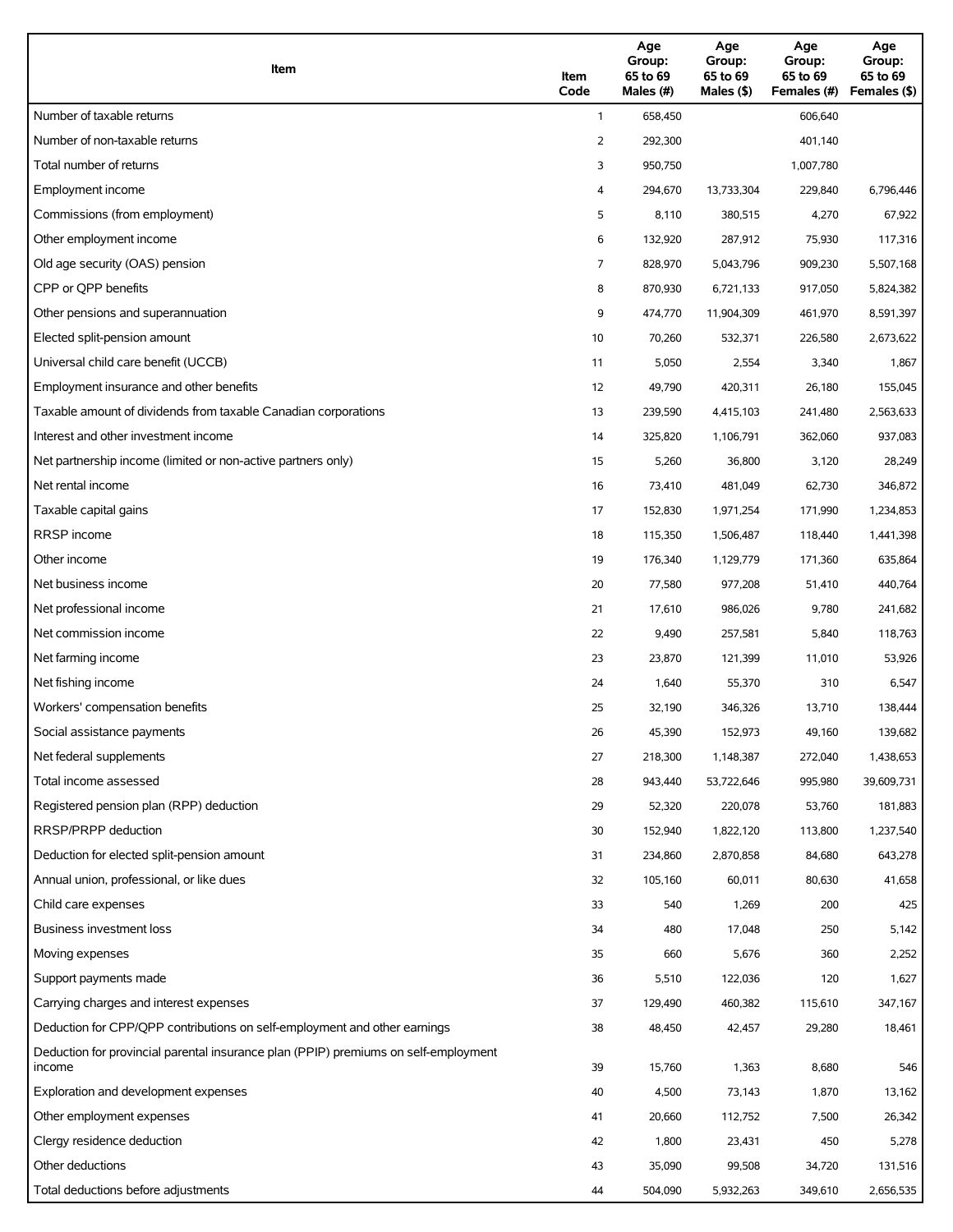| Item                                                                | <b>Item Code</b> | 65 to 69<br>Males (#) | 65 to 69<br>Males (\$) | Age Group: Age Group: Age Group:<br>65 to 69<br>Females (#) | Age Group:<br>65 to 69<br>Females (\$) |
|---------------------------------------------------------------------|------------------|-----------------------|------------------------|-------------------------------------------------------------|----------------------------------------|
| Social benefits repayment                                           | 45               | 85,670                | 284,984                | 52,970                                                      | 152,933                                |
| Net income                                                          | 46               | 941,660               | 47,555,535             | 995,010                                                     | 36,817,043                             |
| Canadian Forces personnel and police deduction                      | 47               |                       |                        |                                                             |                                        |
| Security options deductions                                         | 48               | 920                   | 111,170                | 210                                                         | 10,828                                 |
| Other payments deduction                                            | 49               | 250,790               | 1,646,716              | 289,570                                                     | 1,716,353                              |
| Non-capital losses of other years                                   | 50               | 1,550                 | 23,598                 | 1,140                                                       | 10,443                                 |
| Net capital losses of other years                                   | 51               | 37,430                | 161,396                | 33,210                                                      | 94,916                                 |
| Capital gains deduction                                             | 52               | 4,330                 | 384,516                | 2,610                                                       | 182,422                                |
| Northern residents deductions                                       | 53               | 7,940                 | 35,147                 | 5,030                                                       | 21,743                                 |
| Additional deductions                                               | 54               | 11,740                | 70,728                 | 14,310                                                      | 49,692                                 |
| Farming/fishing losses of prior years                               | 55               | 810                   | 6,978                  | 320                                                         | 2,606                                  |
| Total deductions from net income                                    | 56               | 306,280               | 2,442,995              | 338,090                                                     | 2,089,182                              |
| Taxable income assessed                                             | 57               | 938,090               | 45,121,601             | 990,650                                                     | 34,731,343                             |
| Basic personal amount                                               | 58               | 948.720               | 10,865,958             | 1,006,390                                                   | 11,529,151                             |
| Age amount                                                          | 59               | 854,660               | 5,115,783              | 958,400                                                     | 6,016,827                              |
| Spouse or common-law partner amount                                 | 60               | 110,490               | 701,617                | 23,720                                                      | 150,005                                |
| Amount for an eligible dependant                                    | 61               | 1,460                 | 13,079                 | 3,310                                                       | 26,210                                 |
| Family caregiver amount for children under 18 years of age          | 62               | 470                   | 1,172                  | 220                                                         | 520                                    |
| Amount for infirm dependants age 18 or older                        | 63               | 1,310                 | 5,800                  | 1,010                                                       | 4,132                                  |
| CPP or QPP contributions through employment                         | 64               | 227,980               | 323,520                | 176,950                                                     | 202,549                                |
| CPP or QPP contributions on self-employment and other earnings      | 65               | 48,450                | 42,457                 | 29,280                                                      | 18,461                                 |
| Employment insurance premiums                                       | 66               | 225,230               | 126,211                | 177,500                                                     | 84,616                                 |
| PPIP premiums paid                                                  | 67               | 55.170                | 9,086                  | 38,230                                                      | 5,011                                  |
| PPIP premiums payable on employment income                          | 68               | 1,400                 | 287                    | 690                                                         | 113                                    |
| PPIP premiums payable on self-employment income                     | 69               | 15,850                | 1,758                  | 8,730                                                       | 704                                    |
| Volunteer firefighters' amount/search and rescue volunteers' amount | 70               | 1,810                 | 5,421                  | 170                                                         | 513                                    |
| Canada employment amount                                            | 71               | 384,040               | 368,073                | 283,810                                                     | 277,307                                |
| Public transit amount                                               | 72               | 18,870                | 14,299                 | 23,980                                                      | 16,417                                 |
| Children's arts amount                                              | 73               | 1,040                 | 312                    | 190                                                         | 57                                     |
| Home accessibility expenses                                         | 74               | 2,440                 | 11,360                 | 2,190                                                       | 9,762                                  |
| Home buyers' amount                                                 | 75               | 650                   | 2,903                  | 580                                                         | 2,461                                  |
| Pension income amount                                               | 76               | 512,270               | 988,399                | 580,760                                                     | 1,122,566                              |
| Caregiver amount                                                    | 77               | 8,840                 | 46,101                 | 7,410                                                       | 35,069                                 |
| Disability amount                                                   | 78               | 45,020                | 359,517                | 43,430                                                      | 346,913                                |
| Disability amount transferred from a dependant                      | 79               | 7,720                 | 62,363                 | 6,790                                                       | 53,343                                 |
| Interest paid on student loans                                      | 80               | 290                   | 166                    | 380                                                         | 428                                    |
| Tuition, education, and textbook amounts                            | 81               | 3,000                 | 5,726                  | 4,120                                                       | 6,323                                  |
| Tuition, education, and textbook amounts transferred from a child   | 82               | 10,520                | 52,212                 | 3,130                                                       | 13,937                                 |
| Amounts transferred from spouse or common-law partner               | 83               | 110,310               | 617,391                | 104,450                                                     | 577,139                                |
| Medical expenses                                                    | 84               | 237,500               | 648,668                | 306,700                                                     | 778,888                                |
| Total tax credits on personal amounts                               | 85               | 948,900               | 3,058,458              | 1,006,430                                                   | 3,191,917                              |
| Allowable charitable donations and government gifts                 | 86               | 264,700               | 703,295                | 222,900                                                     | 377,594                                |
| Eligible cultural and ecological gifts                              | 87               | 390                   | 8,127                  | 330                                                         | 2,189                                  |
| Total tax credit on donations and gifts                             | 88               | 264,090               | 211,490                | 222,450                                                     | 107,978                                |
| Total federal non-refundable tax credits                            | 89               | 948,960               | 3,269,947              | 1,006,440                                                   | 3,299,895                              |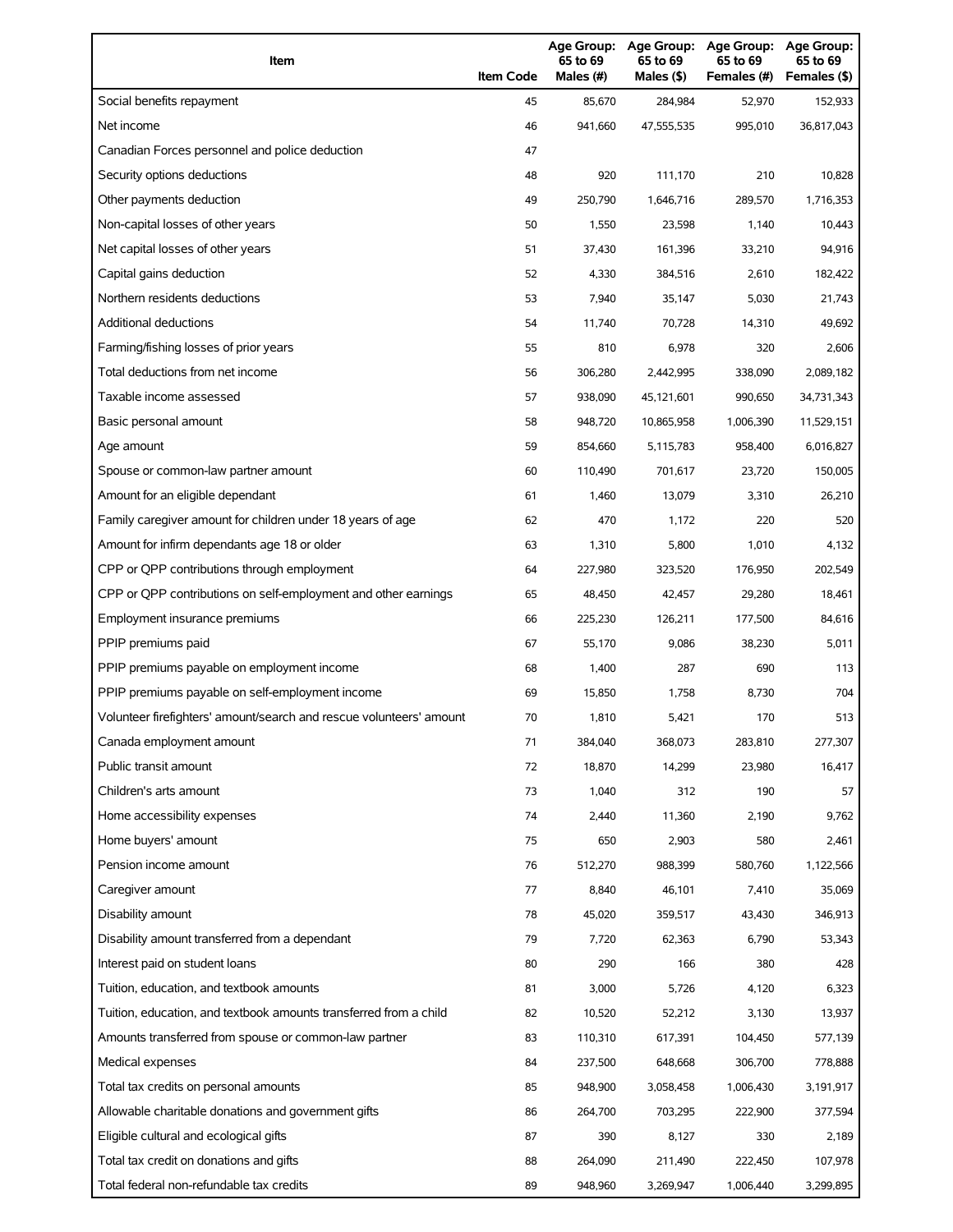| Item                                                        | <b>Item Code</b> | 65 to 69<br>Males (#) | Age Group: Age Group:<br>65 to 69<br>Males $(§)$ | Age Group:<br>65 to 69<br>Females (#) | <b>Age Group:</b><br>65 to 69<br>Females (\$) |
|-------------------------------------------------------------|------------------|-----------------------|--------------------------------------------------|---------------------------------------|-----------------------------------------------|
| Federal dividend tax credit                                 | 90               | 212,130               | 548,539                                          | 205,280                               | 321,906                                       |
| Minimum tax carryover                                       | 91               | 3,580                 | 11,410                                           | 2,090                                 | 7,671                                         |
| Basic federal tax                                           | 92               | 622,330               | 5,088,960                                        | 570,870                               | 2,867,328                                     |
| Federal foreign tax credit                                  | 93               | 94,500                | 77,280                                           | 100,190                               | 38,249                                        |
| Federal political contribution tax credit                   | 94               | 12,410                | 2,296                                            | 8,590                                 | 1,401                                         |
| Investment tax credit                                       | 95               | 1,660                 | 7,582                                            | 570                                   | 978                                           |
| Labour-sponsored funds tax credit (federally registered)    | 96               | 440                   | 43                                               | 270                                   | 26                                            |
| Labour-sponsored funds tax credit (provincially registered) | 97               | 810                   | 400                                              | 500                                   | 227                                           |
| Alternative minimum tax payable                             | 98               | 2,310                 | 19,153                                           | 1,310                                 | 8,096                                         |
| Net federal tax                                             | 99               | 619,850               | 5,005,241                                        | 568,230                               | 2,827,704                                     |
| CPP contributions on self-employment                        | 100              | 34,690                | 59,254                                           | 22,010                                | 26,891                                        |
| Social Benefits repayment                                   | 101              | 85,670                | 284,984                                          | 52,970                                | 152,933                                       |
| Working income tax benefit (WITB)                           | 102              | 9,320                 | 8,144                                            | 6,250                                 | 4,870                                         |
| Children's fitness tax credit                               | 103              | 2,080                 | 154                                              | 470                                   | 32                                            |
| Eligible educator school supply tax credit                  | 104              | 100                   | 7                                                | 210                                   | 14                                            |
| Net provincial or territorial tax                           | 105              | 489,710               | 2,318,094                                        | 454,730                               | 1,344,558                                     |
| Total tax payable                                           | 106              | 658,450               | 7,667,754                                        | 606,640                               | 4,352,398                                     |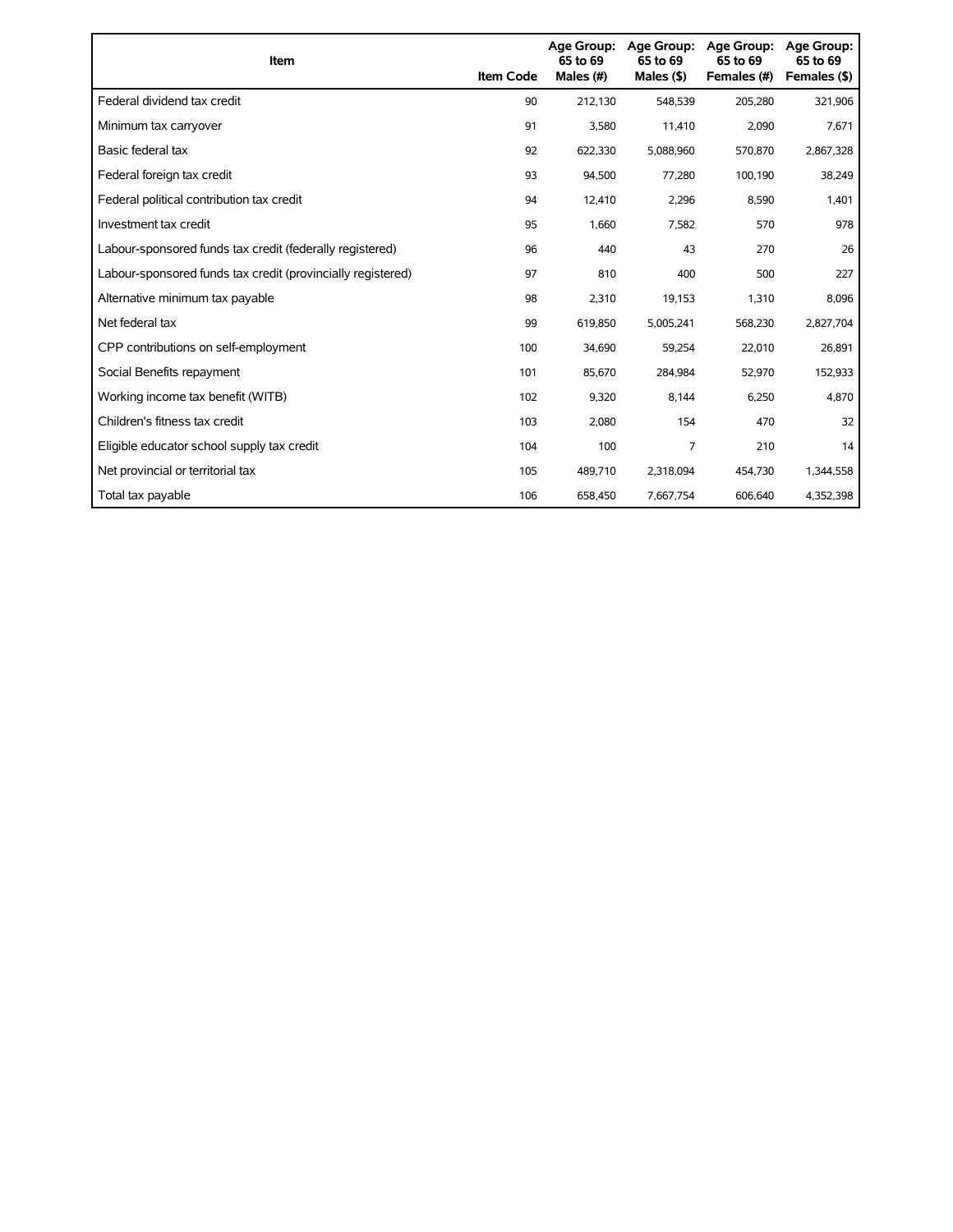| Item                                                                                          | Item<br>Code            | Age<br>Group:<br>70 to 74<br>Males (#) | Age<br>Group:<br>70 to 74<br>Males (\$) | Age<br>Group:<br>70 to 74<br>Females (#) | Age<br>Group:<br>70 to 74<br>Females (\$) |
|-----------------------------------------------------------------------------------------------|-------------------------|----------------------------------------|-----------------------------------------|------------------------------------------|-------------------------------------------|
| Number of taxable returns                                                                     | $\mathbf{1}$            | 456,190                                |                                         | 426,670                                  |                                           |
| Number of non-taxable returns                                                                 | 2                       | 257,650                                |                                         | 343,560                                  |                                           |
| Total number of returns                                                                       | 3                       | 713,840                                |                                         | 770,230                                  |                                           |
| Employment income                                                                             | $\overline{\mathbf{4}}$ | 112,220                                | 4,277,599                               | 73,830                                   | 1,690,495                                 |
| Commissions (from employment)                                                                 | 5                       | 2,700                                  | 127,471                                 | 1,290                                    | 17,093                                    |
| Other employment income                                                                       | 6                       | 92,990                                 | 132,693                                 | 48,570                                   | 44,872                                    |
| Old age security (OAS) pension                                                                | 7                       | 683,640                                | 4,483,307                               | 743,250                                  | 4,863,881                                 |
| CPP or QPP benefits                                                                           | 8                       | 684,610                                | 5,424,836                               | 711,690                                  | 4,586,250                                 |
| Other pensions and superannuation                                                             | 9                       | 475,840                                | 11,611,140                              | 460,030                                  | 7,979,373                                 |
| Elected split-pension amount                                                                  | 10                      | 57,830                                 | 443,628                                 | 184,530                                  | 2,208,607                                 |
| Universal child care benefit (UCCB)                                                           | 11                      | 1,750                                  | 914                                     | 1,510                                    | 773                                       |
| Employment insurance and other benefits                                                       | 12                      | 15,800                                 | 123,531                                 | 6,170                                    | 33,892                                    |
| Taxable amount of dividends from taxable Canadian corporations                                | 13                      | 189,590                                | 3,072,114                               | 194,000                                  | 1,837,233                                 |
| Interest and other investment income                                                          | 14                      | 269,830                                | 887,979                                 | 301,060                                  | 801,093                                   |
| Net partnership income (limited or non-active partners only)                                  | 15                      | 4,000                                  | 44,220                                  | 2,310                                    | 3,325                                     |
| Net rental income                                                                             | 16                      | 49,110                                 | 378,332                                 | 40,180                                   | 260,186                                   |
| Taxable capital gains                                                                         | 17                      | 125,790                                | 1,554,121                               | 142,430                                  | 1,000,900                                 |
| <b>RRSP</b> income                                                                            | 18                      | 50,830                                 | 587,118                                 | 48,080                                   | 447,644                                   |
| Other income                                                                                  | 19                      | 138,710                                | 806,896                                 | 138,660                                  | 514,060                                   |
| Net business income                                                                           | 20                      | 42,880                                 | 364,941                                 | 25,080                                   | 163,445                                   |
| Net professional income                                                                       | 21                      | 11,300                                 | 529,977                                 | 4,380                                    | 75,994                                    |
| Net commission income                                                                         | 22                      | 5,390                                  | 104,053                                 | 2,830                                    | 46,804                                    |
| Net farming income                                                                            | 23                      | 19,170                                 | 81,127                                  | 8,350                                    | 42,513                                    |
| Net fishing income                                                                            | 24                      | 830                                    | 23,563                                  | 110                                      | 1,973                                     |
| Workers' compensation benefits                                                                | 25                      | 19,390                                 | 153,882                                 | 8,400                                    | 78,935                                    |
| Social assistance payments                                                                    | 26                      | 31,900                                 | 70,845                                  | 41,430                                   | 76,053                                    |
| Net federal supplements                                                                       | 27                      | 211,650                                | 1,025,098                               | 272,370                                  | 1,435,593                                 |
| Total income assessed                                                                         | 28                      | 707,670                                | 36,311,176                              | 761,530                                  | 28,266,409                                |
| Registered pension plan (RPP) deduction                                                       | 29                      | 8,920                                  | 29,527                                  | 7,290                                    | 19,212                                    |
| RRSP/PRPP deduction                                                                           | 30                      | 38,370                                 | 445,689                                 | 23,410                                   | 297,958                                   |
| Deduction for elected split-pension amount                                                    | 31                      | 225,150                                | 2,709,737                               | 58,450                                   | 435,533                                   |
| Annual union, professional, or like dues                                                      | 32                      | 46,120                                 | 17,937                                  | 24,380                                   | 9,271                                     |
| Child care expenses                                                                           | 33                      | 120                                    | 238                                     |                                          |                                           |
| Business investment loss                                                                      | 34                      | 340                                    | 15,253                                  | 160                                      | 3,837                                     |
| Moving expenses                                                                               | 35                      | 230                                    | 1,577                                   | 110                                      | 391                                       |
| Support payments made                                                                         | 36                      | 3,730                                  | 68,269                                  | 50                                       | 360                                       |
| Carrying charges and interest expenses                                                        | 37                      | 108,500                                | 384,244                                 | 96,930                                   | 278,003                                   |
| Deduction for CPP/QPP contributions on self-employment and other earnings                     | 38                      | 9,880                                  | 7,660                                   | 4,380                                    | 2,162                                     |
| Deduction for provincial parental insurance plan (PPIP) premiums on self-employment<br>income | 39                      | 8,380                                  | 694                                     | 3,320                                    | 186                                       |
| Exploration and development expenses                                                          | 40                      | 3,710                                  | 44,714                                  | 1,600                                    | 11,208                                    |
| Other employment expenses                                                                     | 41                      | 7,380                                  | 39,850                                  | 2,350                                    | 7,620                                     |
| Clergy residence deduction                                                                    | 42                      | 880                                    | 9,864                                   | 180                                      | 1,692                                     |
| Other deductions                                                                              | 43                      | 24,260                                 | 160,386                                 | 25,490                                   | 289,484                                   |
| Total deductions before adjustments                                                           | 44                      | 334,740                                | 3,935,703                               | 190,570                                  | 1,357,191                                 |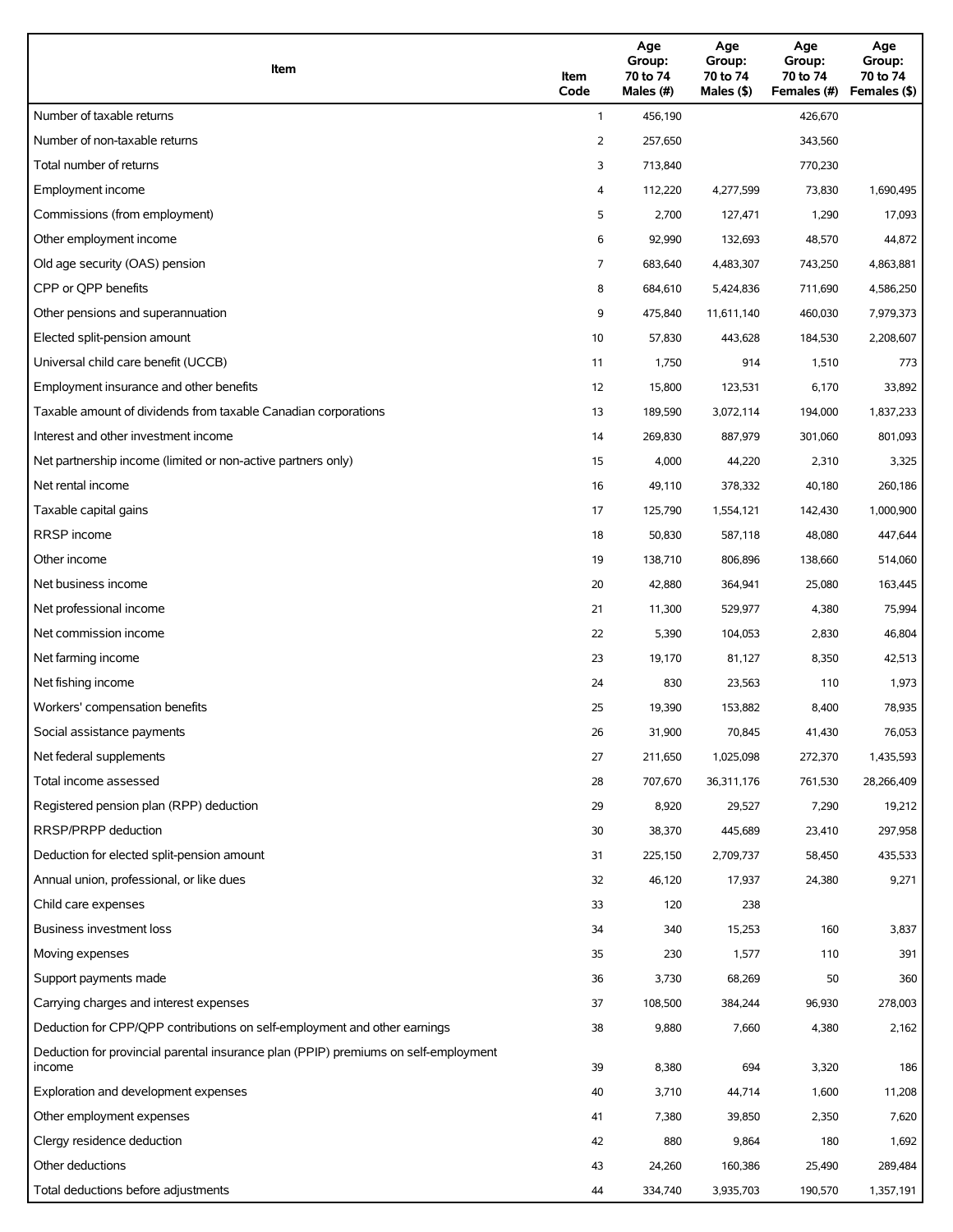| Item                                                                | <b>Item Code</b> | 70 to 74<br>Males (#) | 70 to 74<br>Males (\$) | Age Group: Age Group: Age Group:<br>70 to 74<br>Females (#) | Age Group:<br>70 to 74<br>Females (\$) |
|---------------------------------------------------------------------|------------------|-----------------------|------------------------|-------------------------------------------------------------|----------------------------------------|
| Social benefits repayment                                           | 45               | 61,320                | 240,683                | 45,090                                                      | 154,261                                |
| Net income                                                          | 46               | 706,750               | 32,208,759             | 761,090                                                     | 26,764,454                             |
| Canadian Forces personnel and police deduction                      | 47               |                       |                        |                                                             |                                        |
| Security options deductions                                         | 48               | 350                   | 41,521                 | 50                                                          | 1,274                                  |
| Other payments deduction                                            | 49               | 229,240               | 1,249,053              | 282,270                                                     | 1,590,005                              |
| Non-capital losses of other years                                   | 50               | 790                   | 23,117                 | 420                                                         | 6,030                                  |
| Net capital losses of other years                                   | 51               | 32,440                | 142,061                | 30,040                                                      | 79,332                                 |
| Capital gains deduction                                             | 52               | 3,090                 | 266,504                | 1,980                                                       | 146,358                                |
| Northern residents deductions                                       | 53               | 4,730                 | 19,966                 | 3,260                                                       | 13,106                                 |
| Additional deductions                                               | 54               | 17,300                | 65,715                 | 19,100                                                      | 69,358                                 |
| Farming/fishing losses of prior years                               | 55               | 590                   | 5,904                  | 180                                                         | 1,391                                  |
| Total deductions from net income                                    | 56               | 278,110               | 1,817,832              | 326,910                                                     | 1,906,972                              |
| Taxable income assessed                                             | 57               | 703,840               | 30,396,585             | 757,550                                                     | 24,861,074                             |
| Basic personal amount                                               | 58               | 712,200               | 8,159,197              | 769,150                                                     | 8,812,933                              |
| Age amount                                                          | 59               | 662,630               | 4,117,454              | 737,370                                                     | 4,733,832                              |
| Spouse or common-law partner amount                                 | 60               | 60,460                | 298,900                | 11,980                                                      | 75,619                                 |
| Amount for an eligible dependant                                    | 61               | 710                   | 6,079                  | 1,810                                                       | 13,283                                 |
| Family caregiver amount for children under 18 years of age          | 62               | 180                   | 442                    | 110                                                         | 278                                    |
| Amount for infirm dependants age 18 or older                        | 63               | 880                   | 3,694                  | 660                                                         | 2,702                                  |
| CPP or QPP contributions through employment                         | 64               | 32,820                | 31,692                 | 20,330                                                      | 15,272                                 |
| CPP or QPP contributions on self-employment and other earnings      | 65               | 9,880                 | 7,660                  | 4,380                                                       | 2,162                                  |
| Employment insurance premiums                                       | 66               | 74,040                | 33,627                 | 48,320                                                      | 18,573                                 |
| PPIP premiums paid                                                  | 67               | 19,120                | 2,596                  | 10,880                                                      | 1,145                                  |
| PPIP premiums payable on employment income                          | 68               | 460                   | 78                     | 190                                                         | 28                                     |
| PPIP premiums payable on self-employment income                     | 69               | 8,430                 | 896                    | 3,340                                                       | 239                                    |
| Volunteer firefighters' amount/search and rescue volunteers' amount | 70               | 860                   | 2,577                  | 50                                                          | 147                                    |
| Canada employment amount                                            | 71               | 190,060               | 154,044                | 116,230                                                     | 96,194                                 |
| Public transit amount                                               | 72               | 9,700                 | 5,668                  | 13,220                                                      | 6,848                                  |
| Children's arts amount                                              | 73               | 380                   | 117                    | 100                                                         | 33                                     |
| Home accessibility expenses                                         | 74               | 2,510                 | 11,111                 | 2,090                                                       | 8,406                                  |
| Home buyers' amount                                                 | 75               | 290                   | 1,243                  | 230                                                         | 999                                    |
| Pension income amount                                               | 76               | 495,370               | 951,940                | 525,030                                                     | 1,004,256                              |
| Caregiver amount                                                    | 77               | 4,570                 | 24,321                 | 3,760                                                       | 18,263                                 |
| Disability amount                                                   | 78               | 40,150                | 320,771                | 37,780                                                      | 301,684                                |
| Disability amount transferred from a dependant                      | 79               | 4,420                 | 34,695                 | 3,740                                                       | 29,188                                 |
| Interest paid on student loans                                      | 80               | 60                    | 54                     | 80                                                          | 36                                     |
| Tuition, education, and textbook amounts                            | 81               | 1,260                 | 1,942                  | 1,850                                                       | 2,291                                  |
| Tuition, education, and textbook amounts transferred from a child   | 82               | 2,830                 | 13,401                 | 820                                                         | 3,507                                  |
| Amounts transferred from spouse or common-law partner               | 83               | 136,340               | 798,403                | 84,600                                                      | 451,073                                |
| Medical expenses                                                    | 84               | 201,260               | 626,755                | 251,480                                                     | 704,951                                |
| Total tax credits on personal amounts                               | 85               | 712,250               | 2,341,410              | 769,170                                                     | 2,445,595                              |
| Allowable charitable donations and government gifts                 | 86               | 214,270               | 538,676                | 177,860                                                     | 314,653                                |
| Eligible cultural and ecological gifts                              | 87               | 360                   | 2,608                  | 300                                                         | 1,644                                  |
| Total tax credit on donations and gifts                             | 88               | 213,990               | 158,736                | 177,640                                                     | 89,588                                 |
| Total federal non-refundable tax credits                            | 89               | 712,260               | 2,500,146              | 769,170                                                     | 2,535,183                              |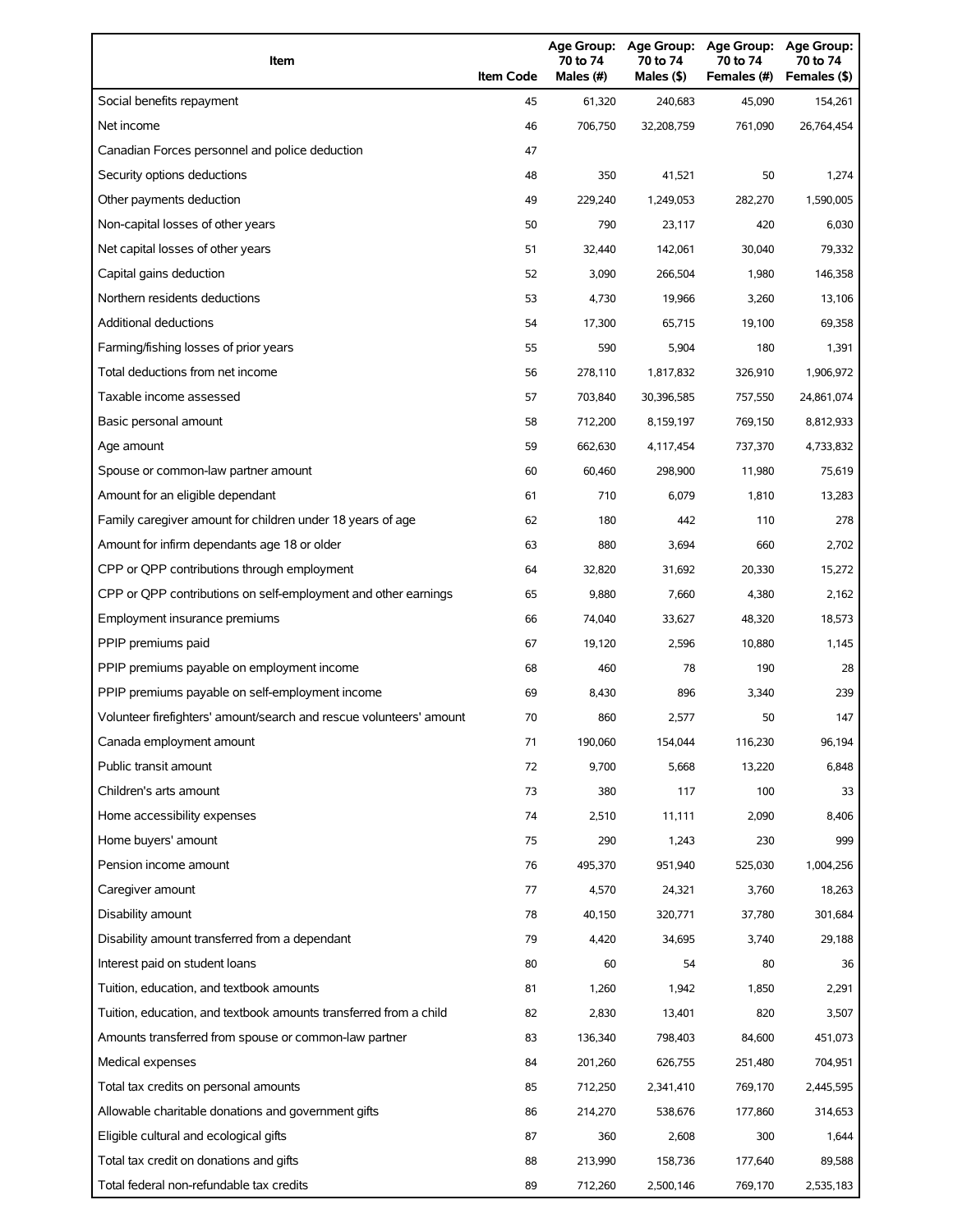| Item                                                        | <b>Item Code</b> | Age Group:<br>70 to 74<br>Males (#) | Age Group:<br>70 to 74<br>Males $($ \$) | <b>Age Group:</b><br>70 to 74<br>Females (#) | <b>Age Group:</b><br>70 to 74<br>Females (\$) |
|-------------------------------------------------------------|------------------|-------------------------------------|-----------------------------------------|----------------------------------------------|-----------------------------------------------|
| Federal dividend tax credit                                 | 90               | 165,580                             | 396,531                                 | 164,710                                      | 240,886                                       |
| Minimum tax carryover                                       | 91               | 2,230                               | 7,474                                   | 1,310                                        | 3,778                                         |
| Basic federal tax                                           | 92               | 427,170                             | 3,123,089                               | 400,130                                      | 1,931,555                                     |
| Federal foreign tax credit                                  | 93               | 79,360                              | 50,981                                  | 85,420                                       | 30,524                                        |
| Federal political contribution tax credit                   | 94               | 12,160                              | 2,197                                   | 8,090                                        | 1,299                                         |
| Investment tax credit                                       | 95               | 1,170                               | 6,338                                   | 490                                          | 940                                           |
| Labour-sponsored funds tax credit (federally registered)    | 96               | 30                                  | 3                                       |                                              |                                               |
| Labour-sponsored funds tax credit (provincially registered) | 97               | 80                                  | 49                                      | 50                                           | 37                                            |
| Alternative minimum tax payable                             | 98               | 1,240                               | 10,249                                  | 750                                          | 5,522                                         |
| Net federal tax                                             | 99               | 425,120                             | 3,067,181                               | 398,040                                      | 1,900,735                                     |
| CPP contributions on self-employment                        | 100              | 2,760                               | 2,427                                   | 1,680                                        | 999                                           |
| Social Benefits repayment                                   | 101              | 61,320                              | 240,683                                 | 45,090                                       | 154,261                                       |
| Working income tax benefit (WITB)                           | 102              | 2,840                               | 2,818                                   | 2,240                                        | 1,949                                         |
| Children's fitness tax credit                               | 103              | 690                                 | 51                                      | 210                                          | 14                                            |
| Eligible educator school supply tax credit                  | 104              | 40                                  | 2                                       |                                              |                                               |
| Net provincial or territorial tax                           | 105              | 342,790                             | 1,390,872                               | 319,550                                      | 881,642                                       |
| Total tax payable                                           | 106              | 456,190                             | 4,701,260                               | 426,670                                      | 2,937,693                                     |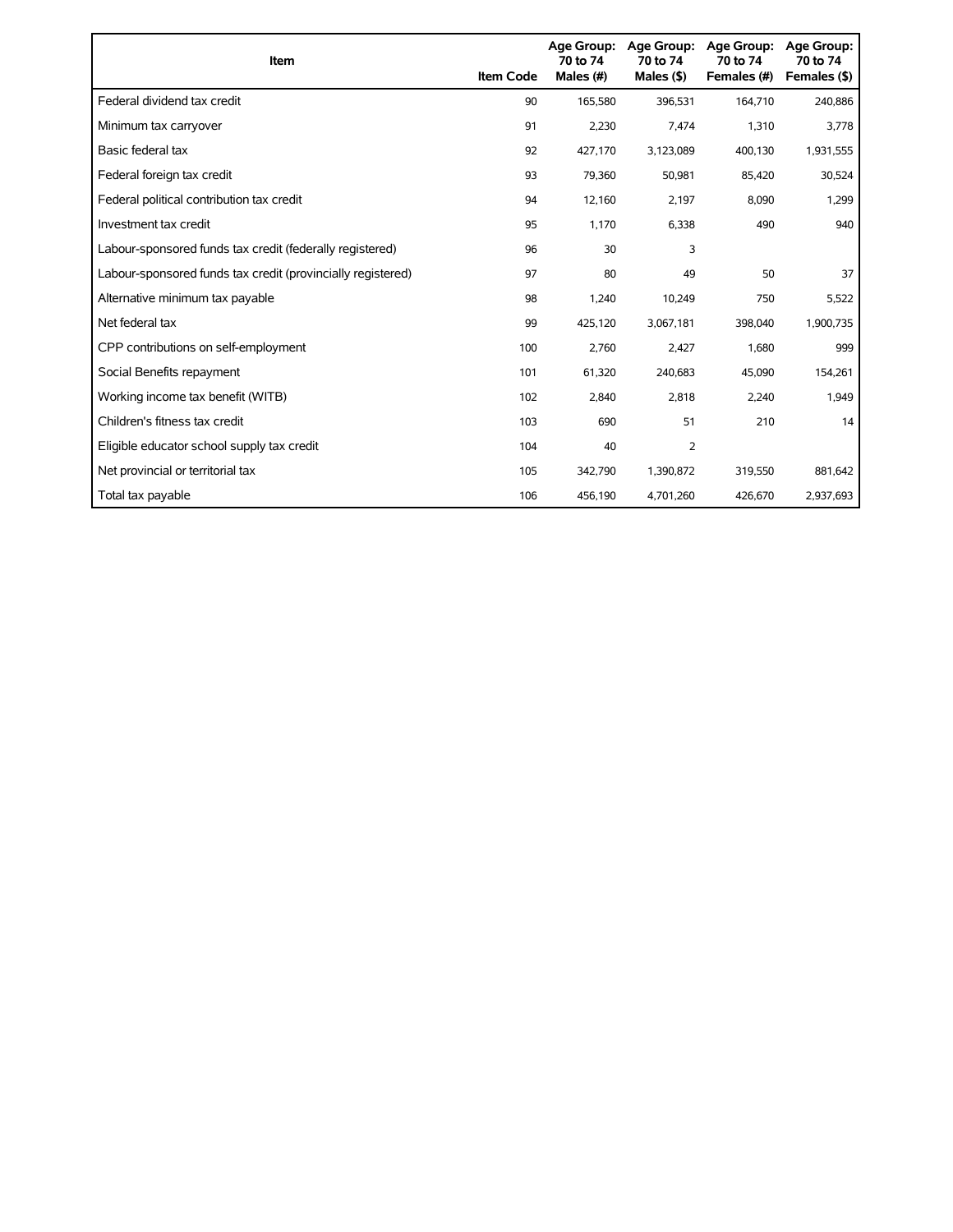| Item                                                                                          | Item<br>Code | Age<br>Group:<br>75 to 79<br>Males (#) | Age<br>Group:<br>75 to 79<br>Males (\$) | Age<br>Group:<br>75 to 79<br>Females (#) | Age<br>Group:<br>75 to 79<br>Females (\$) |
|-----------------------------------------------------------------------------------------------|--------------|----------------------------------------|-----------------------------------------|------------------------------------------|-------------------------------------------|
| Number of taxable returns                                                                     | $\mathbf{1}$ | 288,140                                |                                         | 280,870                                  |                                           |
| Number of non-taxable returns                                                                 | 2            | 200,570                                |                                         | 281,490                                  |                                           |
| Total number of returns                                                                       | 3            | 488,700                                |                                         | 562,360                                  |                                           |
| Employment income                                                                             | 4            | 38,560                                 | 1,261,489                               | 21,800                                   | 417,500                                   |
| Commissions (from employment)                                                                 | 5            | 830                                    | 40,895                                  | 360                                      | 2,774                                     |
| Other employment income                                                                       | 6            | 60,890                                 | 63,474                                  | 29,740                                   | 23,450                                    |
| Old age security (OAS) pension                                                                | 7            | 471,550                                | 3,052,599                               | 546,150                                  | 3,523,669                                 |
| CPP or QPP benefits                                                                           | 8            | 465,890                                | 3,731,034                               | 507,380                                  | 3,339,791                                 |
| Other pensions and superannuation                                                             | 9            | 353,890                                | 8,174,825                               | 361,270                                  | 5,671,727                                 |
| Elected split-pension amount                                                                  | 10           | 38,550                                 | 282,863                                 | 113,010                                  | 1,311,644                                 |
| Universal child care benefit (UCCB)                                                           | 11           | 590                                    | 278                                     | 620                                      | 317                                       |
| Employment insurance and other benefits                                                       | 12           | 4,160                                  | 28,798                                  | 1,330                                    | 6,657                                     |
| Taxable amount of dividends from taxable Canadian corporations                                | 13           | 133,700                                | 1,959,926                               | 144,970                                  | 1,233,174                                 |
| Interest and other investment income                                                          | 14           | 206,410                                | 653,624                                 | 245,570                                  | 680,183                                   |
| Net partnership income (limited or non-active partners only)                                  | 15           | 2,480                                  | 20,467                                  | 1,570                                    | 2,279                                     |
| Net rental income                                                                             | 16           | 31,780                                 | 287,797                                 | 25,700                                   | 198,603                                   |
| Taxable capital gains                                                                         | 17           | 91,670                                 | 1,157,851                               | 109,220                                  | 827,187                                   |
| <b>RRSP</b> income                                                                            | 18           | 13,420                                 | 93,237                                  | 13,520                                   | 66,432                                    |
| Other income                                                                                  | 19           | 96,660                                 | 524,859                                 | 104,740                                  | 477,639                                   |
| Net business income                                                                           | 20           | 19,190                                 | 143,958                                 | 9,780                                    | 60,482                                    |
| Net professional income                                                                       | 21           | 5,270                                  | 196,688                                 | 1,530                                    | 21,676                                    |
| Net commission income                                                                         | 22           | 2,420                                  | 33,484                                  | 1,150                                    | 12,610                                    |
| Net farming income                                                                            | 23           | 13,090                                 | 58,291                                  | 5,880                                    | 34,601                                    |
| Net fishing income                                                                            | 24           | 350                                    | 8,550                                   | 30                                       | 419                                       |
| Workers' compensation benefits                                                                | 25           | 16,850                                 | 128,004                                 | 7,690                                    | 74,347                                    |
| Social assistance payments                                                                    | 26           | 26,160                                 | 56,815                                  | 38,780                                   | 67,537                                    |
| Net federal supplements                                                                       | 27           | 158,520                                | 732,828                                 | 226,050                                  | 1,249,912                                 |
| Total income assessed                                                                         | 28           | 483,940                                | 22,693,340                              | 556,520                                  | 19,330,978                                |
| Registered pension plan (RPP) deduction                                                       | 29           | 1,450                                  | 2,334                                   | 930                                      | 1,545                                     |
| RRSP/PRPP deduction                                                                           | 30           | 7,310                                  | 57,175                                  | 3,850                                    | 42,279                                    |
| Deduction for elected split-pension amount                                                    | 31           | 152,430                                | 1,789,336                               | 30,590                                   | 212,628                                   |
| Annual union, professional, or like dues                                                      | 32           | 21,690                                 | 5,313                                   | 7,660                                    | 1,866                                     |
| Child care expenses                                                                           | 33           | 40                                     | 54                                      |                                          |                                           |
| Business investment loss                                                                      | 34           | 130                                    | 4,469                                   | 60                                       | 944                                       |
| Moving expenses                                                                               | 35           | 60                                     | 439                                     | 30                                       | 93                                        |
| Support payments made                                                                         | 36           | 2,480                                  | 34,564                                  | 40                                       | 165                                       |
| Carrying charges and interest expenses                                                        | 37           | 77,840                                 | 234,979                                 | 72,740                                   | 198,372                                   |
| Deduction for CPP/QPP contributions on self-employment and other earnings                     | 38           | 2,780                                  | 2,419                                   | 830                                      | 492                                       |
| Deduction for provincial parental insurance plan (PPIP) premiums on self-employment<br>income | 39           | 3,350                                  | 264                                     | 1,050                                    | 56                                        |
| Exploration and development expenses                                                          | 40           | 2,540                                  | 34,163                                  | 1,300                                    | 8,718                                     |
| Other employment expenses                                                                     | 41           | 2,250                                  | 11,578                                  | 630                                      | 1,896                                     |
| Clergy residence deduction                                                                    | 42           | 430                                    | 4,041                                   | 50                                       | 336                                       |
| Other deductions                                                                              | 43           | 16,760                                 | 129,364                                 | 19,710                                   | 284,431                                   |
| Total deductions before adjustments                                                           | 44           | 211,340                                | 2,310,638                               | 114,670                                  | 754,023                                   |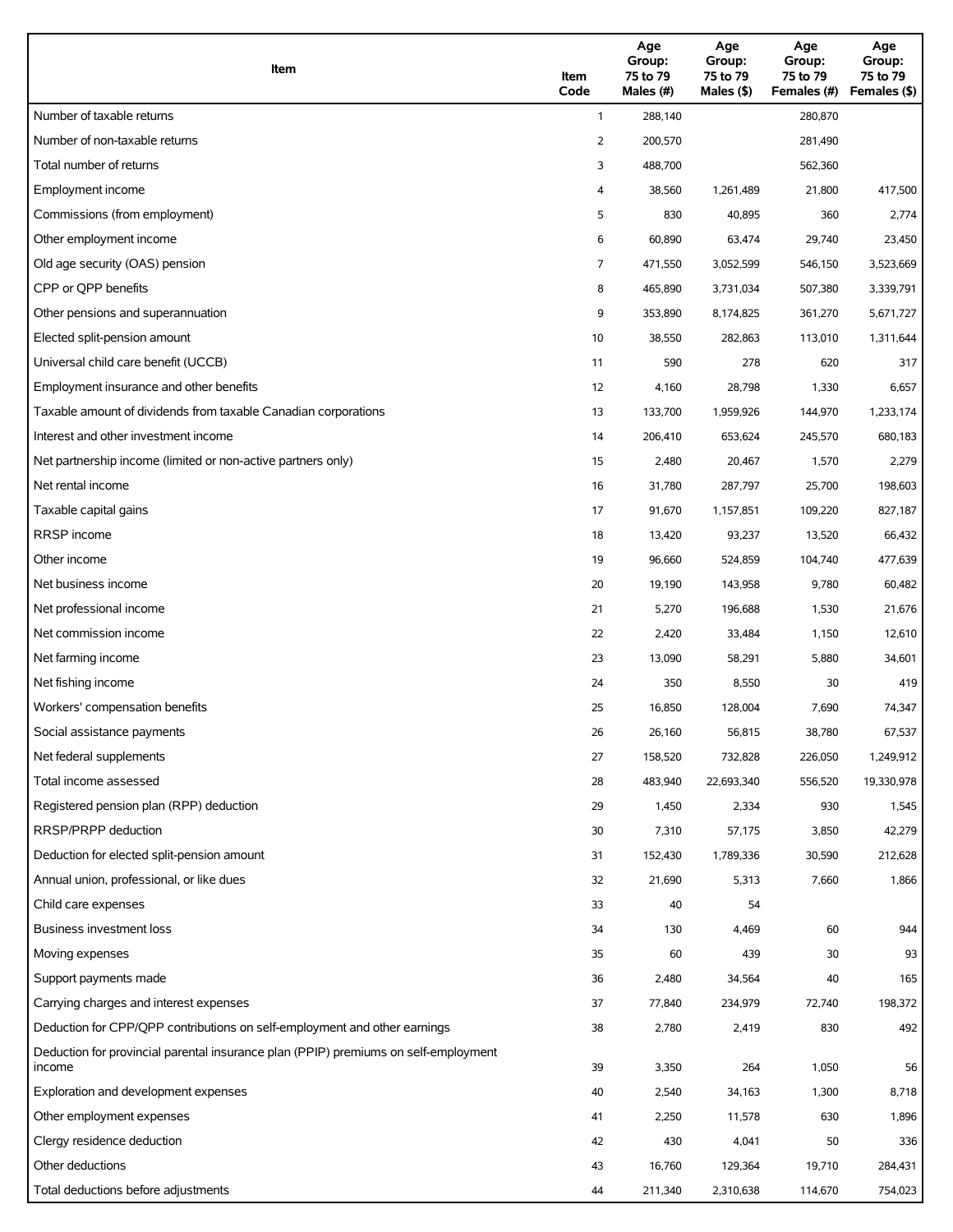| Item                                                                | <b>Item Code</b> | 75 to 79<br>Males (#) | 75 to 79<br>Males (\$) | Age Group: Age Group: Age Group:<br>75 to 79<br>Females (#) | <b>Age Group:</b><br>75 to 79<br>Females (\$) |
|---------------------------------------------------------------------|------------------|-----------------------|------------------------|-------------------------------------------------------------|-----------------------------------------------|
| Social benefits repayment                                           | 45               | 34,600                | 136,282                | 29,560                                                      | 103,744                                       |
| Net income                                                          | 46               | 483,430               | 20,266,183             | 556,330                                                     | 18,478,085                                    |
| Canadian Forces personnel and police deduction                      | 47               |                       |                        |                                                             |                                               |
| Security options deductions                                         | 48               | 130                   | 7,728                  | 20                                                          | 466                                           |
| Other payments deduction                                            | 49               | 174,310               | 917,209                | 235,030                                                     | 1,391,286                                     |
| Non-capital losses of other years                                   | 50               | 300                   | 5,615                  | 170                                                         | 3,722                                         |
| Net capital losses of other years                                   | 51               | 23,570                | 93,263                 | 22,000                                                      | 58,075                                        |
| Capital gains deduction                                             | 52               | 2,010                 | 186,847                | 1,450                                                       | 102,822                                       |
| Northern residents deductions                                       | 53               | 2,810                 | 11,148                 | 2,060                                                       | 7,842                                         |
| Additional deductions                                               | 54               | 16,250                | 57,291                 | 18,520                                                      | 84,404                                        |
| Farming/fishing losses of prior years                               | 55               | 310                   | 2,682                  | 80                                                          | 573                                           |
| Total deductions from net income                                    | 56               | 210,840               | 1,282,519              | 269,680                                                     | 1,649,307                                     |
| Taxable income assessed                                             | 57               | 480,990               | 18,987,372             | 552,650                                                     | 16,834,274                                    |
| Basic personal amount                                               | 58               | 487,620               | 5,587,727              | 561,650                                                     | 6,437,319                                     |
| Age amount                                                          | 59               | 460,270               | 2,936,881              | 540,990                                                     | 3,542,335                                     |
| Spouse or common-law partner amount                                 | 60               | 38,930                | 159,884                | 7,220                                                       | 44,810                                        |
| Amount for an eligible dependant                                    | 61               | 380                   | 2,793                  | 1,160                                                       | 7,558                                         |
| Family caregiver amount for children under 18 years of age          | 62               | 80                    | 193                    | 30                                                          | 57                                            |
| Amount for infirm dependants age 18 or older                        | 63               | 560                   | 2,321                  | 400                                                         | 1,674                                         |
| CPP or QPP contributions through employment                         | 64               | 6,330                 | 5,657                  | 3,200                                                       | 2,318                                         |
| CPP or QPP contributions on self-employment and other earnings      | 65               | 2,780                 | 2,419                  | 830                                                         | 492                                           |
| Employment insurance premiums                                       | 66               | 21,000                | 7,935                  | 11,360                                                      | 3,604                                         |
| PPIP premiums paid                                                  | 67               | 5,620                 | 685                    | 2,800                                                       | 274                                           |
| PPIP premiums payable on employment income                          | 68               | 130                   | 18                     | 40                                                          | 6                                             |
| PPIP premiums payable on self-employment income                     | 69               | 3,360                 | 341                    | 1,060                                                       | 73                                            |
| Volunteer firefighters' amount/search and rescue volunteers' amount | 70               | 290                   | 864                    |                                                             |                                               |
| Canada employment amount                                            | 71               | 94,790                | 63,899                 | 50,040                                                      | 33,634                                        |
| Public transit amount                                               | 72               | 5,490                 | 2,758                  | 8,640                                                       | 3,857                                         |
| Children's arts amount                                              | 73               | 110                   | 36                     | 50                                                          | 12                                            |
| Home accessibility expenses                                         | 74               | 2,030                 | 8,460                  | 1,610                                                       | 6,282                                         |
| Home buyers' amount                                                 | 75               | 120                   | 460                    | 100                                                         | 385                                           |
| Pension income amount                                               | 76               | 363,090               | 691,037                | 390,560                                                     | 733,149                                       |
| Caregiver amount                                                    | 77               | 2,440                 | 13,658                 | 2,040                                                       | 10,314                                        |
| Disability amount                                                   | 78               | 35,530                | 283,909                | 35,670                                                      | 284,817                                       |
| Disability amount transferred from a dependant                      | 79               | 2,490                 | 19,704                 | 2,230                                                       | 17,312                                        |
| Interest paid on student loans                                      | 80               | 20                    | 20                     |                                                             |                                               |
| Tuition, education, and textbook amounts                            | 81               | 490                   | 599                    | 730                                                         | 632                                           |
| Tuition, education, and textbook amounts transferred from a child   | 82               | 860                   | 4,139                  | 400                                                         | 1,741                                         |
| Amounts transferred from spouse or common-law partner               | 83               | 120,300               | 721,367                | 59,470                                                      | 311,421                                       |
| Medical expenses                                                    | 84               | 143,870               | 511,929                | 183,110                                                     | 572,344                                       |
| Total tax credits on personal amounts                               | 85               | 487,640               | 1,654,461              | 561,650                                                     | 1,802,474                                     |
| Allowable charitable donations and government gifts                 | 86               | 150,020               | 437,986                | 135,310                                                     | 272,411                                       |
| Eligible cultural and ecological gifts                              | 87               | 260                   | 2,742                  |                                                             |                                               |
| Total tax credit on donations and gifts                             | 88               | 149,840               | 130,643                | 135,140                                                     | 78,298                                        |
| Total federal non-refundable tax credits                            | 89               | 487,650               | 1,785,103              | 561,660                                                     | 1,880,773                                     |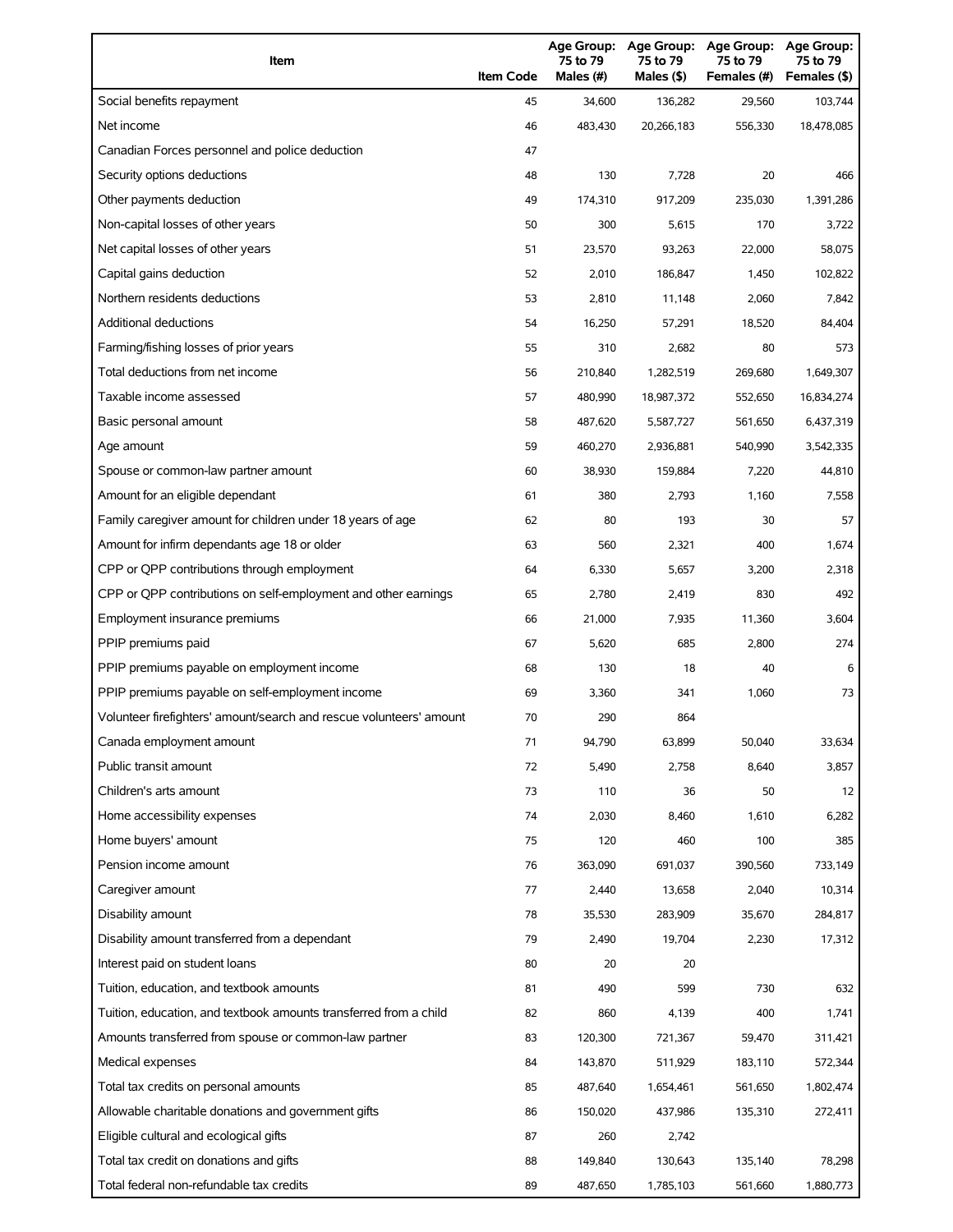| Item                                                        | <b>Item Code</b> | 75 to 79<br>Males (#) | Age Group: Age Group:<br>75 to 79<br>Males (\$) | Age Group:<br>75 to 79<br>Females (#) | Age Group:<br>75 to 79<br>Females (\$) |
|-------------------------------------------------------------|------------------|-----------------------|-------------------------------------------------|---------------------------------------|----------------------------------------|
| Federal dividend tax credit                                 | 90               | 113,110               | 258,431                                         | 119,100                               | 165,880                                |
| Minimum tax carryover                                       | 91               | 1,050                 | 3,441                                           | 720                                   | 1,880                                  |
| Basic federal tax                                           | 92               | 262,570               | 1,758,252                                       | 259,130                               | 1,223,403                              |
| Federal foreign tax credit                                  | 93               | 56,940                | 27,367                                          | 64,020                                | 25,170                                 |
| Federal political contribution tax credit                   | 94               | 9,740                 | 1,703                                           | 6,330                                 | 1,012                                  |
| Investment tax credit                                       | 95               | 750                   | 3,217                                           | 390                                   | 898                                    |
| Labour-sponsored funds tax credit (federally registered)    | 96               |                       |                                                 |                                       |                                        |
| Labour-sponsored funds tax credit (provincially registered) | 97               | 40                    | 26                                              | 30                                    | 19                                     |
| Alternative minimum tax payable                             | 98               | 660                   | 5,814                                           | 470                                   | 3,458                                  |
| Net federal tax                                             | 99               | 261,050               | 1,727,042                                       | 257,700                               | 1,197,305                              |
| CPP contributions on self-employment                        | 100              |                       |                                                 |                                       |                                        |
| Social Benefits repayment                                   | 101              | 34,600                | 136,282                                         | 29,560                                | 103,744                                |
| Working income tax benefit (WITB)                           | 102              | 1,210                 | 1,228                                           | 1,040                                 | 899                                    |
| Children's fitness tax credit                               | 103              | 200                   | 14                                              | 70                                    | 4                                      |
| Eligible educator school supply tax credit                  | 104              |                       |                                                 |                                       |                                        |
| Net provincial or territorial tax                           | 105              | 221,030               | 781,157                                         | 212,860                               | 557,583                                |
| Total tax payable                                           | 106              | 288,140               | 2,644,550                                       | 280,870                               | 1,858,650                              |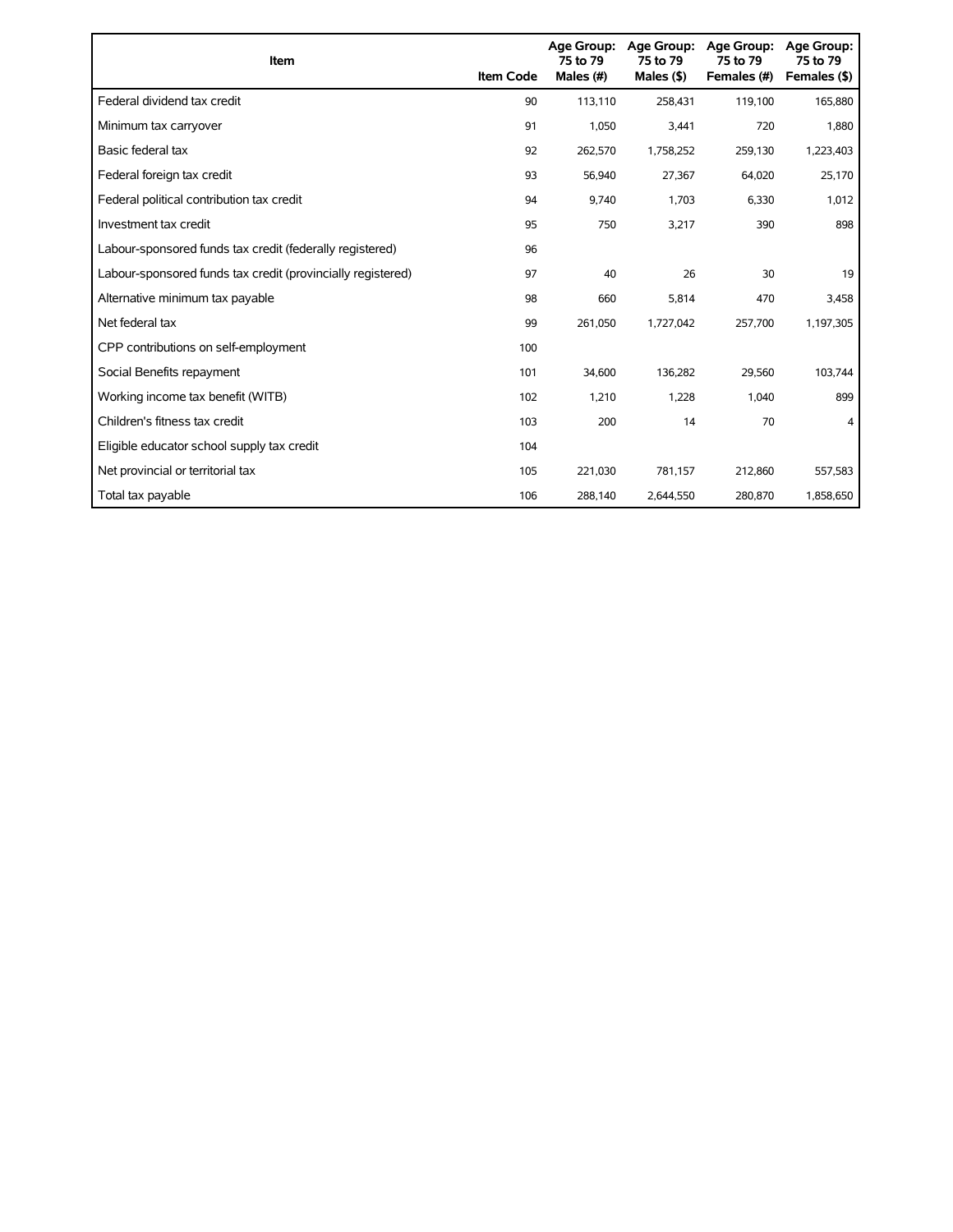| Item                                                                                          | Item<br>Code | Age<br>Group:<br>80 and<br>over Males<br>(#) | Age<br>Group:<br>80 and<br>over Males<br>(5) | Age<br>Group:<br>80 and<br>over<br>Females (#) | Age<br>Group:<br>80 and<br>over<br>Females (\$) |
|-----------------------------------------------------------------------------------------------|--------------|----------------------------------------------|----------------------------------------------|------------------------------------------------|-------------------------------------------------|
| Number of taxable returns                                                                     | $\mathbf{1}$ | 360,400                                      |                                              | 439,570                                        |                                                 |
| Number of non-taxable returns                                                                 | 2            | 286,120                                      |                                              | 543,210                                        |                                                 |
| Total number of returns                                                                       | 3            | 646,520                                      |                                              | 982,780                                        |                                                 |
| Employment income                                                                             | 4            | 19,250                                       | 697,698                                      | 10,220                                         | 219,683                                         |
| Commissions (from employment)                                                                 | 5            | 270                                          | 14,926                                       | 80                                             | 1,211                                           |
| Other employment income                                                                       | 6            | 82,380                                       | 73,484                                       | 41,440                                         | 26,013                                          |
| Old age security (OAS) pension                                                                | 7            | 632,130                                      | 3,970,191                                    | 967,710                                        | 6,092,508                                       |
| CPP or QPP benefits                                                                           | 8            | 611,770                                      | 5,121,609                                    | 876,430                                        | 6,229,781                                       |
| Other pensions and superannuation                                                             | 9            | 467,490                                      | 9,640,058                                    | 598,140                                        | 8,165,631                                       |
| Elected split-pension amount                                                                  | 10           | 39,290                                       | 254,282                                      | 98,800                                         | 1,110,859                                       |
| Universal child care benefit (UCCB)                                                           | 11           | 240                                          | 124                                          | 230                                            | 110                                             |
| Employment insurance and other benefits                                                       | 12           | 1,090                                        | 5,967                                        | 330                                            | 1,100                                           |
| Taxable amount of dividends from taxable Canadian corporations                                | 13           | 189,520                                      | 2,873,573                                    | 259,040                                        | 2,865,025                                       |
| Interest and other investment income                                                          | 14           | 343,630                                      | 1,249,809                                    | 522,400                                        | 1,760,230                                       |
| Net partnership income (limited or non-active partners only)                                  | 15           | 2,710                                        | 14,808                                       | 2,020                                          | 5,563                                           |
| Net rental income                                                                             | 16           | 34,090                                       | 406,123                                      | 32,960                                         | 304,305                                         |
| Taxable capital gains                                                                         | 17           | 137,250                                      | 2,591,476                                    | 203,550                                        | 2,706,727                                       |
| RRSP income                                                                                   | 18           | 32,190                                       | 197,389                                      | 49,090                                         | 262,681                                         |
| Other income                                                                                  | 19           | 144,270                                      | 1,036,842                                    | 201,550                                        | 1,291,712                                       |
| Net business income                                                                           | 20           | 10,680                                       | $-13,893$                                    | 5,440                                          | 32,872                                          |
| Net professional income                                                                       | 21           | 3,350                                        | 91,832                                       | 780                                            | 7,957                                           |
| Net commission income                                                                         | 22           | 1,410                                        | 13,886                                       | 610                                            | 3,424                                           |
| Net farming income                                                                            | 23           | 14,920                                       | 98,465                                       | 7,470                                          | 60,583                                          |
| Net fishing income                                                                            | 24           | 190                                          | 5,783                                        | 30                                             | 288                                             |
| Workers' compensation benefits                                                                | 25           | 24,610                                       | 173,354                                      | 12,430                                         | 129,826                                         |
| Social assistance payments                                                                    | 26           | 42,400                                       | 86,521                                       | 86,030                                         | 160,581                                         |
| Net federal supplements                                                                       | 27           | 226,700                                      | 1,019,136                                    | 483,310                                        | 2,686,802                                       |
| Total income assessed                                                                         | 28           | 642,320                                      | 29,624,220                                   | 977,410                                        | 34,150,667                                      |
| Registered pension plan (RPP) deduction                                                       | 29           | 920                                          | 1,090                                        | 360                                            | 797                                             |
| RRSP/PRPP deduction                                                                           | 30           | 5,540                                        | 31,695                                       | 3,620                                          | 40,841                                          |
| Deduction for elected split-pension amount                                                    | 31           | 158,900                                      | 1,751,263                                    | 20,010                                         | 116,257                                         |
| Annual union, professional, or like dues                                                      | 32           | 17,580                                       | 2,820                                        | 5,500                                          | 646                                             |
| Child care expenses                                                                           | 33           |                                              |                                              |                                                |                                                 |
| Business investment loss                                                                      | 34           | 80                                           | 3,348                                        | 50                                             | 950                                             |
| Moving expenses                                                                               | 35           | 40                                           | 128                                          | 30                                             | 57                                              |
| Support payments made                                                                         | 36           | 2,870                                        | 35,382                                       | 40                                             | 90                                              |
| Carrying charges and interest expenses                                                        | 37           | 113,770                                      | 342,261                                      | 143,550                                        | 423,053                                         |
| Deduction for CPP/QPP contributions on self-employment and other earnings                     | 38           | 1,340                                        | 1,126                                        | 380                                            | 217                                             |
| Deduction for provincial parental insurance plan (PPIP) premiums on self-employment<br>income | 39           | 1,650                                        | 124                                          | 480                                            | 25                                              |
| Exploration and development expenses                                                          | 40           | 3,480                                        | 43,759                                       | 2,150                                          | 11,676                                          |
| Other employment expenses                                                                     | 41           | 820                                          | 4,321                                        | 230                                            | 697                                             |
| Clergy residence deduction                                                                    | 42           | 240                                          | 2,060                                        |                                                |                                                 |
| Other deductions                                                                              | 43           | 26,930                                       | 173,091                                      | 38,120                                         | 332,991                                         |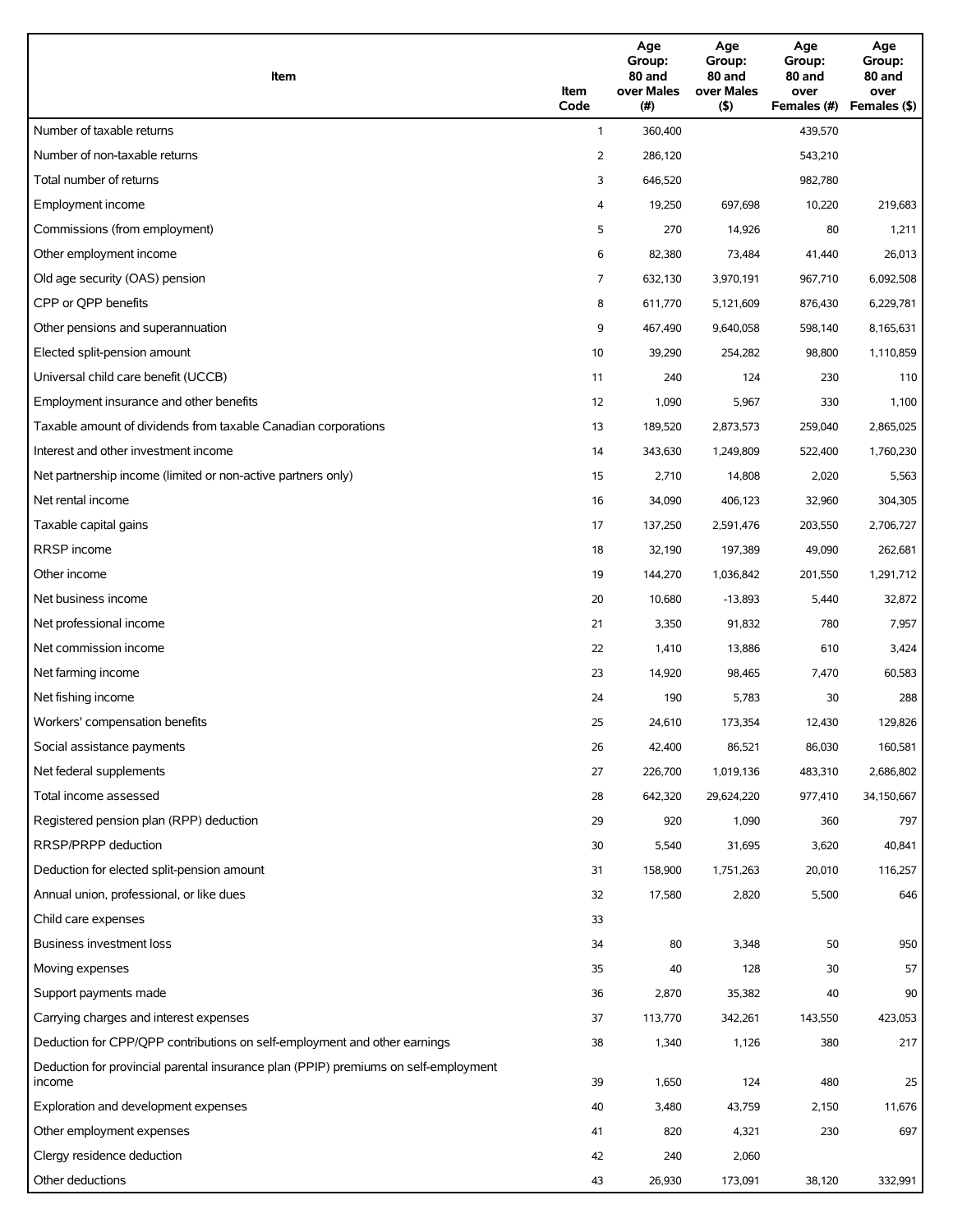| Item                                                                | <b>Item Code</b> | 80 and<br>over Males<br>(#) | 80 and<br>over Males<br>(5) | Age Group: Age Group: Age Group: Age Group:<br>80 and<br>over<br>Females (#) | 80 and<br>over<br>Females (\$) |
|---------------------------------------------------------------------|------------------|-----------------------------|-----------------------------|------------------------------------------------------------------------------|--------------------------------|
| Total deductions before adjustments                                 | 44               | 251.200                     | 2,393,639                   | 185,180                                                                      | 931,187                        |
| Social benefits repayment                                           | 45               | 47,840                      | 189,990                     | 51,940                                                                       | 197,101                        |
| Net income                                                          | 46               | 641,930                     | 27,151,919                  | 977,200                                                                      | 33,027,869                     |
| Canadian Forces personnel and police deduction                      | 47               |                             |                             |                                                                              |                                |
| Security options deductions                                         | 48               | 60                          | 5,532                       |                                                                              |                                |
| Other payments deduction                                            | 49               | 251,110                     | 1,278,107                   | 498,980                                                                      | 2,975,472                      |
| Non-capital losses of other years                                   | 50               | 230                         | 7,032                       | 170                                                                          | 3,073                          |
| Net capital losses of other years                                   | 51               | 32,150                      | 147,715                     | 37,020                                                                       | 118,907                        |
| Capital gains deduction                                             | 52               | 3,330                       | 411,490                     | 2,640                                                                        | 301,432                        |
| Northern residents deductions                                       | 53               | 2,690                       | 9,978                       | 2,880                                                                        | 10,544                         |
| <b>Additional deductions</b>                                        | 54               | 27,550                      | 112,352                     | 42,150                                                                       | 256,730                        |
| Farming/fishing losses of prior years                               | 55               | 290                         | 4,066                       | 80                                                                           | 1,102                          |
| Total deductions from net income                                    | 56               | 302,730                     | 1,976,561                   | 559,290                                                                      | 3,667,630                      |
| Taxable income assessed                                             | 57               | 638,770                     | 25,181,806                  | 968,420                                                                      | 29,376,453                     |
| Basic personal amount                                               | 58               | 645,350                     | 7,399,881                   | 981,870                                                                      | 11,260,126                     |
| Age amount                                                          | 59               | 607,520                     | 3,927,568                   | 943,190                                                                      | 6,269,418                      |
| Spouse or common-law partner amount                                 | 60               | 50,200                      | 167,875                     | 7,520                                                                        | 44,883                         |
| Amount for an eligible dependant                                    | 61               | 420                         | 2,463                       | 1,430                                                                        | 8,206                          |
| Family caregiver amount for children under 18 years of age          | 62               |                             |                             | 20                                                                           | 45                             |
| Amount for infirm dependants age 18 or older                        | 63               | 660                         | 2,875                       | 650                                                                          | 2,811                          |
| CPP or QPP contributions through employment                         | 64               | 2,370                       | 2,042                       | 1,100                                                                        | 871                            |
| CPP or QPP contributions on self-employment and other earnings      | 65               | 1,340                       | 1,126                       | 380                                                                          | 217                            |
| Employment insurance premiums                                       | 66               | 6,130                       | 2,081                       | 3,020                                                                        | 880                            |
| PPIP premiums paid                                                  | 67               | 2,020                       | 256                         | 940                                                                          | 103                            |
| PPIP premiums payable on employment income                          | 68               | 50                          | 8                           | 30                                                                           | 2                              |
| PPIP premiums payable on self-employment income                     | 69               | 1,650                       | 159                         | 490                                                                          | 33                             |
| Volunteer firefighters' amount/search and rescue volunteers' amount | 70               | 100                         | 297                         |                                                                              |                                |
| Canada employment amount                                            | 71               | 99,370                      | 50,432                      | 51,110                                                                       | 24,677                         |
| Public transit amount                                               | 72               | 6,060                       | 2,738                       | 10,770                                                                       | 4,114                          |
| Children's arts amount                                              | 73               | 50                          | 18                          | 30                                                                           | 18                             |
| Home accessibility expenses                                         | 74               | 3,320                       | 13,019                      | 2,990                                                                        | 10,509                         |
| Home buyers' amount                                                 | 75               | 70                          | 291                         | 60                                                                           | 216                            |
| Pension income amount                                               | 76               | 479,780                     | 899,548                     | 634,840                                                                      | 1,162,687                      |
| Caregiver amount                                                    | 77               | 2,290                       | 12,967                      | 2,520                                                                        | 13,142                         |
| Disability amount                                                   | 78               | 83,060                      | 663,657                     | 130,050                                                                      | 1,037,904                      |
| Disability amount transferred from a dependant                      | 79               | 2,350                       | 18,116                      | 2,890                                                                        | 22,341                         |
| Interest paid on student loans                                      | 80               | 10                          | 18                          |                                                                              |                                |
| Tuition, education, and textbook amounts                            | 81               | 270                         | 306                         | 400                                                                          | 285                            |
| Tuition, education, and textbook amounts transferred from a child   | 82               | 570                         | 2,843                       | 410                                                                          | 1,927                          |
| Amounts transferred from spouse or common-law partner               | 83               | 169,690                     | 1,052,770                   | 55,900                                                                       | 292,047                        |
| Medical expenses                                                    | 84               | 206,580                     | 1,122,835                   | 347,910                                                                      | 2,019,207                      |
| Total tax credits on personal amounts                               | 85               | 645,360                     | 2,301,937                   | 981,880                                                                      | 3,326,508                      |
| Allowable charitable donations and government gifts                 | 86               | 201,210                     | 824,170                     | 245,300                                                                      | 581,689                        |
| Eligible cultural and ecological gifts                              | 87               | 390                         | 18,134                      | 400                                                                          | 7,461                          |